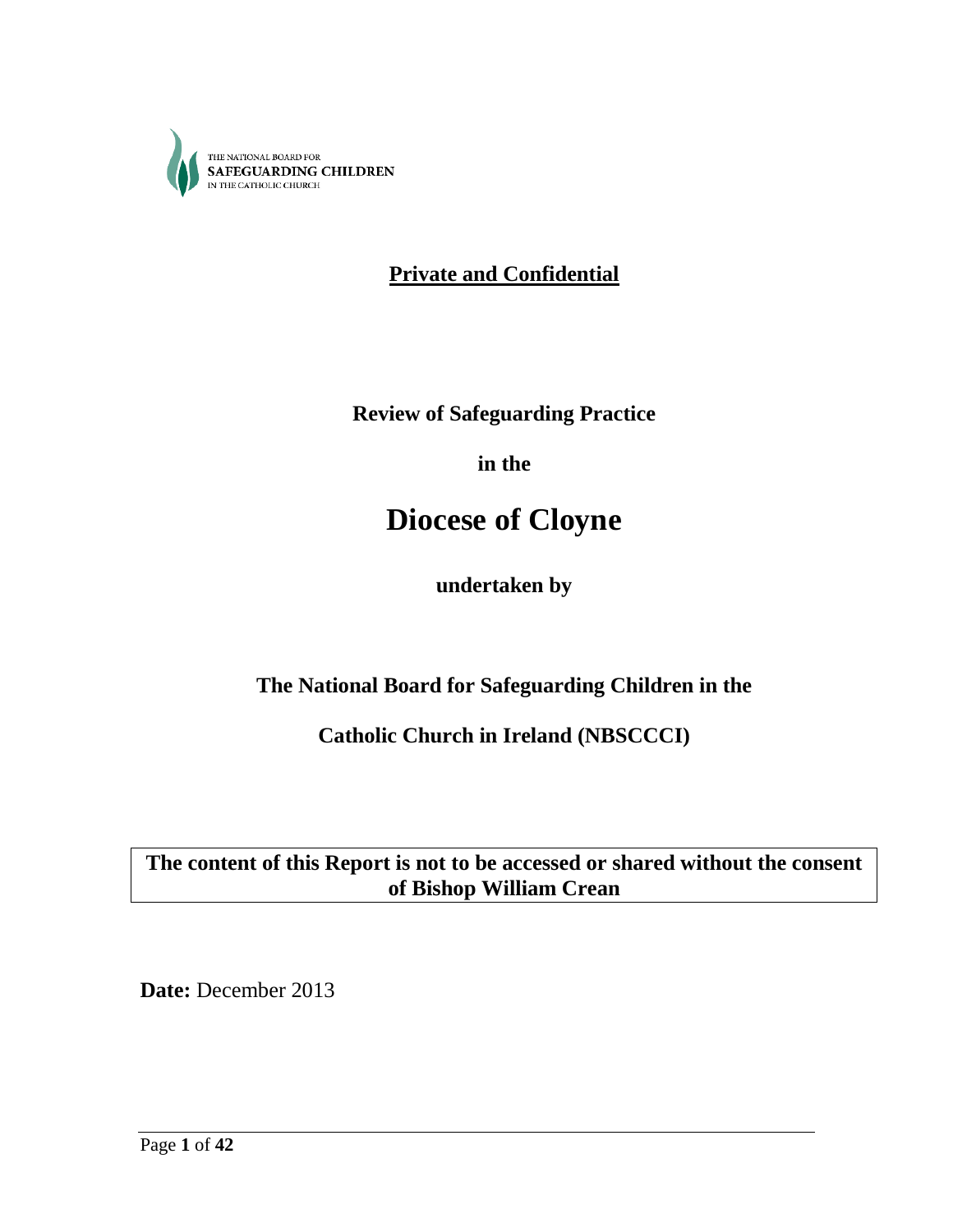## **CONTENTS**

| <b>Background</b>                                                       | Page 3  |           |
|-------------------------------------------------------------------------|---------|-----------|
| <b>Standard 1</b><br>A written policy on keeping children safe          | Page    | <i>10</i> |
| <b>Standard 2</b><br>Management of allegations                          | Page 15 |           |
| <b>Standard 3</b><br>Preventing Harm to Children                        | Page 21 |           |
| <b>Standard 4</b><br><b>Training and Education</b>                      | Page 27 |           |
| <b>Standard 5</b><br>Communicating the Church's<br>Safeguarding Message | Page 29 |           |
| <b>Standard 6</b><br><b>Access to Advice and Support</b>                | Page 32 |           |
| <b>Standard 7</b><br><b>Implementing and Monitoring Standards</b>       | Page 35 |           |
| <b>Recommendations</b>                                                  | Page 37 |           |
| <b>Terms of Reference</b>                                               | Page 39 |           |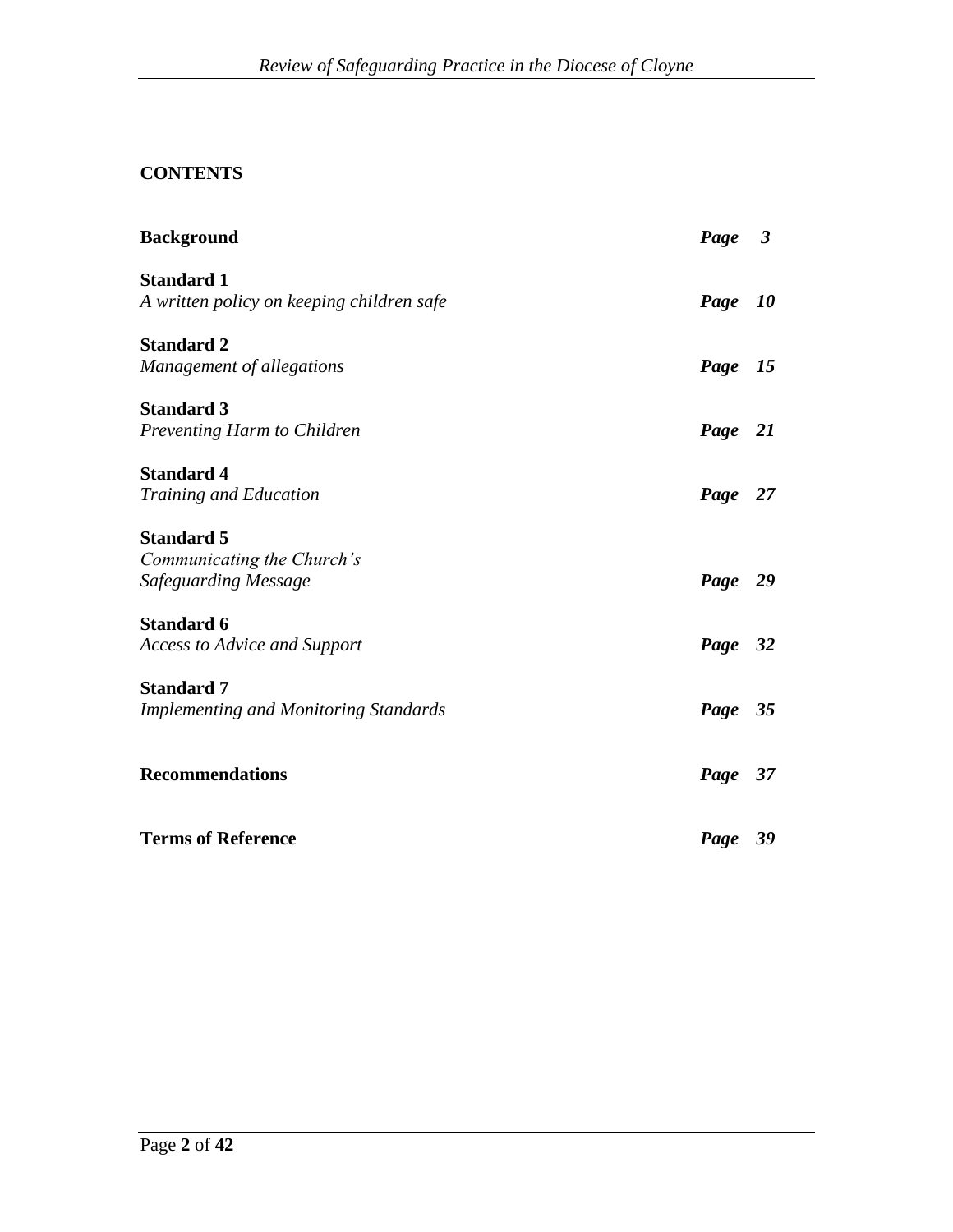## **Background**

The National Board for Safeguarding Children in the Catholic Church in Ireland (NBSCCCI) was asked by the Sponsoring Bodies, namely the Episcopal Conference, the Conference of Religious of Ireland and the Irish Missionary Union, to undertake a comprehensive review of safeguarding practice within and across all the Church authorities on the island of Ireland. The purpose of the review is to confirm that current safeguarding practice complies with the standards set down within the guidance issued by the Sponsoring Bodies in February 2009, *Safeguarding Children: Standards and Guidance Document for the Catholic Church in Ireland* and that all known allegations and concerns had been appropriately dealt with. To achieve this task, safeguarding practice in each Church authority is to be reviewed through an examination of case records and through interviews with key personnel involved both within and external to a diocese or other authority.

This report contains the findings of *the Review of Safeguarding Practice within the Diocese of Cloyne* undertaken by three reviewers from the NBSCCCI on December 3<sup>rd</sup>,  $4<sup>th</sup>$  and  $5<sup>th</sup>$  2013 in line with the request made to it by the Sponsoring Bodies. It is based upon the case material made available to us by the Bishop Crean, along with interviews with selected key personnel who contribute to safeguarding within the diocese. The NBSCCCI believes that all relevant documentation for these cases was passed to the reviewers and Bishop Crean has confirmed this.

Bishop Crean and his safeguarding staff cooperated fully with this review. During the period reviewed (from 01/01/1975 to 30/11/2013), 416 priests ministered in the Diocese of Cloyne. The Diocese of Cloyne has 125 incardinated priests, of whom 106 are at present in ministry.

The findings of the review have been shared with a reference group before being submitted to Bishop Crean, along with any recommendations arising from the findings.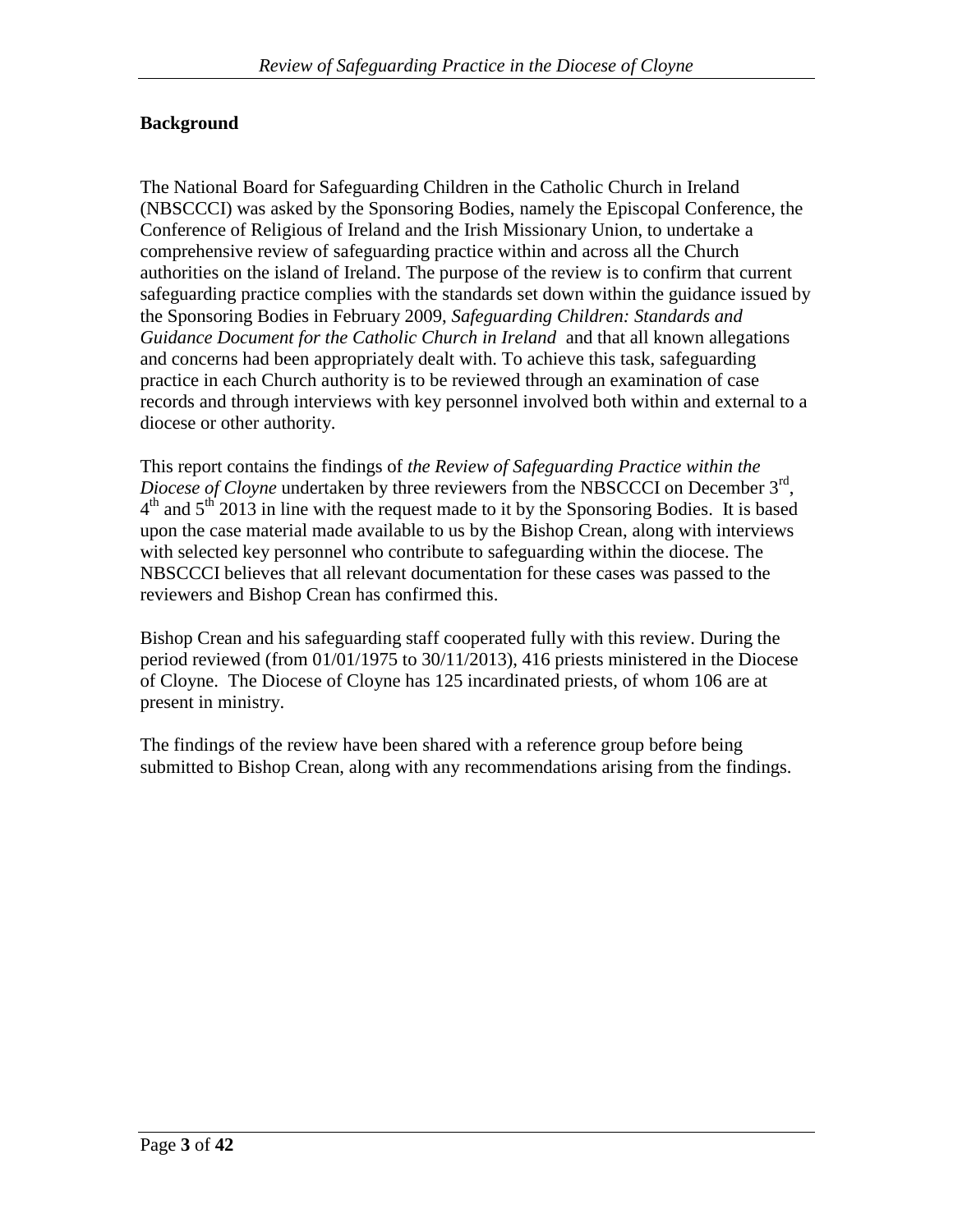## **Introduction**

The history of the Cloyne diocese dates back to around 560 AD when St. Coleman established his own monastic settlement at Cloyne. A Bishopric was established in approximately 580 AD, and during the Synod of Kells in 1152 it was made a suffragan diocese within the Metropolitan province of Cashel and Emly. For eight centuries it was the residence for the Bishop of Cloyne. The diocese became the Diocese of Cork and Cloyne from 1429 to 1747; and then became the Diocese of Cloyne and Ross, until these were separated in 1850. The then bishop, Bishop Keane, planned a cathedral for Cobh to replace the parish church there. Building work began in 1868 and the cathedral was completed in 1915, 47 years later. Cobh became the bishop"s place of residence.

The diocese is situated in the northern and eastern parts of County Cork, covering most of the county, except Cork City and the western parts of the county. It covers 3,440 square kilometres, approximately 1,328 square miles. The diocese incorporates 46 parishes, containing 107 churches and stretches from Youghal in the southeast to Macroom in the southwest and from Rockchapel in the northwest to Mitchelstown in the northeast. The population of this area is approximately 150,000, of which somewhere between 147,500 (2006) and 126,000 are Catholic: [the 2006 figure is taken from [http://www.catholic](http://www.catholic-hierarchy.org/)[hierarchy.org,](http://www.catholic-hierarchy.org/) and the 2011 figure is calculated from the census finding that 84.2% of the population of the Republic of Ireland defined themselves as Roman Catholic].

In the period covered by this review (from  $01/01/1975$  to  $30/11/2013$ ) there have been four bishops in charge of the Diocese of Cloyne, Bishop John Ahern, who served from 30/03/1957 to 17/02/1987, Bishop John Magee SPS, appointed on 17/02/1987 and resigned on 24/03/2010, Archbishop Dermot Clifford, who was appointed Apostolic Administrator on 07/03/2009 and who administered the diocese until the appointment of Bishop William Crean. Canon William Crean from Kerry was ordained Bishop of Cloyne at St Colman's Cathedral, Cobh on Sunday 27 January 2013. The overlap between the period of office of Bishop Magee and the appointment of Archbishop Clifford was due to Bishop Magee having stepped aside for a period before he resigned.

#### **Recent history and the Cloyne Report**

Beginning in the 1990s a number of media commentaries and television documentaries about sexual abuse within the Catholic Church in Ireland led to the development of Church policies to address the concerns. In 1996, *Child Sexual Abuse: Framework for a Church Response* (the *Framework* document) was published. The Irish Bishops" Conference, which included Bishop Magee and the Conference of Religious of Ireland adopted the 1996 *Framework*. It was hoped that The *Framework* would restore confidence in the Church"s ability to adequately protect children and respond to the needs of the victims of clerical sex abuse in Ireland.

The *Framework* sets out the Church"s response to sexual abuse and the policies and procedures for responding to complaints, exchanging information and assessing and treating priests and religious accused of child sexual abuse. Among the new structures recommended was the Advisory Panel. Section 3.17 of the *Framework* stated that: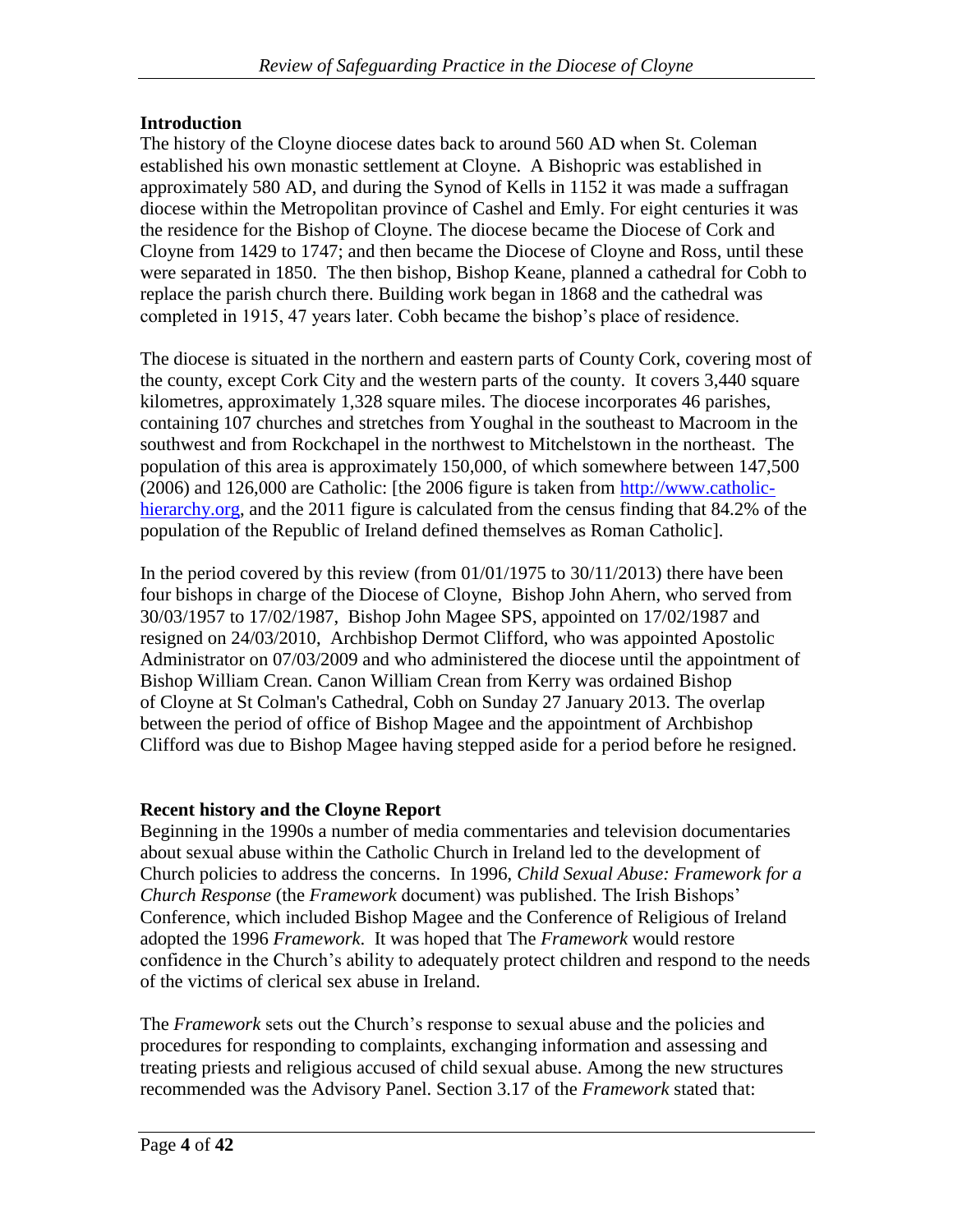*Each bishop or religious superior should appoint an Advisory Panel, the members of which will be available to offer advice on a confidential basis, collectively and in their respective disciplines, when required. The Panel should include lay people with qualities and expertise relevant to the issue of child sexual abuse. It is recommended that a child care professional, a canon lawyer and a civil lawyer be included in the membership of the Panel.* 

While Bishop Magee did establish an advisory panel in 1995, it only met on three occasions in that year and it did not operate thereafter. In 2005, the Diocese of Cloyne and the Diocese of Limerick established an inter-diocesan case management advisory committee, but this was ineffective.

In 2004, Bishop Magee commissioned an assessment of the diocese"s implementation of the policies outlined in the *Framework*. An independent consultant completed his report in 2004 and concluded that the diocese was not implementing all of the policies and procedures set down in the *Framework*. Despite this finding, Bishop Magee told the Minister for Children in 2005 that the diocese was fully compliant with the principles, policies and procedures of the *Framework*.

Following publication of the Ferns Report in 2005, the HSE was requested by the Minister for Children to commence an audit among Catholic dioceses of compliance with the recommendations of that report and the work on this was commenced in October 2006. However, it took the HSE four years to produce a first report on this exercise, in part because the HSE did not have the legal powers to compel Catholic bishops to provide information and there were a number of changes in the information requested by HSE which caused confusion. In the course of its audit, HSE reported specifically on the Diocese of Cloyne to the Department of Health and Children in January 2008 in which it stated that:

*On foot of the HSE's review of the Diocese of Cloyne, new agreed arrangements and procedures were put in place in the Diocese and we are now assured that there are currently adequate child protection practices in place. <sup>1</sup>*

However, following further media scrutiny and Government disquiet regarding the handling of sexual abuse concerns in the Diocese of Cloyne, the Chief Executive Officer of the National Board for Safeguarding Children in the Catholic Church in Ireland (NBSCCCI), completed a review on the diocese"s management of two cases of suspected child sexual abuse. The review report was completed in December 2008 and found that:

*Children have been placed at risk of harm within the Diocese of Cloyne through the inability of that Diocese to respond appropriately to the information that came to it regarding child protection concerns involving the clergy. It failed to act effectively*  to limit the access to children by individuals against whom a credible complaint of

<sup>1</sup> Report of the CEO to the Board of HSE, 15th January 2009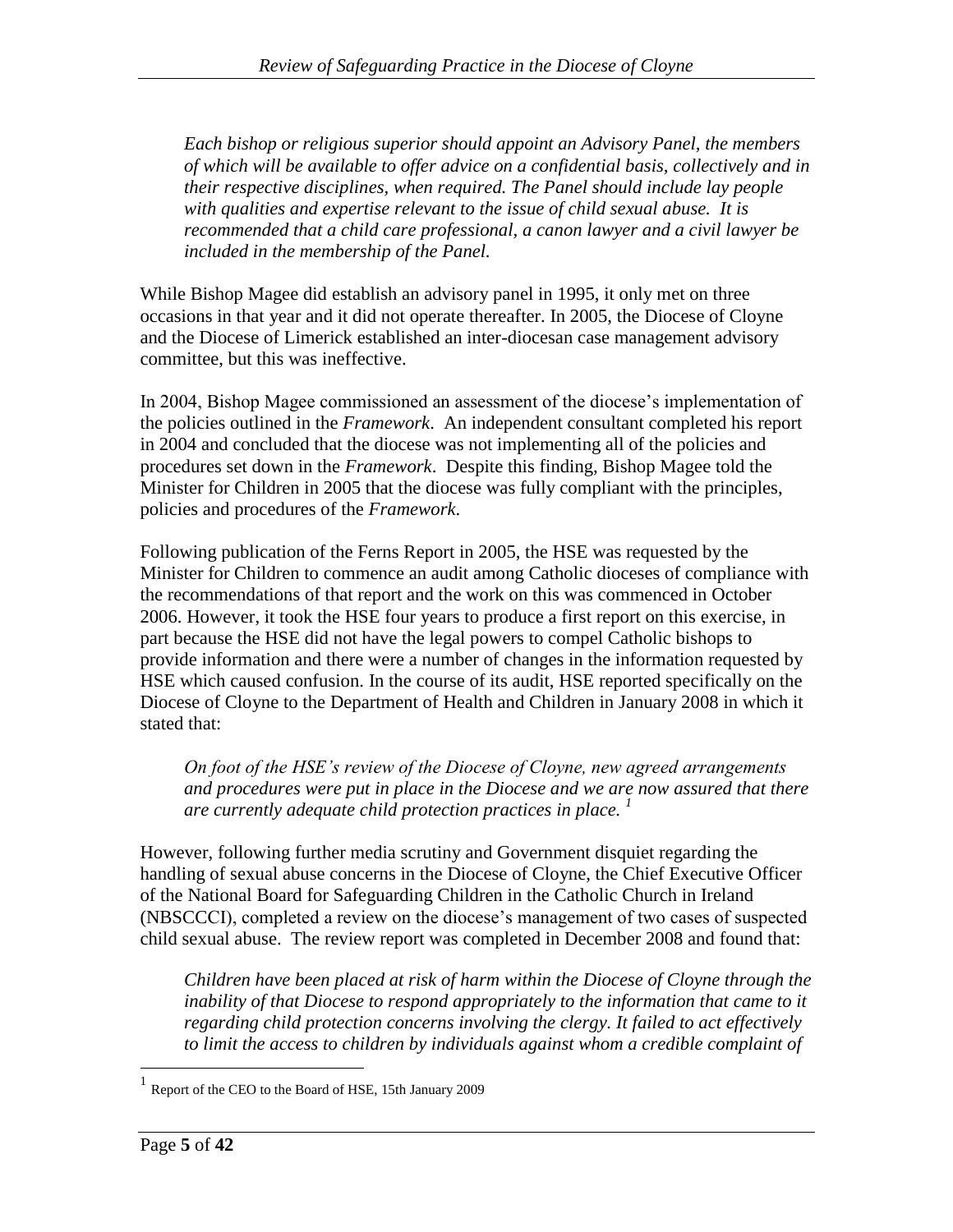*child sexual abuse was made. The competence of those involved in this area of work in the Diocese has to be questioned. Risk has not been recognised and responded to appropriately.* 

On 7th January 2009, the Minister for Children and Youth Affairs announced that the Commission of Investigation into the Dublin Archdiocese would be requested by the Government to carry out an examination of child protection by the Catholic Diocese of Cloyne. The Minister stated that:

*I believe that there is evidence that points to the fact that Bishop Magee, as the responsible person, did not faithfully report actual compliance with child protection procedures and the manner in which clerical sexual abuse allegations have been dealt with. Accordingly, the Government has taken the decision to notify the Cloyne Diocese to the Commission of Investigation into the Dublin Archdiocese to carry out an examination of the Diocese (of Cloyne). <sup>2</sup>*

[The Commission of Investigation into the Dublin Archdiocese was established in March 2006 to report on the handling by Church and State authorities of a representative sample of allegations and suspicions of child sexual abuse against clerics operating under the aegis of the Archdiocese of Dublin during the period 1975 – 2004].

The Government referred the Diocese of Cloyne to the Commission of Investigation on the  $31<sup>st</sup>$  March 2009; and the Report by Commission of Investigation into Catholic Diocese of Cloyne (the *Cloyne Report*) was published in July 2011.

In a paper of October 2012, Professor Ursula Kilkelly states about the Cloyne Report:

In short, the Report details that in many instances the responses of those in *positions of authority – both Church and state – were inadequate or inappropriate. The Report concluded that the 'greatest failure' (p. 6) was that some child sexual abuse allegations were not reported to the Gardaí (police). It criticised the failure on the part of the bishop with responsibility to implement agreed child abuse procedures and concluded that the Vatican was 'entirely unhelpful' to any bishop who wanted to implement such procedures (p. 5). From the State's point of view, the Report was largely complimentary about the role of the Gardaí, although it expressed concern about the police's approach in three cases. Moreover, although it found the response of the health authorities to be adequate, it expressed reservations that the State's laws and guidelines are 'sufficiently strong and clear' for child protection (Commission of Investigation, 2011: para 1.72). The Report*  acknowledged that improvements have taken place in Cloyne since 2008, but it *noted deliberate refusal on the part of some Church representatives to co-operate* 

<sup>&</sup>lt;sup>2</sup> Statement by Minister for Children and Youth Affairs, Barry Andrews, TD on the National Audit of Catholic Church Dioceses, 7 January 2009 – Department of Children and Youth Affairs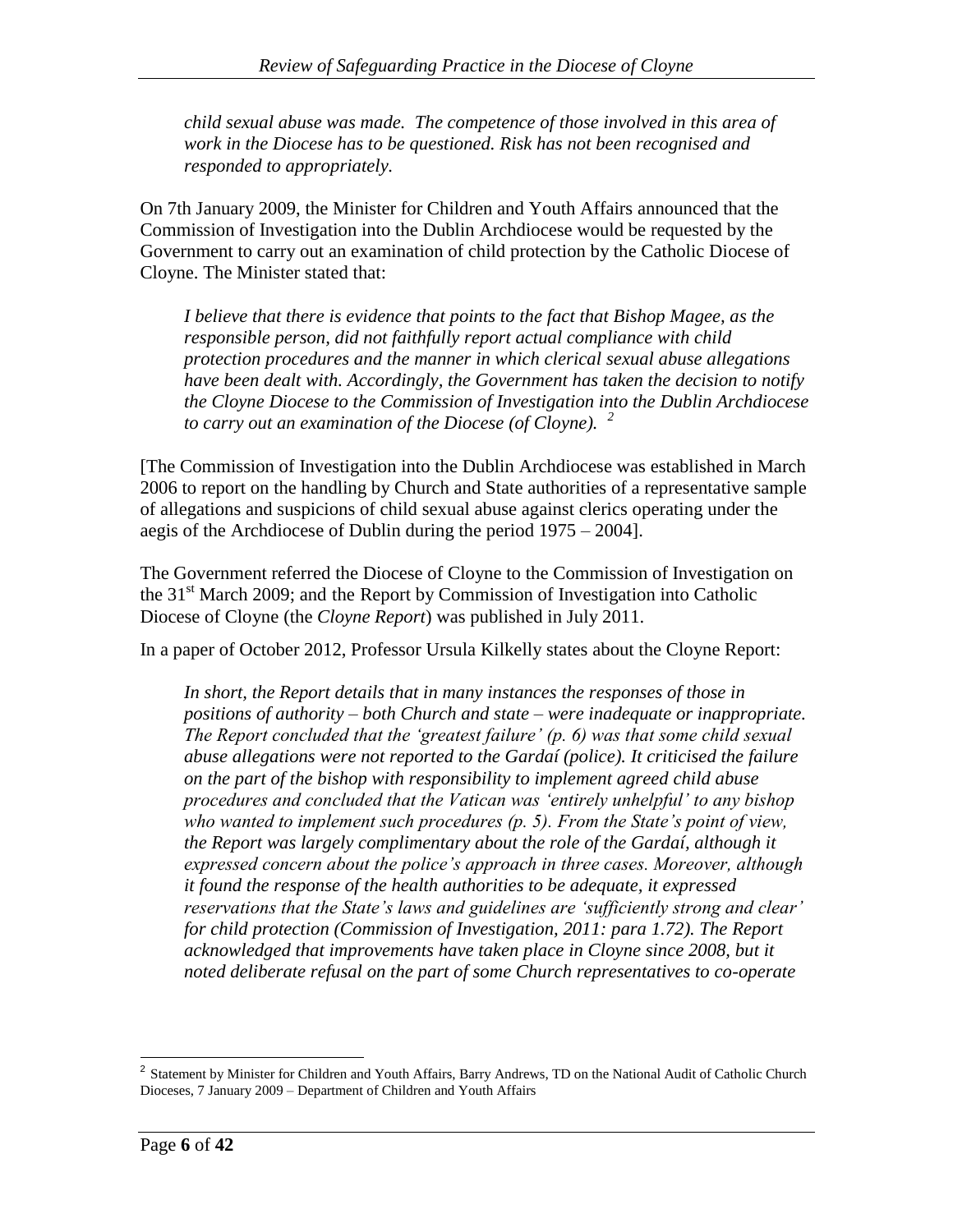*with its own protocols regarding the reporting of allegations of child abuse and an approach which prioritised the interests of the alleged abuser over the victim. <sup>3</sup>*

In July 2012, the Health Services Executive published their Audit of Safeguarding Arrangements in the Catholic Church in Ireland -Volume 1 - Dioceses Report, in which it was stated that the diocese was in compliance with all of the 2009 national standards set by the Catholic Church in Ireland.<sup>4</sup>

## **NBSCCCI Reviews**

The purpose of this NBSCCCI review is set out within the Terms of Reference that are appended to this report. It seeks to examine how case management practice conforms to expected standards in the Church, both at the time an allegation was received and currently. Just as importantly, the review evaluates the efforts that have been made to create safe environments for children to ensure their current and future safety. To achieve these two objectives, the review process uses the seven standards outlined within *the 2009 Safeguarding Children: Standards and Guidance Document for the Catholic Church in Ireland* as an assessment framework.

It is an expectation of the NBSCCCI that key findings from the review will be shared widely so that public awareness of what is in place and what is planned may be increased, as well as confidence that the Church is taking appropriate steps to safeguard children.

The review was initiated through the signing of a data protection deed, allowing full access by staff from NBSCCCI to all case management and diocesan records. This access does not constitute disclosure as the reviewers through the deed were deemed to be nominated data processors of the material for Bishop Crean.

The current review, while taking account of the 2008 HSE Audit report and the 2011 Report by Commission of Investigation into Catholic Diocese of Cloyne, will not repeat the work of either appraisal. The cases examined in this review are those that arose subsequent to the commencement of the work of the Commission of Investigation. Where appropriate, the findings of these two earlier review exercises will be referenced in this report. It was decided therefore that this review would not re-examine the period covered in the 2011 Report by Commission of Investigation into Catholic Diocese of Cloyne (the Cloyne Report), i.e.  $1^{st}$  January 1996 –  $1^{st}$  February 2009.

The review process involved the fieldwork team reading case management records of living priests who are incardinated into the Diocese of Cloyne and against whom a child-

<sup>3</sup> Ursula Kilkelly (2012). *Learning Lessons from the Past: Legal Issues Arising from Ireland's Child Abuse Reports*, Irish Journal of Applied Social Studies Volume 12 Issue 1 Special Issue on Child Abuse Reports Published by Social Care Ireland

<sup>&</sup>lt;sup>4</sup> Safeguarding Children - Standards and Guidance Document for the Catholic Church in Ireland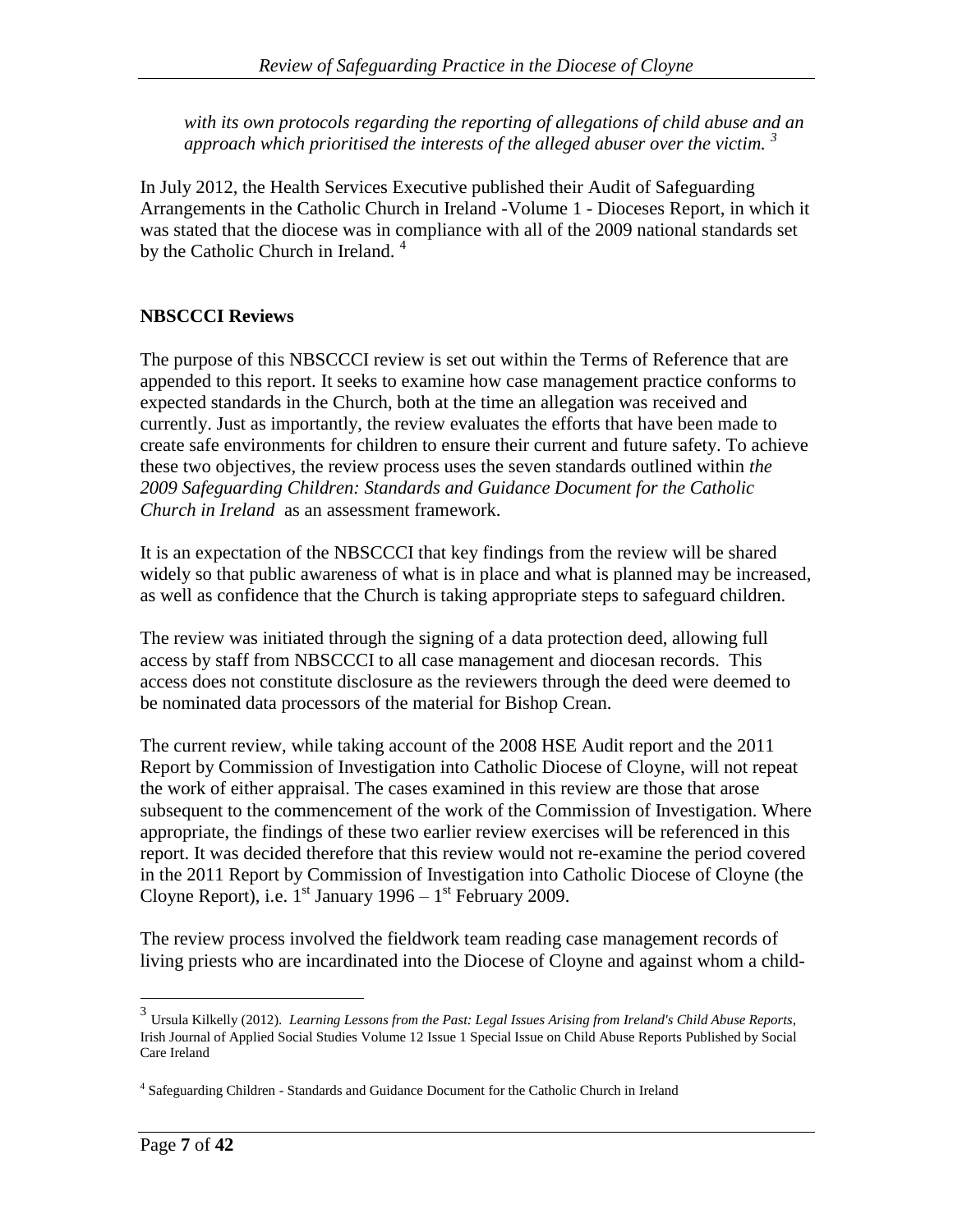safeguarding allegation had been made or about whom a concern had been raised, which had not been examined in the Commission of Investigation"s work. The reviewers also read some case files case relating to deceased priests about whom concerns had been raised, either while they were alive or after their death, and which had not featured in the Cloyne Report.

In addition, interviews were held with Bishop Crean, the Designated Liaison Person and his predecessor, the Deputy Designated Liaison Person, the Chairperson of the Safeguarding Committee, members of the Safeguarding Committee, the person responsible for coordinating Safeguarding, Training and Garda vetting for the diocese, a Trainer, two Priest Advisers, and four Parish Safeguarding Representatives. The Diocese of Cloyne uses the National Case Management Reference Group (NCMRG) of the NBSCCCI in Maynooth and so has ceased to use its own Advisory Panel.

The review also conducted an assessment of the diocesan safeguarding policy and procedures against the standards set down in *Safeguarding Children: Standards and Guidance Document for the Catholic Church in Ireland*. All other written material provided to the reviewers was evaluated for relevance and accuracy, as was the child safeguarding information contained on the diocesan website.

The report below discusses the findings of the fieldworkers under each of the seven national safeguarding standards. Conclusions are drawn regarding both the effectiveness of diocesan policies and practices in preventing abuse, and the ability of the relevant personnel within the diocese to assess and manage risk to children. Recommendations for improvements are made where considered appropriate.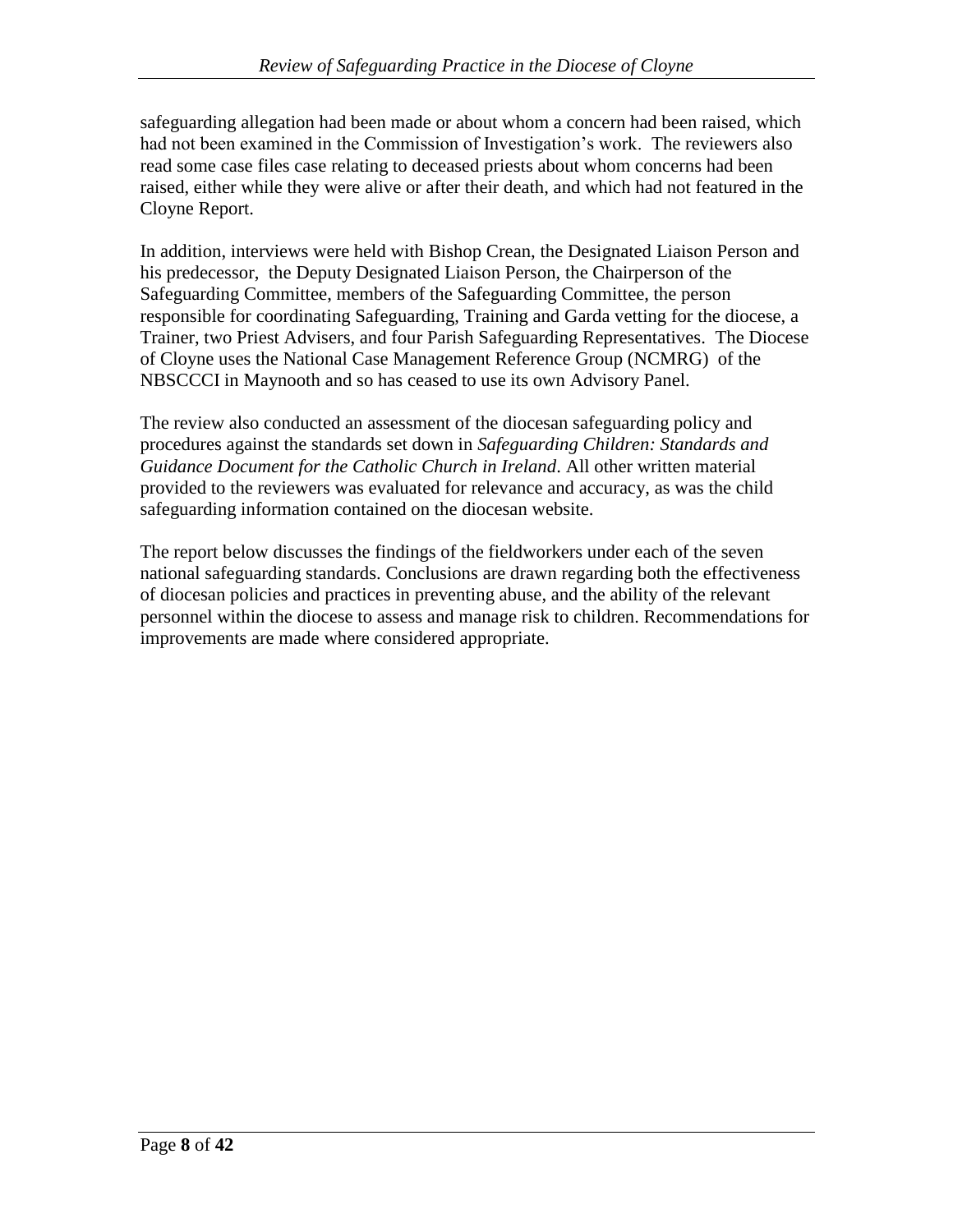## **STANDARDS**

This section provides the findings of the review. The template employed to present the findings are the seven standards, set down and described in the Church *Safeguarding Children: Standards and Guidance Document for the Catholic Church in Ireland.* This guidance was launched in February 2009 and was endorsed and adopted by all the Church authorities that minister on the island of Ireland, including the Diocese of Cloyne. The seven standards are:

**Standard 1** A written policy on keeping children safe

**Standard 2** Procedures – how to respond to allegations and suspicions in the Republic of Ireland and Northern Ireland

**Standard 3** Preventing harm to children:

- recruitment and vetting
- running safe activities for children
- codes of behaviour

**Standard 4** Training and education

**Standard 5** Communicating the Church's safeguarding message:

- to children
- to parents and adults
- to other organisations

**Standard 6** Access to advice and support

**Standard 7** Implementing and monitoring the standards

Each standard contains a list of criteria, which are indicators that help decide whether this standard has been met. The criteria give details of the steps that a Church organisation, diocese or religious order, needs to take to meet the standard and ways of providing evidence that the standard has been met.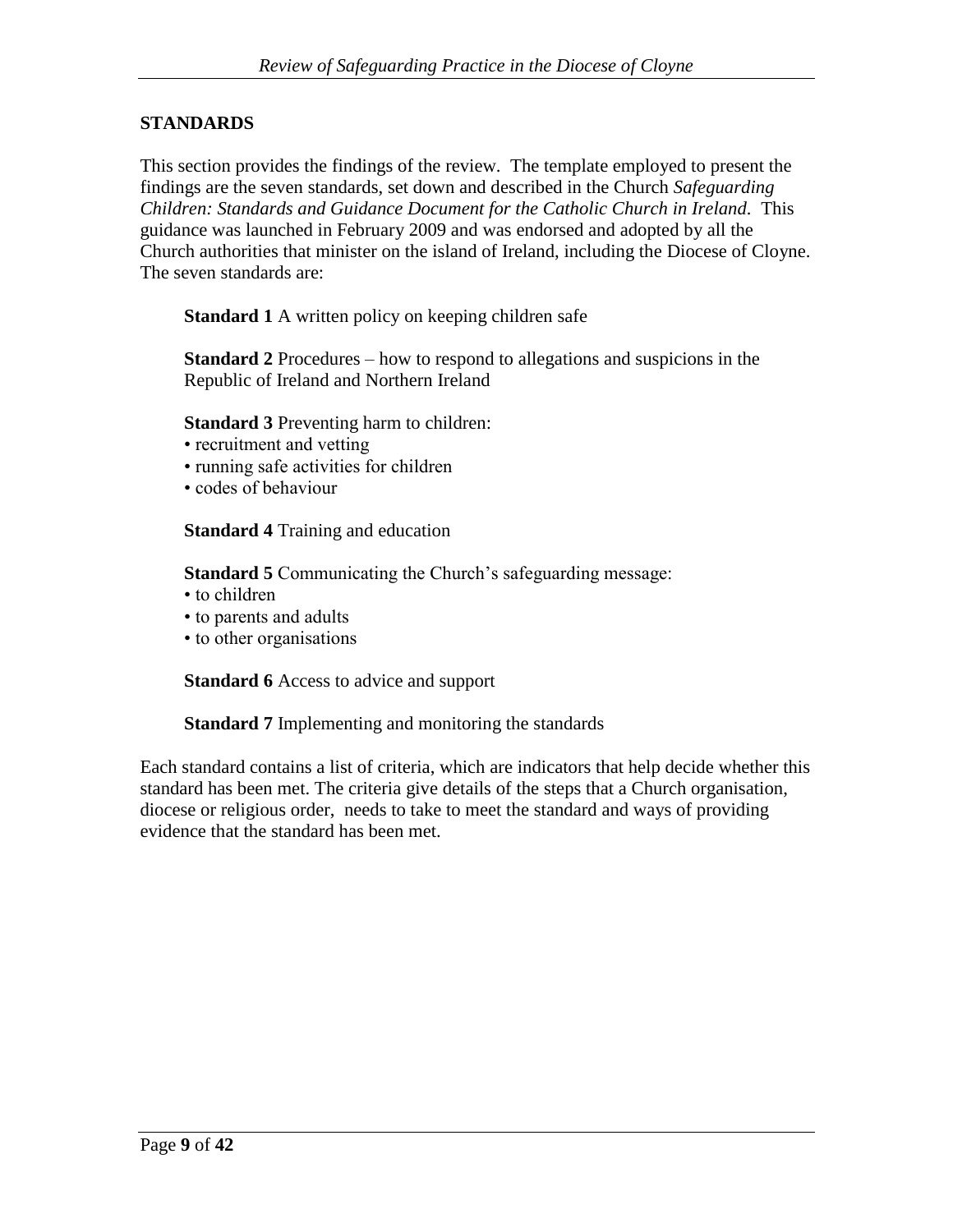## **Standard 1**

#### **A written policy on keeping children safe**

*Each child should be cherished and affirmed as a gift from God with an inherent right to dignity of life and bodily integrity, which shall be respected, nurtured and protected by all.*

Compliance with Standard 1 is only fully achieved when a diocese meets the requirements of all nine criteria against which the standard is measured.

#### **Criteria**

| <b>Number</b> | <b>Criterion</b>                                                                                                   | Met fully or         |
|---------------|--------------------------------------------------------------------------------------------------------------------|----------------------|
|               |                                                                                                                    | <b>Met partially</b> |
|               |                                                                                                                    | or                   |
| 1.1           |                                                                                                                    | Not met              |
|               | The Church organisation has a child protection policy that is<br>written in a clear and easily understandable way. | Met fully            |
| 1.2           | The policy is approved and signed by the relevant leadership                                                       | Met fully            |
|               | body of the Church organisation (e.g. the Bishop of the diocese<br>or provincial of a religious congregation).     |                      |
| 1.3           | The policy states that all Church personnel are required to                                                        | Met fully            |
|               | comply with it.                                                                                                    |                      |
| 1.4           | The policy is reviewed at regular intervals no more than three                                                     | Met fully            |
|               | years apart and is adapted whenever there are significant                                                          |                      |
| 1.5           | changes in the organisation or legislation.<br>The policy addresses child protection in the different aspects of   | Met fully            |
|               | Church work e.g. within a church building, community work,                                                         |                      |
|               | pilgrimages, trips and holidays.                                                                                   |                      |
| 1.6           | The policy states how those individuals who pose a risk to                                                         | Met partially        |
|               | children are managed.                                                                                              |                      |
| 1.7           | The policy clearly describes the Church's understanding and                                                        | Met fully            |
|               | definitions of abuse.                                                                                              |                      |
| 1.8           | The policy states that all current child protection concerns must                                                  | Met fully            |
|               | be fully reported to the civil authorities without delay.                                                          |                      |
| 1.9           | The policy should be created at diocese or congregational level.                                                   | Met fully            |
|               | If a separate policy document at parish or other level is                                                          |                      |
|               | necessary this should be consistent with the diocesan or                                                           |                      |
|               | congregational policy and approved by the relevant diocesan or                                                     |                      |
|               | congregational authority before distribution.                                                                      |                      |

Bishop Crean spoke to the reviewers about his personal commitment and dedication to the on-going safeguarding work within the Diocese of Cloyne. Safeguarding personnel who were interviewed spoke of the bishop providing leadership and support in child safeguarding work. The reviewers were impressed by the dedicated personnel, both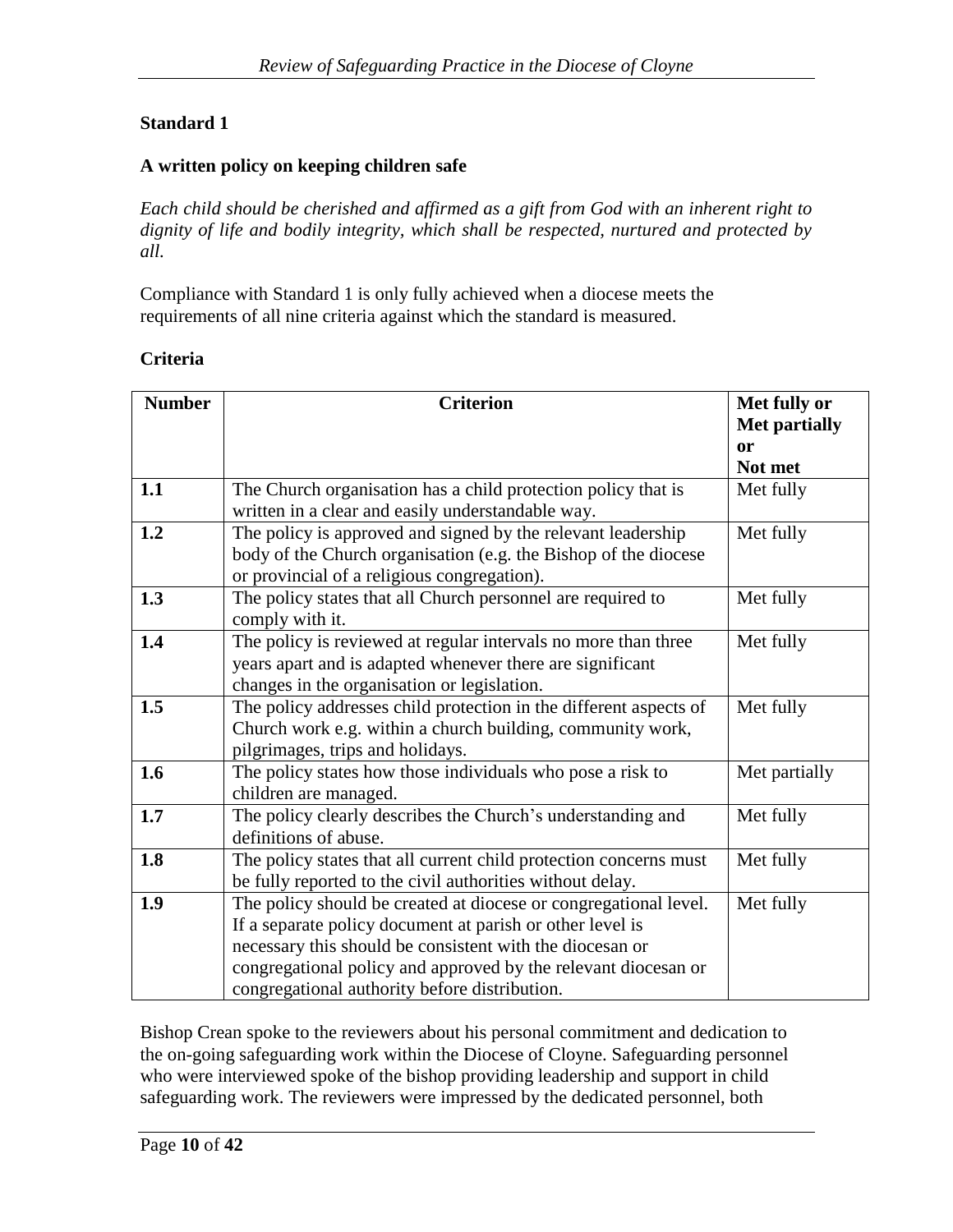clerical and lay persons, on whom the bishop can rely to implement safeguarding policies at both diocesan and local parish level.

The diocesan policy and procedures document, *Safeguarding Children and Vulnerable Persons in the Diocese of Cloyne* (2013) is a draft document provided to the reviewers, and which replaces the previous policy document *Safeguarding Children in the Diocese of Cloyne* (2010), which in turn replaced the earlier policy document *Child Protection in the Diocese of Cloyne* (2007). The diocese is commended for its diligence in reviewing and revising its guidance. As the publication of this guidance is imminent, the reviewers have decided to briefly comment on it as part of this review.

The second draft of *Safeguarding Children and Vulnerable Persons in the Diocese of Cloyne* (2013) is a comprehensive 96 page document. It is well written and clear in stating both the direction and expectations of child safeguarding within the diocese. While being user friendly in style and composition, the tone and content of the policies and procedures is definitive and firm, leaving no ambiguity in how child safeguarding will be practiced and monitored within the diocese, and it lucidly indicates how the seven national standards will be implemented at parish and diocesan level.

## *Safeguarding Children and Vulnerable Persons in the Diocese of Cloyne* (2013) establishes as its guiding principles:

- 1. That all children have a fundamental right to be respected, nurtured, cared for, and safeguarded.
- 2. That this right is embedded in Gospel values, best practice guidelines and international and domestic laws.
- 3. That in light of the teaching of the Church, civil legislation and guidance, every part of the Church must be committed to taking the necessary steps to:
	- Demonstrate that the right of the child to protection from harm is paramount
	- Cherish and safeguard children and young people
	- Foster best practice
	- **•** Demonstrate accountability through establishing effective structures
	- Support church organisations and personnel in safeguarding children
	- Establish clear recruitment and selection procedures for all the church staff and volunteers – aimed at preventing those who pose a risk to children from holding positions of trust
	- $\blacksquare$  Maintain codes of behaviour having clear guidelines that set out what is and is not acceptable behaviour as an essential part of keeping children safe.

At the time of the review fieldwork, the diocesan policy and procedures document that was in force was the 2010 *Diocese of Cloyne Safeguarding Children Policy* and this is the only document that can be evaluated.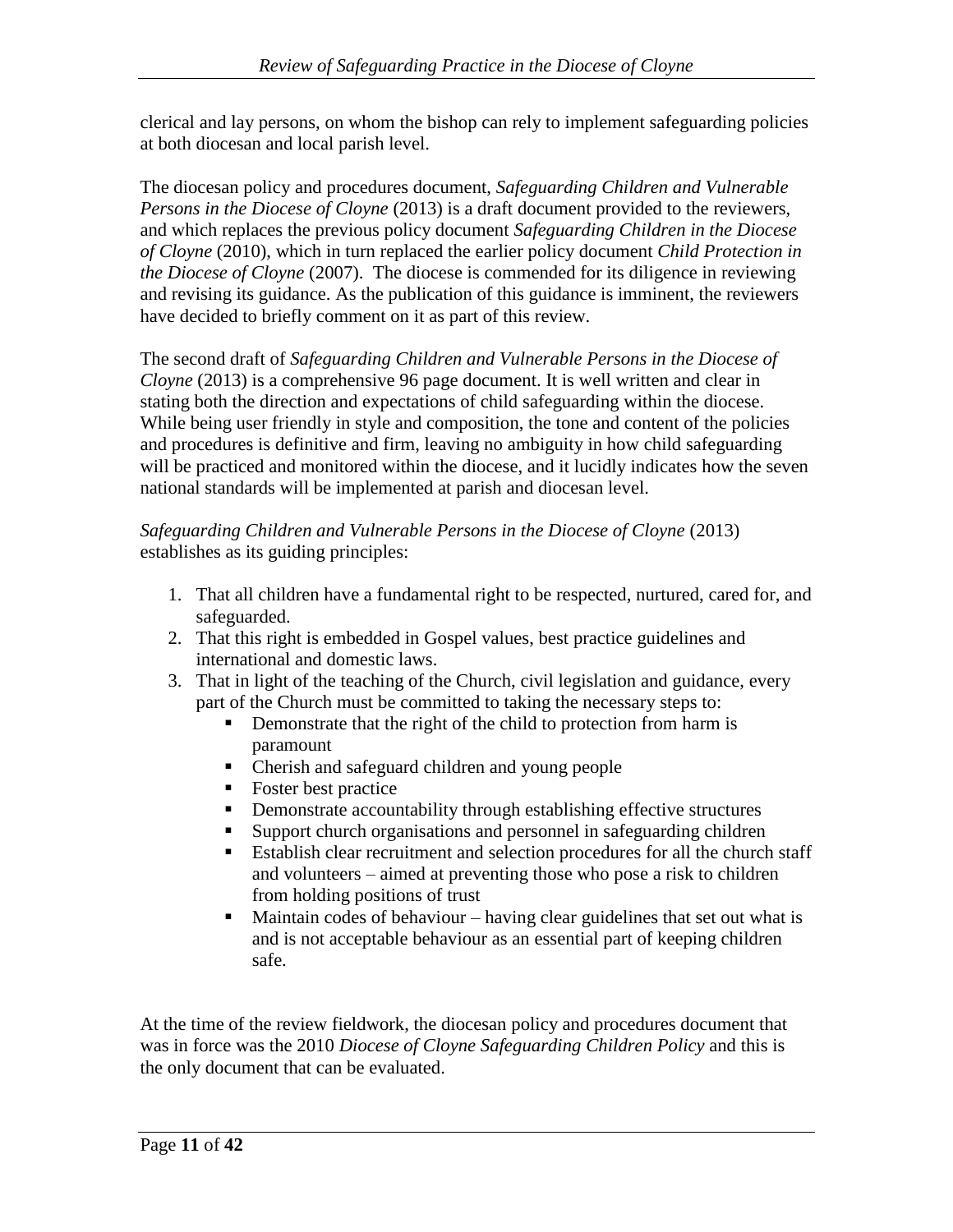The diocese meets Criteria 1.1, 1.2, 1.3, 1.4, 1.5 and 1.7, based on an evaluation of its 2010 policies and procedures. The document is written in a clear and easily understood style and is endorsed by Archbishop Clifford in his Foreword.

In the Introduction the following statement is made:

*With the safety and welfare of children and vulnerable adults as the ultimate goal, this document outlines safeguarding guidelines and procedures which are to be adhered to by all Church personnel/organisations in the Diocese of Cloyne.* 

Diocesan Church personnel are required to comply with the safeguarding policies and procedures and the diocese regularly highlights and educates people about their safeguarding responsibilities. This is done though parish information meetings, safeguarding children conferences (held in 2011 and in 2013, with a further one planned for 2014) meetings between priests and parishioner and through local radio.

The first section contains a comprehensive two-page statement of the safeguarding children policy. Clear and accurate definitions of what constitutes child abuse are contained in Section 2 of the document.

The Diocese of Cloyne has also produced a *Parish Safeguarding Children Policy Statement, Guidelines, Roles and Responsibilities* in December 2010. This document complements the primary policies and procedures document, and contains a practical and concise explanation of safeguarding expectations. It is based on the 2010 *Safeguarding Children in the Diocese of Cloyne* document and will need to be updated when the draft 2013 policies and procedures have been adopted. Criterion 1.9 is well met.

The Diocese of Cloyne has a dedicated website:

[http://www.safeguardingchildrencloyne.ie](http://www.safeguardingchildrencloyne.ie/) where safeguarding information can be obtained. This includes *Safeguarding Children in the Diocese of Cloyne* (2010), and the reviewers were informed that the completed *Safeguarding Children and Vulnerable Persons in the Diocese of Cloyne* (2014) will also be made available on this site.

Paragraph 1.21 of the Cloyne Report states that:

*Contrary to repeated assertions on its part, the Diocese of Cloyne did not implement the procedures set out in the Church protocols for dealing with allegations of child sexual abuse. The main failures were:*

*(a) The failure to report all complaints to the Gardaí;*

*(b) The failure to report any complaints to the health authorities between 1996 and 2008;*

*(c) The failure to appoint support people;*

*(d) The failure to operate an independent advisory panel. <sup>5</sup>*

<sup>5</sup> Report by Commission of Investigation into Catholic Diocese of Cloyne, p. 6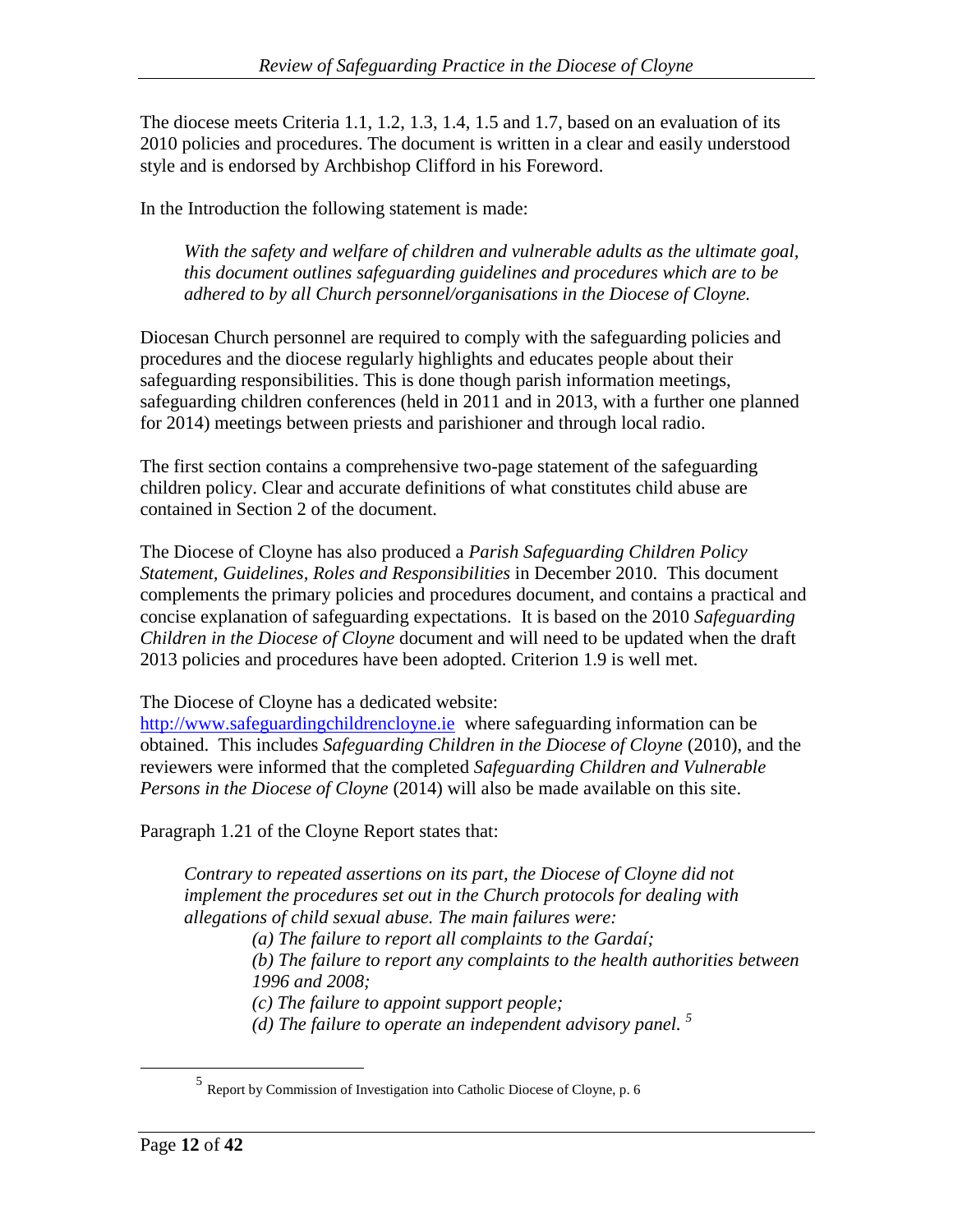To address these historical failures, the Diocese of Cloyne has adopted stringent policies and procedures to ensure full compliance with their safeguarding obligations and complete cooperation with statutory services. This is set out in the guiding principles of the Diocese of Cloyne *Safeguarding Children Policy* 2010, which state that:

*1. That all children have a fundamental right to be respected, nurtured, cared for and safeguarded* 

*2. That this right is embedded in Gospel values, best practice guidelines and international and domestic laws.* 

*3. That in the light of the teaching of the Church, civil legislation and guidance, every part of the Church must be committed to taking the necessary steps to:* 

- *demonstrate that the right of the child to protection from harm is paramount*
- *cherish and safeguard children and young people*
- *foster best practice*
- *demonstrate accountability through establishing effective structures*
- *support Church organisations and personnel in safeguarding children*
- *establish clear recruitment and selection procedures for all Church staff and volunteers – aimed at preventing those who pose a risk to children from holding positions of trust*
- *maintain codes of behaviour – having clear guidelines that set out what is and is not acceptable behaviour as an essential part of keeping children safe*
- *operate safe activities for children – helping ensure they can play and learn in a safe environment*
- *report safeguarding concerns to the civil authorities without delay.*

As a result, Criterion 1.8 is fully met.

Paragraph 1.62 of the Cloyne Report commented on the management of individual priests who potentially pose a risk to children, as follows:

*Bishop Magee and Archbishop Clifford are to be commended for recruiting risk assessment specialists in 2009 to review diocesan files and to arrange risk assessments for a number of priests. The Commission is also satisfied that Archbishop Clifford has put in place a monitoring system for those priests still perceived to be a risk to children. The Commission has already noted in its Report into the Catholic Archdiocese of Dublin that monitoring of sex abusers is very difficult and that there is greater monitoring of clerical child sex abusers than any other child sex abusers. <sup>6</sup>*

<sup>&</sup>lt;sup>6</sup> Report by Commission of Investigation into Catholic Diocese of Cloyne, p. 17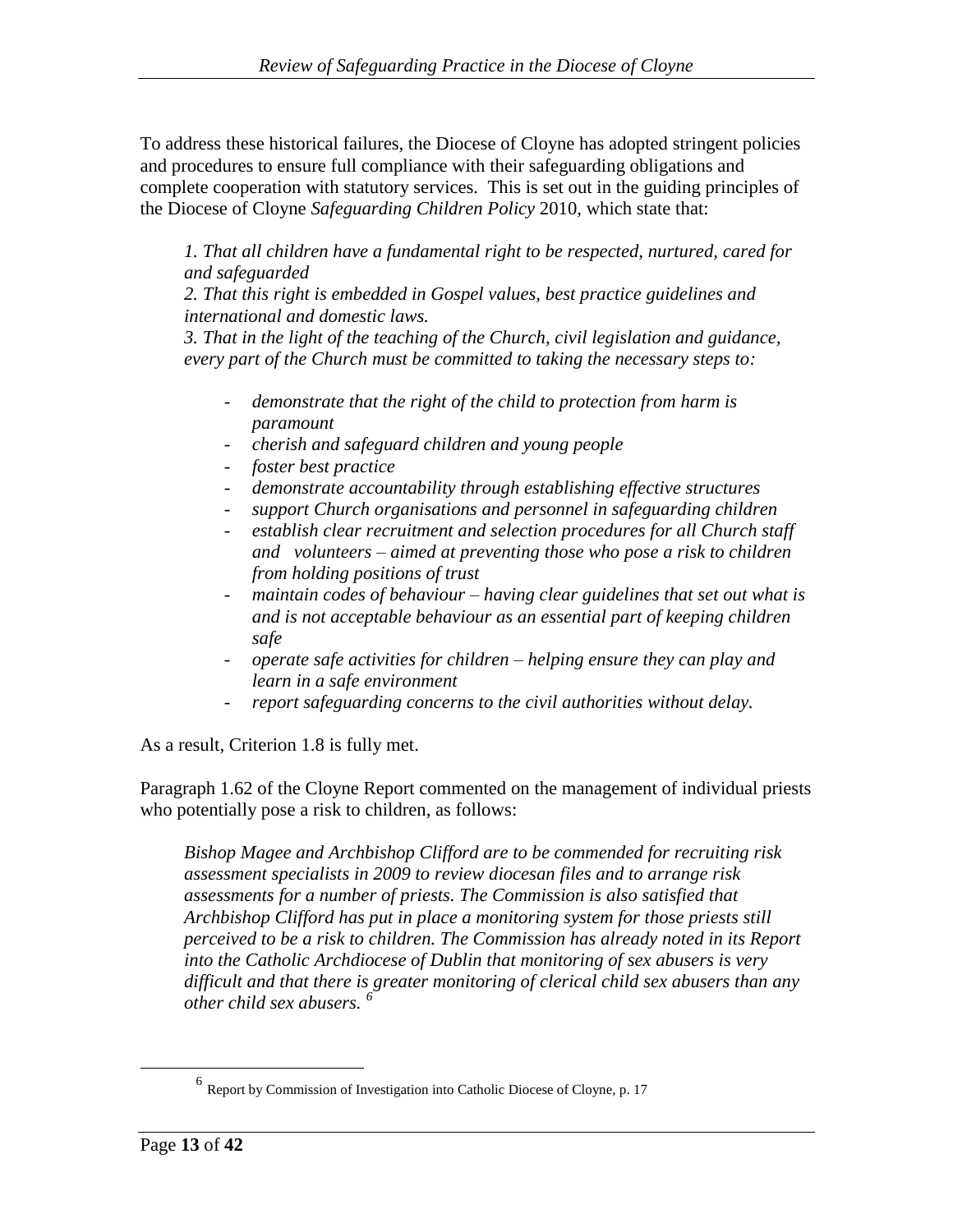When considering compliance with Criterion 1.6 the reviewers examined the case management files and established that the Diocese is taking practical and reasonable steps to monitor these individual priests. However, paragraph 2.6 Disciplinary Processes, in the 2010 policy document is short on detail about how individuals who pose a risk to children are managed. For this reason Criterion 1.6 is considered to be met partially. The reviewers are aware that this will be rectified once the draft guidance is published in 2014.

To underpin the intentions explicit in the new diocesan policies and procedures to be published in 2014, the reviewers make the following recommendation:

## **Recommendation 1**

**That Bishop Crean ensures that when the** *Safeguarding Children and Vulnerable Persons in the Diocese of Cloyne* **policy and procedures is published in 2014, all priests and all other personnel involved in diocesan and parish activities that involve children in any way sign and return to the Safeguarding Office a declaration that they have received, read and will abide with the requirements of that document. In addition Bishop Crean must ensure that appropriate training and induction is provided to those in safeguarding roles on the new policy document.**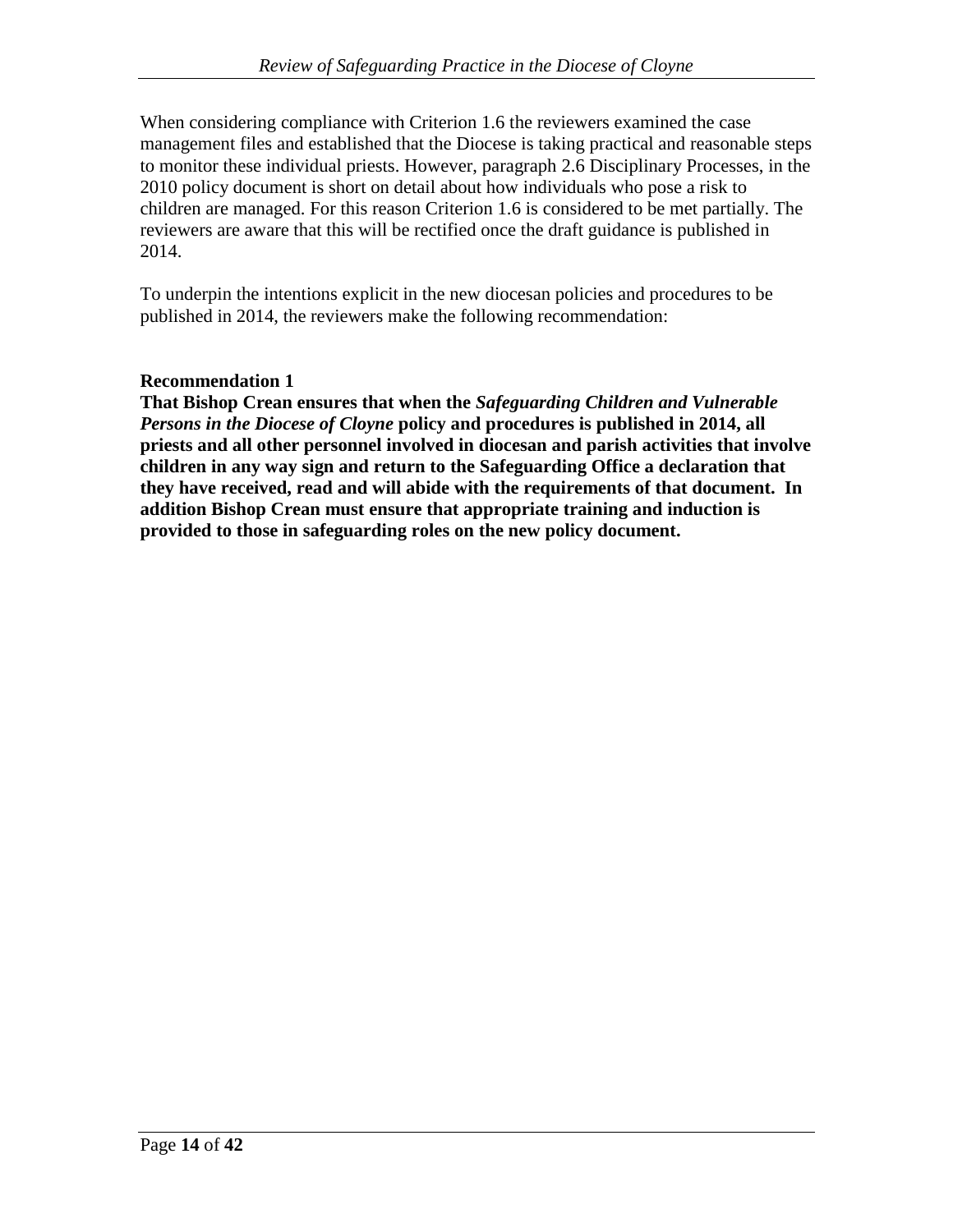#### **Standard 2**

#### **Management of allegations**

*Children have a right to be listened to and heard: Church organisations must respond effectively and ensure any allegations and suspicions of abuse are reported both within the Church and to civil authorities.*

Compliance with Standard 2 is only fully achieved when a diocese meets the requirements of all seven criteria against which the standard is measured.

#### **Criteria**

| <b>Number</b> | <b>Criterion</b>                                         | Met fully or<br>Met partially or |
|---------------|----------------------------------------------------------|----------------------------------|
|               |                                                          | Not met                          |
| 2.1           | There are clear child protection procedures in all       | Met fully                        |
|               | Church organisations that provide step-by-step           |                                  |
|               | guidance on what action to take if there are             |                                  |
|               | allegations or suspicions of abuse of a child (historic  |                                  |
|               | or current).                                             |                                  |
| 2.2           | The child protection procedures are consistent with      | Met fully                        |
|               | legislation on child welfare civil guidance for child    |                                  |
|               | protection and written in a clear, easily                |                                  |
|               | understandable way.                                      |                                  |
| 2.3           | There is a designated officer or officer(s) with a       | Met fully                        |
|               | clearly defined role and responsibilities for            |                                  |
|               | safeguarding children at diocesan or congregational      |                                  |
|               | level.                                                   |                                  |
| 2.4           | There is a process for recording incidents, allegations  | Met fully                        |
|               | and suspicions and referrals. These will be stored       |                                  |
|               | securely, so that confidential information is protected  |                                  |
|               | and complies with relevant legislation.                  |                                  |
| 2.5           | There is a process for dealing with complaints made      | Met fully                        |
|               | by adults and children about unacceptable behaviour      |                                  |
|               | towards children, with clear timescales for resolving    |                                  |
|               | the complaint.                                           |                                  |
| 2.6           | There is guidance on confidentiality and information-    | Met fully                        |
|               | sharing which makes clear that the protection of the     |                                  |
|               | child is the most important consideration. The Seal of   |                                  |
|               | Confession is absolute.                                  |                                  |
| 2.7           | The procedures include contact details for local child   | Met fully                        |
|               | protection services e.g. (Republic of Ireland) the local |                                  |
|               | Health Service Executive and An Garda Síochána;          |                                  |
|               | (Northern Ireland) the local health and social services  |                                  |
|               | trust and the PSNI.                                      |                                  |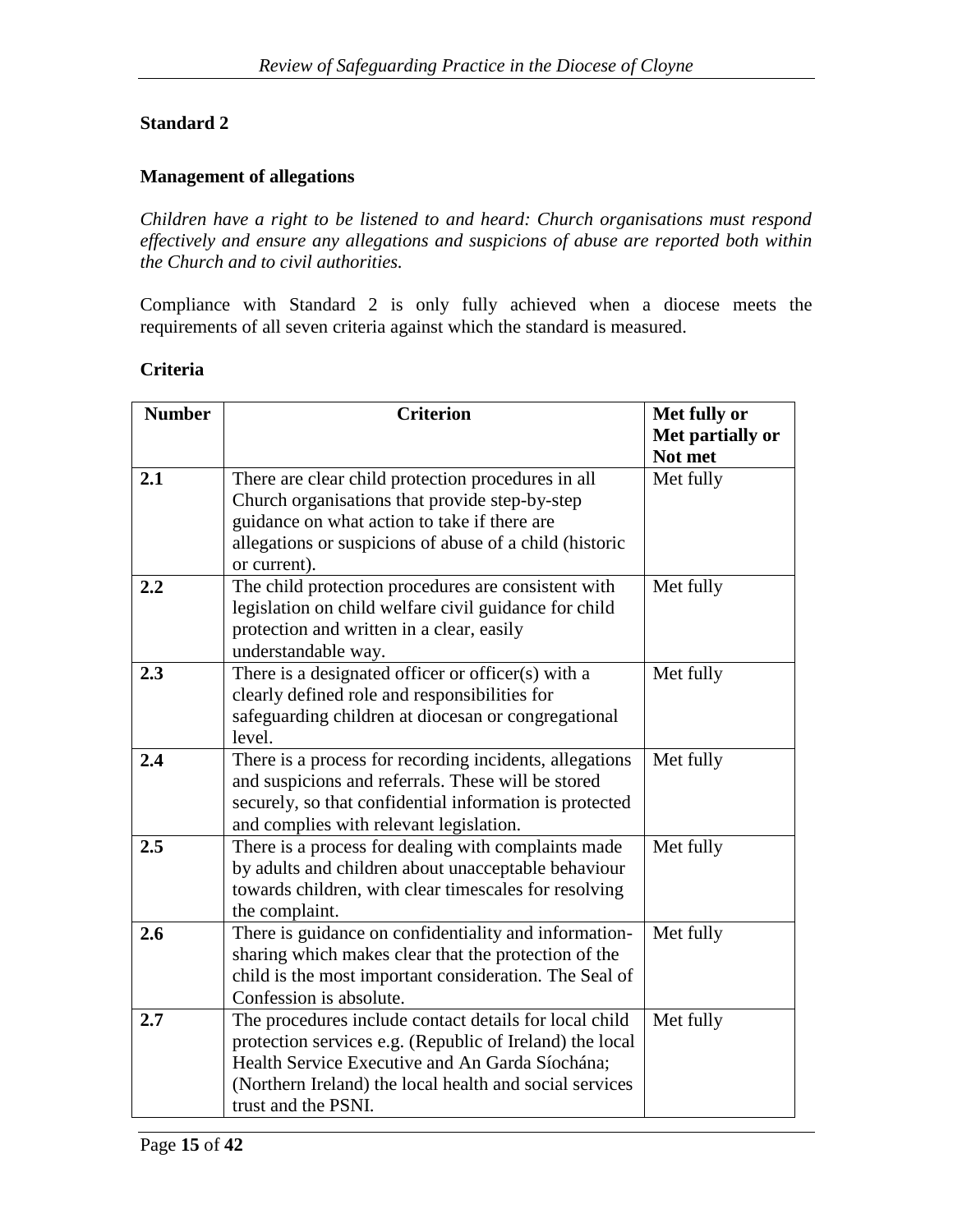## **Table 1**

#### **Incidence of safeguarding allegations received within the diocese against priests, from 1st January 1975 up to time of review.**

|     | <b>Diocese of Cloyne</b>                                       |                         |  |
|-----|----------------------------------------------------------------|-------------------------|--|
| 1.  | Number of Diocesan priests against whom                        |                         |  |
|     | allegations have been made since the $1st$ January             | 30                      |  |
|     | 1975 up to the date of the Review.                             |                         |  |
| 2.  | Total number of allegations received by the                    | 46                      |  |
|     | Diocese since $1st$ January, 1975                              |                         |  |
| 3.  | Number of allegations reported to An Garda                     | 46                      |  |
|     | Síochána involving priests since 1 <sup>st</sup> January 1975. |                         |  |
| 4.  | Number of allegations reported to the HSE (or the              |                         |  |
|     | Health Boards which preceded the setting up of the             | 46                      |  |
|     | HSE) involving priests of the Diocese since 1 <sup>st</sup>    |                         |  |
|     | January 1975.                                                  |                         |  |
| 5.  | Number of priests (still members of the Diocese)               |                         |  |
|     | against whom an allegation was made and who                    | $19*$                   |  |
|     | were living at the date of the review.                         |                         |  |
| 6.  | Number of priests against whom an allegation was               | 10                      |  |
|     | made and who are deceased.                                     |                         |  |
| 7.  | Number of priests against whom an allegation has               | 12                      |  |
|     | been made and who are in ministry.                             |                         |  |
| 8.  | Number of priests against whom an allegation was               |                         |  |
|     | made and who are "Out of Ministry, but are still               | $6***$                  |  |
|     | members of the Diocese".                                       |                         |  |
| 9.  | Number of priests against whom an allegation was               | $\overline{\mathbf{4}}$ |  |
|     | made and who are retired                                       |                         |  |
| 10. | Number of priests against whom an allegation was               | $\mathbf{1}$            |  |
|     | made and who have left the Diocese/ priesthood.                |                         |  |
| 11. | Number of priests of the Diocese who have been                 |                         |  |
|     | convicted of having committed an offence or                    | 1                       |  |
|     | offences against a child or young person since the             |                         |  |
|     | $1st$ January 1975.                                            |                         |  |

*Footnote*: The term allegation in this table includes complaints and expressions of concern

\*Four of these 19 allegations refer to physical abuse. \*\* Three of the six are passed the age of retirement

The Cloyne Report is based on an examination of

…all complaints, allegations, concerns and suspicions of child sexual abuse by relevant clerics made to the diocesan and other Catholic Church authorities and public and State authorities in the period 1 January 1996 – 1 February 2009.<sup>7</sup>

<sup>&</sup>lt;sup>7</sup> Report by Commission of Investigation into Catholic Diocese of Cloyne, p.1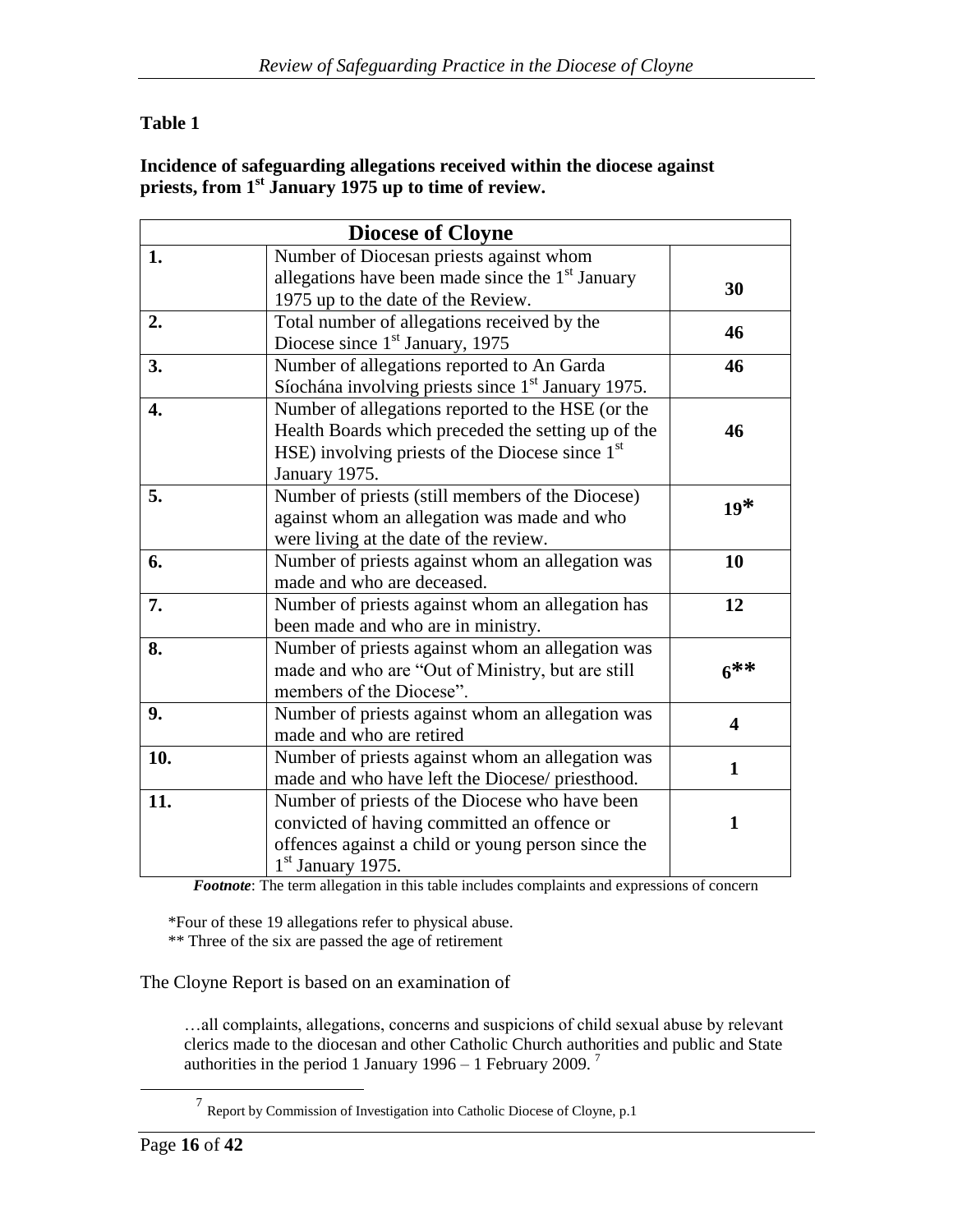In that period there were 19 living priests about whom there were complaints, allegations or concerns, and the Commission of Investigation reviewed the cases of all of these men.

In the current review the reviewers read the case management files on 23 priests. This number included all priests in ministry against whom allegations were received, or concerns expressed and who were not included in the Cloyne Report, as well as all priests who are out of ministry or deceased against whom allegations were received, or concerns expressed. Four priests whose behaviour was examined in the Cloyne Report were the subjects of further concerns received post that report. The Commission of Investigation did not examine the cases of concerns about priests that arose between 01/01/1975 and 01/01/1996, or that arose between 01/02/2009 and 30/11/2013.

All twelve cases of priests in ministry about whom allegations / complaints / concerns had been received were reviewed. The reviewers were satisfied that all potential risks had been addressed and that all correct steps had been taken by the diocese, involving communication and cooperation with State authorities. The steps taken include the appropriate management of the allegations, sensitive and effective responses to the alleged victims and the risk management of the priest in question. The reviewers believe that in all cases the status of the priests" ministry was appropriate and in line with the need to safeguard children as well as responding justly to the priest respondent.

In one case, the reviewers felt that the case should be referred to the National Board for Safeguarding Children in the Catholic Church in Ireland (NBSCCCI) for advice and informed Bishop Crean of their views. This advice was expeditiously acted on by the bishop and guidance on case management was provided by NBSCCCI to the diocese.

The reviewers read the case management files on all six priests who were out of ministry and about whom allegations were made, or concerns expressed, three of these cases had been considered in the Cloyne Report. In all six cases, the reviewers were satisfied with the diocesan safeguarding response, and with their cooperation with the civil authorities. It can be seen in Table 1 above that notifications to An Garda Síochána and to the health services were made in every case.

The following themes/issues emerged from examining the case management files and from interviews with the current and former Designated Persons, An Garda Siochana and the HSE.

The structure of the case management files developed within the diocese is of a very high standard. Information is easily accessible and is organised in a clear and well defined manner. The reviewers appreciate the work undertaken by the Designated Persons in preparing the case management files for this review. The reviewers acknowledge that they had access to all of the available information and that records were essentially complete, with no significant information omitted. The reviewers suggest that the case files could be further improved by providing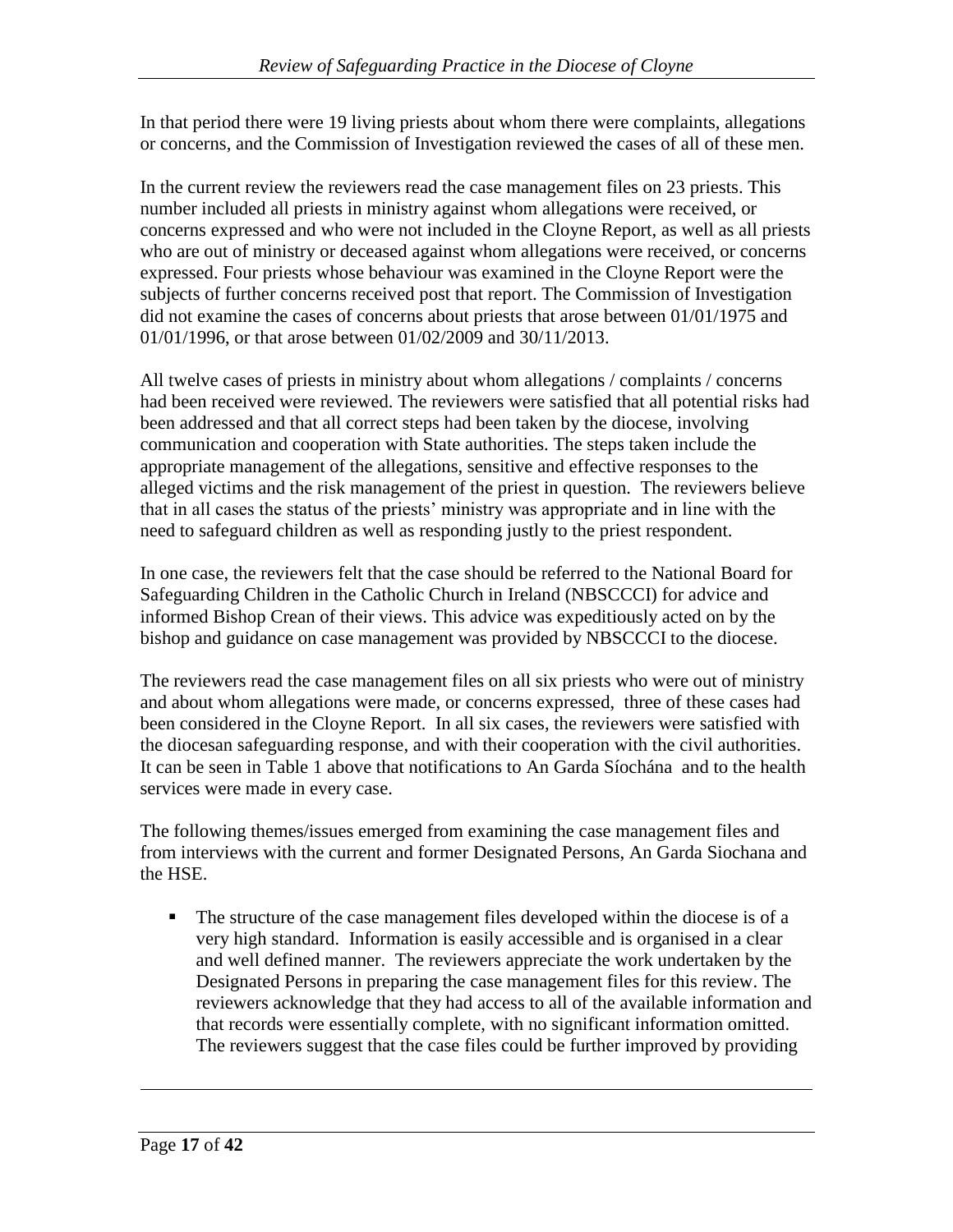additional facts about the alleged priest (such as date of birth, date of ordination, current status, present address etc.) on a file face-sheet.

- The reviewers found that the files contained a clear chronology of events and actions taken. This provides valuable factual information, which could be further enhanced by the addition of fuller narrative accounts. It would be especially helpful if the attitude of respondent priests to concerns raised about them was recorded. Such an account can provide valuable information relating to the priest"s understanding and explanation of the allegation against him, which may be helpful in future assessments.
- The diocesan response to victims is worthy of significant note. Staff from *Towards Healing*, the counselling and support service for victims of abuse within the Church, spoke of a positive and supportive relationship with the Diocese of Cloyne. This diocese has assisted the greatest number of complainants to engage with the *Towards Healing* Restorative Justice – Facilitated Listening Meetings programme of any Church authority. As well as its significant financial contribution to Towards Healing, the diocese has also arranged to fund private counselling for some complainants, and this is commended.
- Two female religious together provide ongoing support to five victims of clerical child sexual abuse. These women were not formally recruited, but this arrangement has been officially acknowledged as diocesan victim support. This situation evolved as these two religious were known and trusted by the complainants. The diocesan response to victims is unstructured and needs to be strengthened. This deficit in the provision of support for complainants was acknowledged by Bishop Crean and by the Designated Persons, and a commitment was given to address the matter as a priority.
- The relationships between the Diocese of Cloyne and An Garda Síochána and Health Service Executive are good. Senior managers with both statutory agencies expressed positive views of the timeliness and nature of their contacts with the diocese.

In drawing a distinction between the safeguarding situation pre and post Cloyne Report, the reviewers identified a significant improvement in the approach adopted by the diocese in addressing safeguarding issues. This was evident in the quality of recording in case management files, in the reporting to and relationship with the statutory agencies, and in the consistent following of correct procedures in responses to allegations of clerical child sexual abuse.

The reviewers met with the previous DLP, who had been in post when concerns about Cloyne Diocese first arose in late 2007 – early 2008. The difficulties that he had in the early period of his tenure as DLP are documented in the Cloyne Report.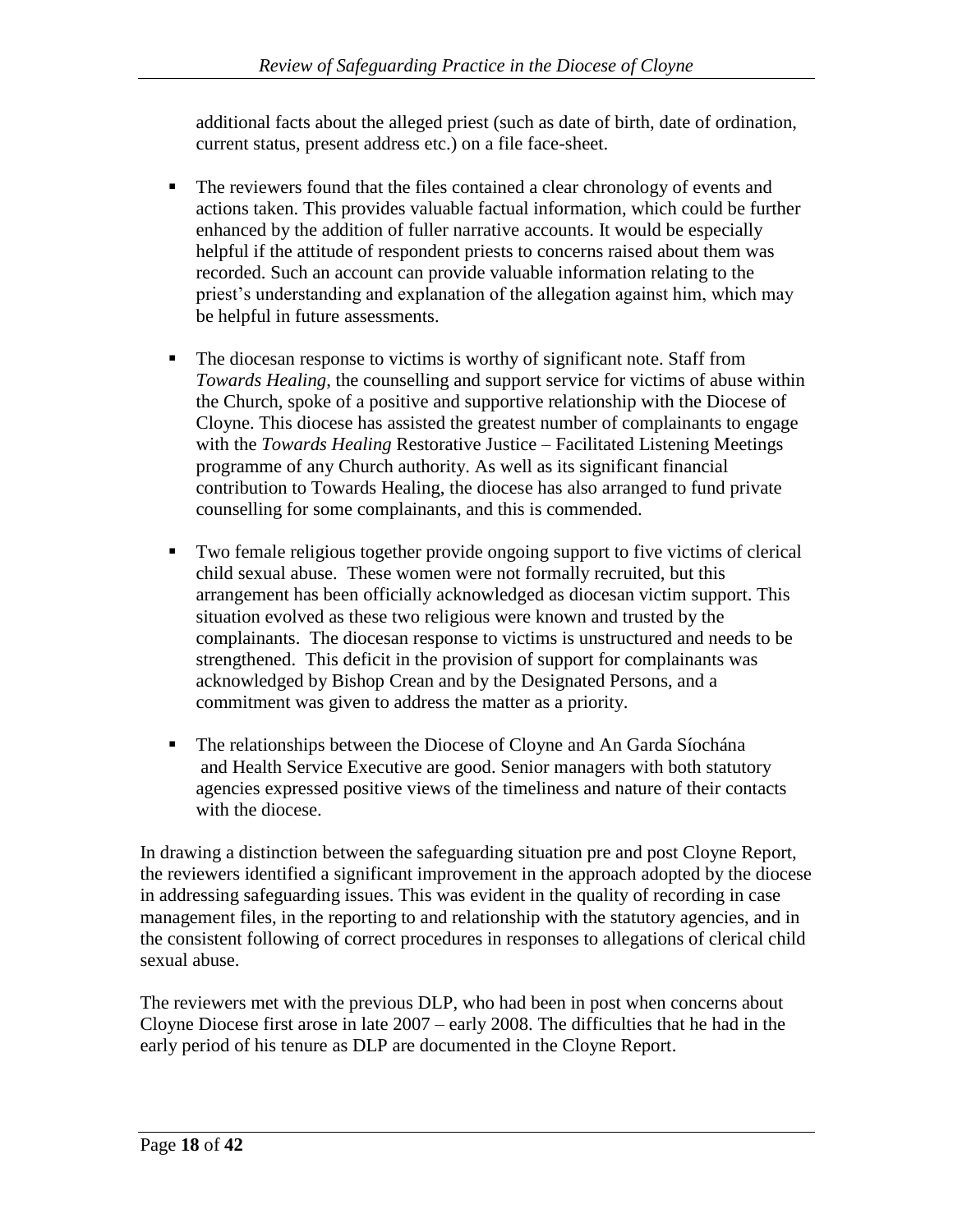The reviewers acknowledge the significant work carried out by the current designated liaison person (a lay man) and his deputy (a priest) in ensuring the best standards of practice are in place now for responding to allegations of abuse. They have been supported in their work by Archbishop Clifford who took on the role of Administrator of the Diocese, following the stepping aside of Bishop Magee. Collectively this group (Archbishop, former Designated person and current DLP and his deputy) have refocused the agenda on safeguarding children, to ensure that allegations of abuse are managed in an open and transparent way. Their efforts and work is commended.

Overall the reviewers believe that the management of the cases examined as part of this review was effective and there was unambiguous observance of safeguarding procedures. A tone of unapologetic adherence to safeguarding principles and practices was adopted by all of the clergy and laity the reviewers met while undertaking this audit.

In conclusion, and to improve safeguarding practice further, the following recommendations are made;

## **Recommendation 2**

**That the Designated Person ensures that a narrative account of the response given by the respondent priest is recorded on each case management file.** 

## **Recommendation 3**

**That Bishop Crean should ensure that an appropriate and deliberate response to victims is established, including recruiting and training at least two lay people, a woman and a man, to act in a victim support role.** 

In relation specifically to the seven criteria against which Standard 2 is measured, the reviewers are satisfied that all are met fully.

Criterion 2.1 is fully met as the requisite procedures are in place and are being followed.

Criterion 2.2 is fully met as the diocesan safeguarding policies and procedures are consistent with child protection and welfare legislation and with statutory guidance.

Criterion 2.3 is fully met as the Diocese of Cloyne has two Designated Persons in post, a social worker as Designated Liaison Person (DLP), and a diocesan priest as Deputy Designated Person (D/DLP). The 2010 safeguarding children policy has in Section 8 a detailed description of the structures for safeguarding children and of the roles and responsibilities of all diocesan safeguarding personnel.

Criterion 2.4 is fully met as all safeguarding matters are appropriately recorded and case management files are securely stored, thus protecting the confidentiality of information. The diocesan safeguarding personnel are aware of and abide with the requirements of the Data Protection legislation.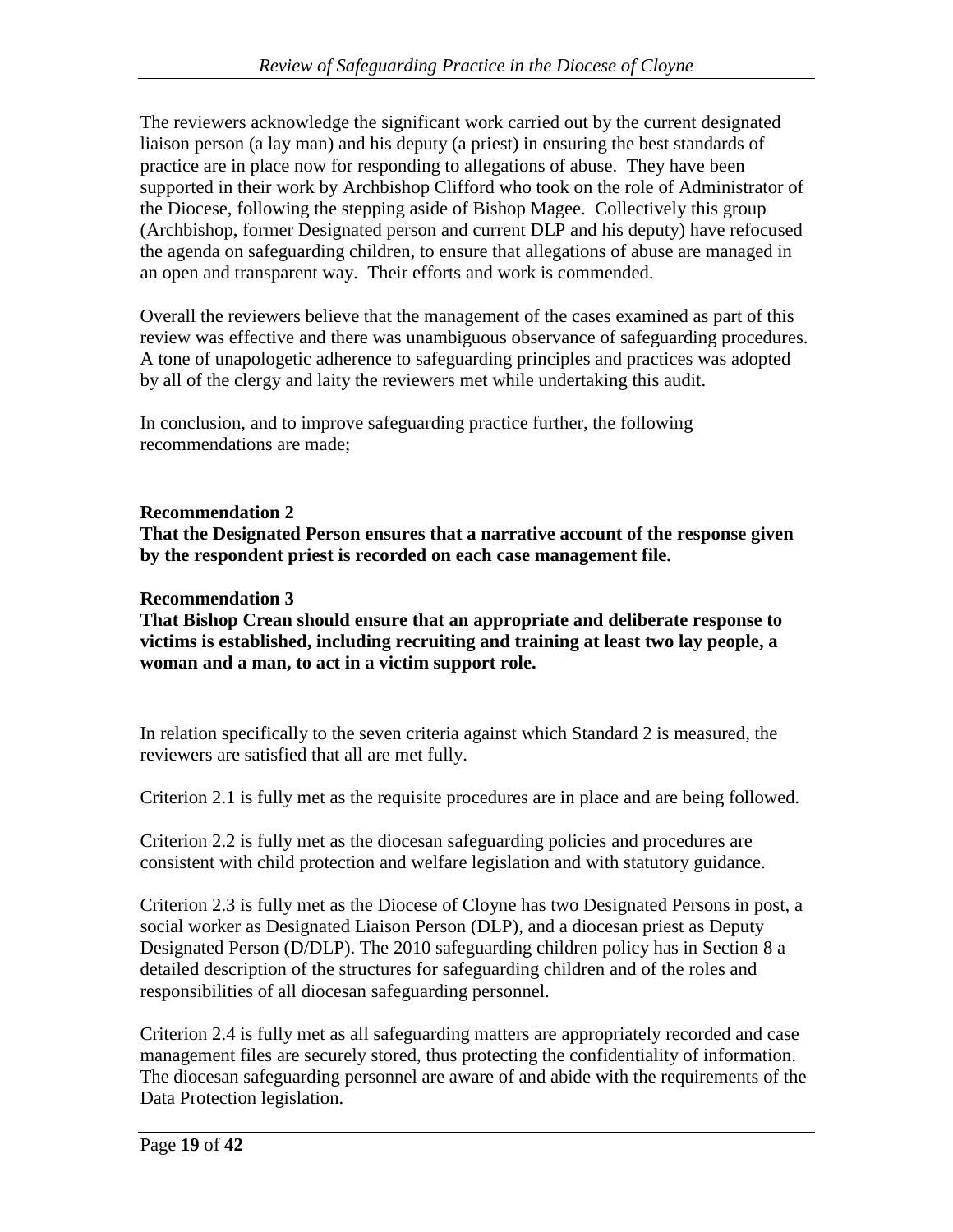Criterion 2.5 is fully met, as section 2.5.3 of the *Safeguarding Children Policy* 2010 addresses *Responding to a child making an allegation of abuse*, and Section 2.7 deals with *Complaints procedures and Independent reviews*. The provisions of Section 2.7 are particularly well thought through and presented.

Criterion 2.6, which deals with confidentiality, is fully met and is covered in the *Safeguarding Children Policy*, 2010, at Section 2.3 and in detail at Section 2.8.

Criterion 2.7 is fully met, as the Diocese of Cloyne has the required contact details of the statutory child protection agencies on its literature and on its dedicated child safeguarding website - [http://www.safeguardingchildrencloyne.ie](http://www.safeguardingchildrencloyne.ie/)

**Standard 3**

**Preventing Harm to Children**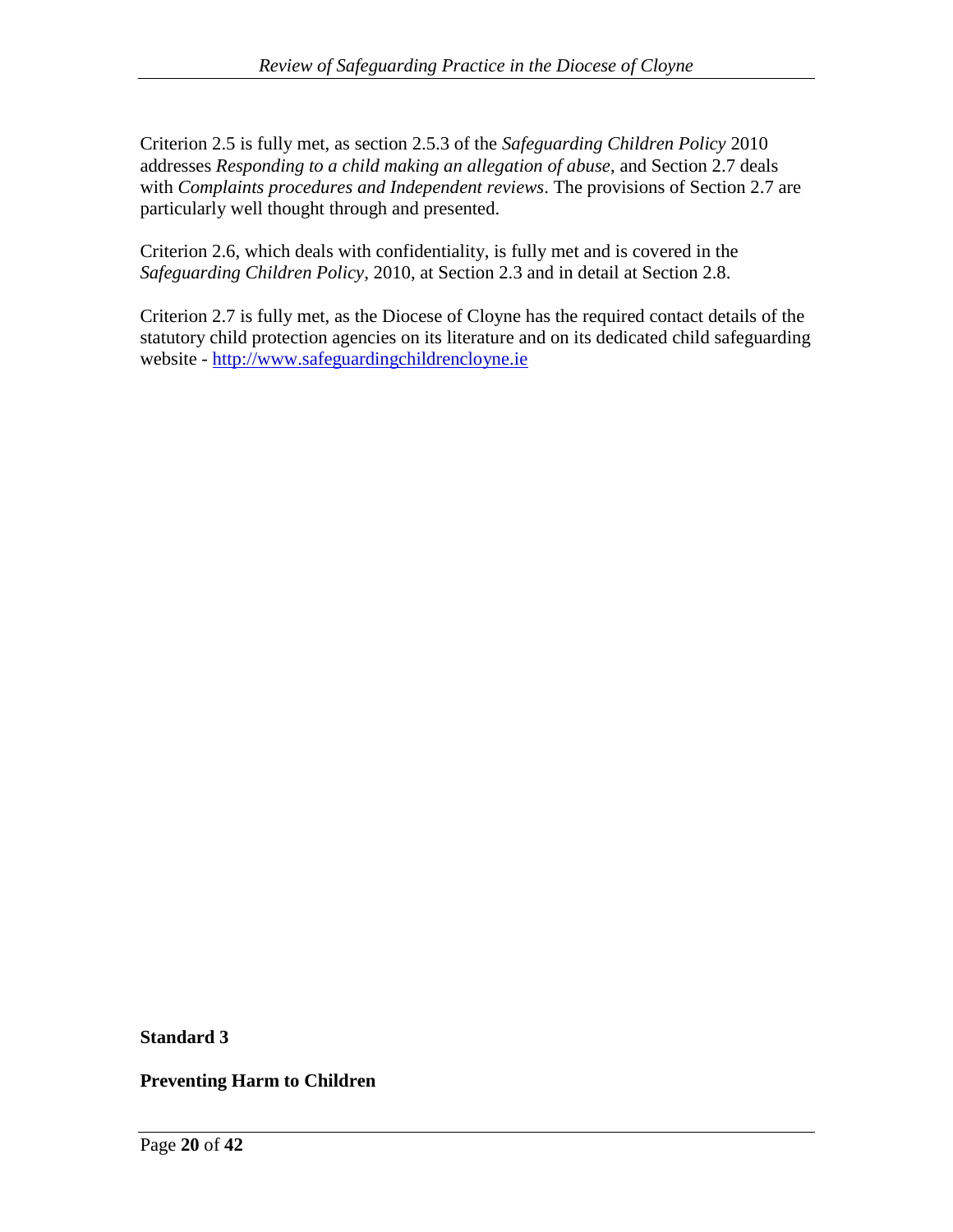*This standard requires that all procedures and practices relating to creating a safe environment for children be in place and effectively implemented. These include having safe recruitment and vetting practices in place, having clear codes of behaviour for adults who work with children and by operating safe activities for children.*

Compliance with Standard 3 is only fully achieved when a diocese meets the requirements of all twelve criteria against which the standard is measured. These criteria are grouped into three areas, safe recruitment and vetting, codes of behaviour and operating safe activities for children.

| <b>Number</b> | <b>Criterion</b>                                         | Met fully or     |
|---------------|----------------------------------------------------------|------------------|
|               |                                                          | Met partially or |
|               |                                                          | Not met          |
| 3.1           | There are policies and procedures for recruiting         | Met fully        |
|               | Church personnel and assessing their suitability to      |                  |
|               | work with children.                                      |                  |
| 3.2           | The safe recruitment and vetting policy is in line with  | Met fully        |
|               | best practice guidance.                                  |                  |
| 3.3           | All those who have the opportunity for regular           | Met fully        |
|               | contact with children, or who are in positions of trust, |                  |
|               | complete a form declaring any previous court             |                  |
|               | convictions and undergo other checks as required by      |                  |
|               | legislation and guidance and this information is then    |                  |
|               | properly assessed and recorded.                          |                  |

## **Criteria – safe recruitment and vetting**

## **Criteria – Codes of behaviour**

| <b>Number</b> | <b>Criterion</b>                                                                                                             | Met fully or<br>Met partially or<br>Not met |
|---------------|------------------------------------------------------------------------------------------------------------------------------|---------------------------------------------|
| 3.4           | The Church organisation provides guidance on<br>appropriate/ expected standards of behaviour of,<br>adults towards children. | Met fully                                   |
| 3.5           | There is guidance on expected and acceptable<br>behaviour of children towards other children (anti-<br>bullying policy).     | Met fully                                   |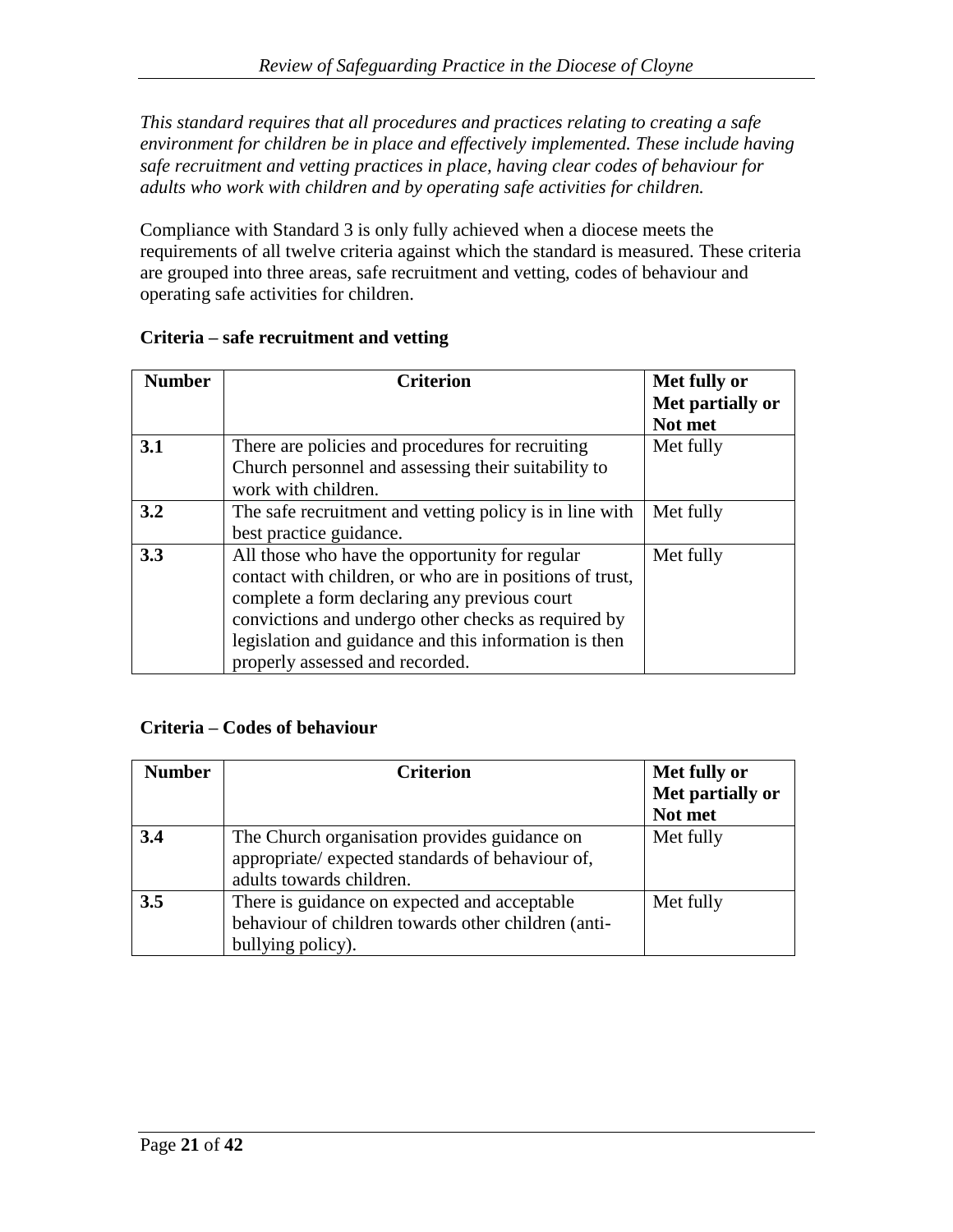| 3.6 | There are clear ways in which Church personnel can<br>raise allegations and suspicions about unacceptable<br>behaviour towards children by other Church<br>personnel or volunteers ('whistle-blowing'),<br>confidentially if necessary.    | Met partially |
|-----|--------------------------------------------------------------------------------------------------------------------------------------------------------------------------------------------------------------------------------------------|---------------|
| 3.7 | There are processes for dealing with children's<br>unacceptable behaviour that do not involve physical<br>punishment or any other form of degrading or<br>humiliating treatment.                                                           | Met fully     |
| 3.8 | Guidance to staff and children makes it clear that<br>discriminatory behaviour or language in relation to<br>any of the following is not acceptable: race, culture,<br>age, gender, disability, religion, sexuality or political<br>views. | Met fully     |
| 3.9 | Policies include guidelines on the personal/intimate<br>care of children with disabilities, including<br>appropriate and inappropriate touch.                                                                                              | Met fully     |

#### **Criteria – Operating safe activities for children**

| <b>Number</b> | <b>Criterion</b>                                        | Met fully or     |
|---------------|---------------------------------------------------------|------------------|
|               |                                                         | Met partially or |
|               |                                                         | Not met          |
| 3.10          | There is guidance on assessing all possible risks       | Met fully        |
|               | when working with children $-$ especially in activities |                  |
|               | that involve time spent away from home.                 |                  |
| 3.11          | When operating projects/ activities children are        | Met fully        |
|               | adequately supervised and protected at all times.       |                  |
| 3.12          | Guidelines exist for appropriate use of information     | Met fully        |
|               | technology (such as mobile phones, email, digital       |                  |
|               | cameras, websites, the Internet) to make sure that      |                  |
|               | children are not put in danger and exposed to abuse     |                  |
|               | and exploitation.                                       |                  |

The Cloyne Diocese Safeguarding Children Committee (CDSCC) evolved from the Cloyne Child Protection Committee, which was established in 2004. Members of the CDSCC made it clear to the reviewers that their consciousness of the experiences of victims is a major element in their motivation to do safeguarding work and that their intention is to prevent any child or other vulnerable person being abused again. To this end, the CDSCC developed a policies and procedures document, *Child Protection in the Diocese of Cloyne* (2007). The Chairperson of this committee, although an unpaid volunteer, describes his responsibilities as including an executive role between meetings of the committee. He is clearly a very committed and involved participant in the overall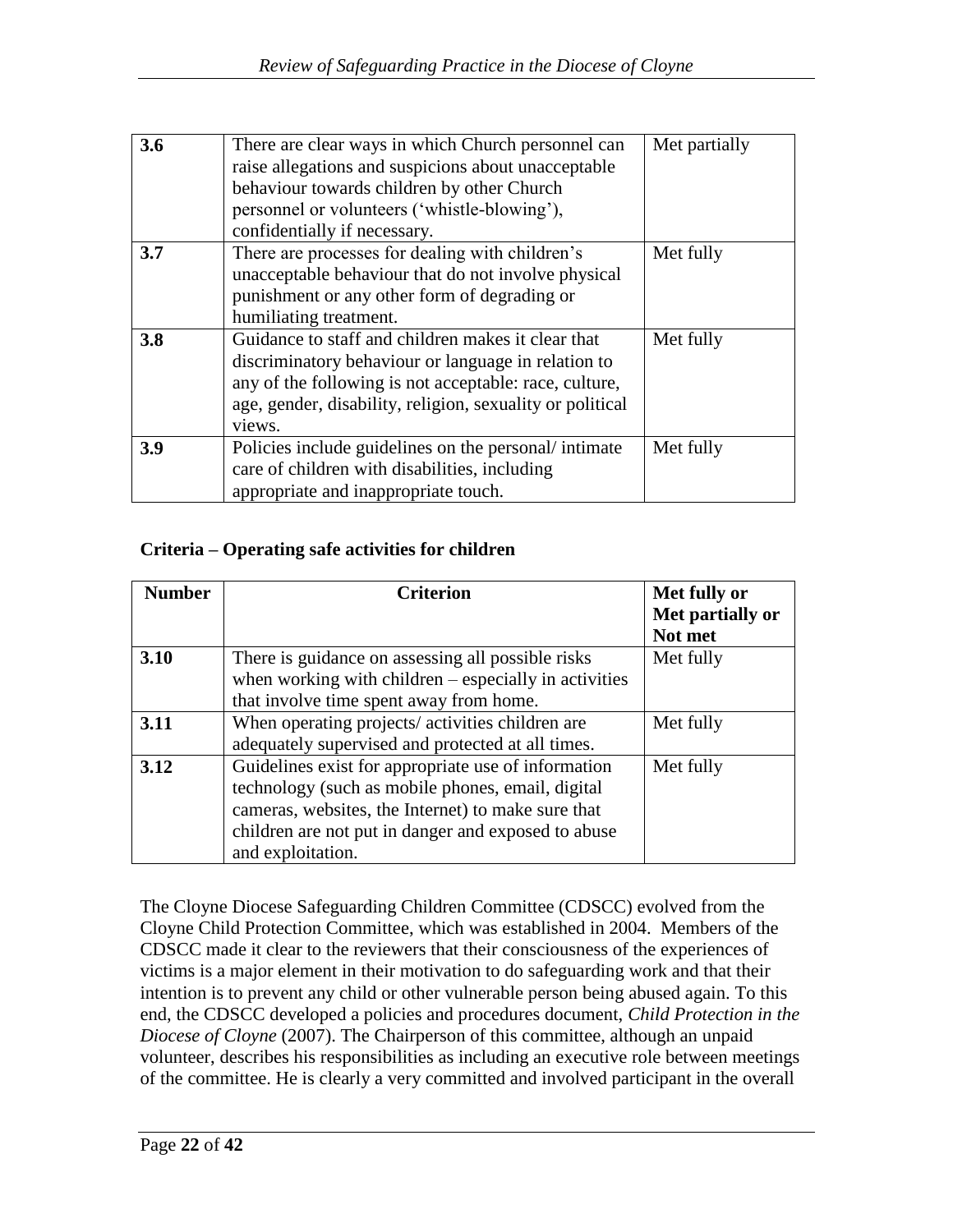diocesan safeguarding project, and he works closely with the other key safeguarding personnel in the diocese.

The process of reviewing this document began early in 2010 and took into account the criteria set out in the National Board for Safeguarding Children in the Catholic Church in Ireland (NBSCCCI) *Safeguarding Children: Standards and Guidance Document for the Catholic Church in Ireland (2008).* A revised policy and procedures document, *Safeguarding Children in the Diocese of Cloyne* (2010) was then produced and this was published in December 2010. The Commission of Investigation into Catholic Diocese of Cloyne was underway at this stage, having started in March 2009. *Safeguarding Children in the Diocese of Cloyne* (2010) was reviewed by the NBSCCCI and found to be satisfactory, therefore meeting the recommendation of the Cloyne Report.

From the beginning of 2012, the CDSCC undertook another lengthy review of safeguarding policies and procedures within the diocese. With consideration to changes in legislation and guidelines such as *Children First 2011* and the National Vetting Bureau (Children and Vulnerable Persons) Act 2012, as well as established and effective policies within the 2010 document, the CDSCC presented a revised 2<sup>nd</sup> draft of *Safeguarding Children and Vulnerable Persons in the Diocese of Cloyne* (2013) to the reviewers during this audit.

The 2010 document and the draft 2013 policies and procedures are comprehensive documents. In particular the 2013 document is meticulous in its detail regarding appropriate behaviours expected of any Church personnel who have dealings with children. The procedural guidelines are clear and concise and their intent is unambiguously defined. The diocese and the CDSCC have now want to ensure that the soon to be launched revised policies and procedures are understood and implemented by Church personnel as the official "road map" on safeguarding best practice, rather than being considered to merely be aspirational guidelines. To make this happen, the CDSCC has rolled out extensive training at parish level. To date they estimate that within the 28 parishes involved in training thus far, approximately 1,000 people, priests and laity, have been educated on the policies and procedures contained in *Safeguarding Children and Vulnerable Persons in the Diocese of Cloyne* (2013).

The reviewers were impressed by the dedication and commitment demonstrated by the CDSCC in developing policy and procedure, in training and in attending to practical aspects to safeguarding children within the diocese. Bishop Crean is fortunate to have the support of such enthusiastic and committed people in promoting safeguarding within the diocese.

The Diocese of Cloyne has a dedicated Safeguarding Office, with a half-time employee. This lay woman also works half-time for the diocesan youth service, CDYS. Her safeguarding role is to coordinate and deliver training within the diocese, along with three other trainers. She is also the authorised signatory for Garda vetting requests and the Safeguarding Office keeps a database of and renewal requirements. This office also maintains the diocesan safeguarding website. On the basis of their interview with the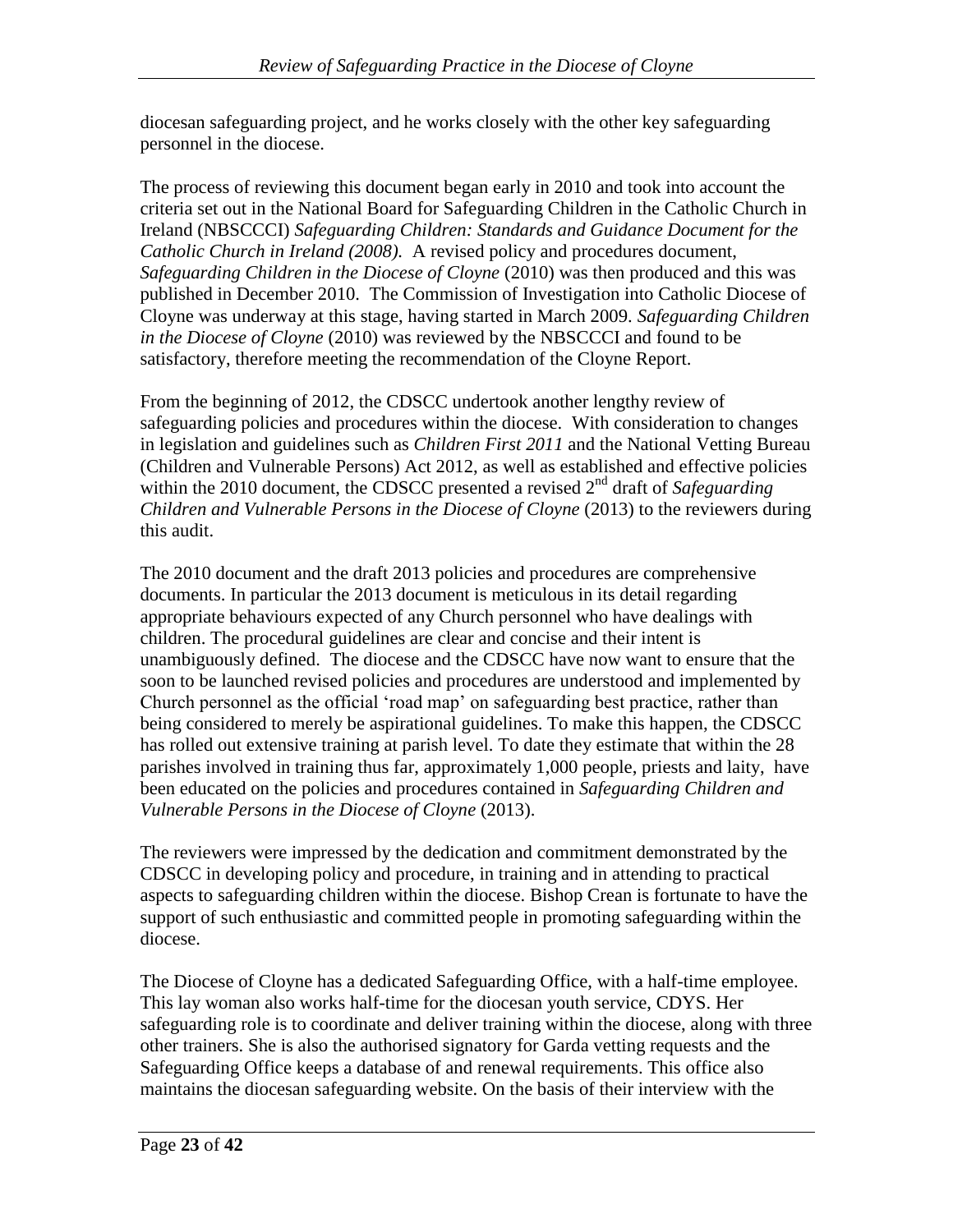female employee in the Safeguarding Office and a review of the provisions of the 2010 safeguarding children policy, the reviewers are satisfied that Criteria 3.1, 3.2 and 3.3 are met fully. The 2010 document's information and guidance on Garda Vetting is particularly comprehensive. The policy also covers the issue of visiting priests, which can be quite sensitive and complex and this is commended

In the 2010 policy document of the Diocese of Cloyne, Section 3 deals with recruitment matters and with prevention, or safe practice. This is a very comprehensive chapter of the guidance to be followed by safeguarding personnel, and all of the following areas of preventative practice are well covered:

- Code of behaviour for staff and volunteers -basics for working with children
- Code for meetings with children
- Discipline
- Respect for physical integrity
- Respect for privacy
- Guidance on personal / intimate care of children with disabilities
- Photography, film and use of I.T. equipment
- Running safe activities for children
- Trips away from home with children
- Recommended supervision ratios
- Record keeping for activities with children
- Complaints Procedure
- Code of behaviour for children
- Dealing with bullying

All of these issues have been carefully thought through and the guidance developed is well presented and accessible, for which the diocese is commended. On this basis, Criteria 3.5, 3.7, 3.8, 3.9, 3.10, 3.11 and 3.12 are met fully.

With reference to Criterion3.6, neither the 2010 policy and procedures document nor *Safeguarding Children and Vulnerable Persons in the Diocese of Cloyne* (2013) has a specific 'whistle blowing policy'. Section 2.4.3 of the more recent document provides information for people outside of the Church and is written as such. Consideration should be given to providing information and direction to members of the Church and its volunteers on how to raise a safeguarding concern. For this reason, Criterion 3.6 is partially rather than fully met.

#### **Recommendation 4**

**That a specific whistle blowing policy is included in** *Safeguarding Children and Vulnerable Persons in the Diocese of Cloyne* **(2013), to include the procedures a member of the Church can use to express concern about a child. It may be helpful to outline a number of reporting options which could be utilised by an individual who is considering making a report, regardless of who their concern is about.**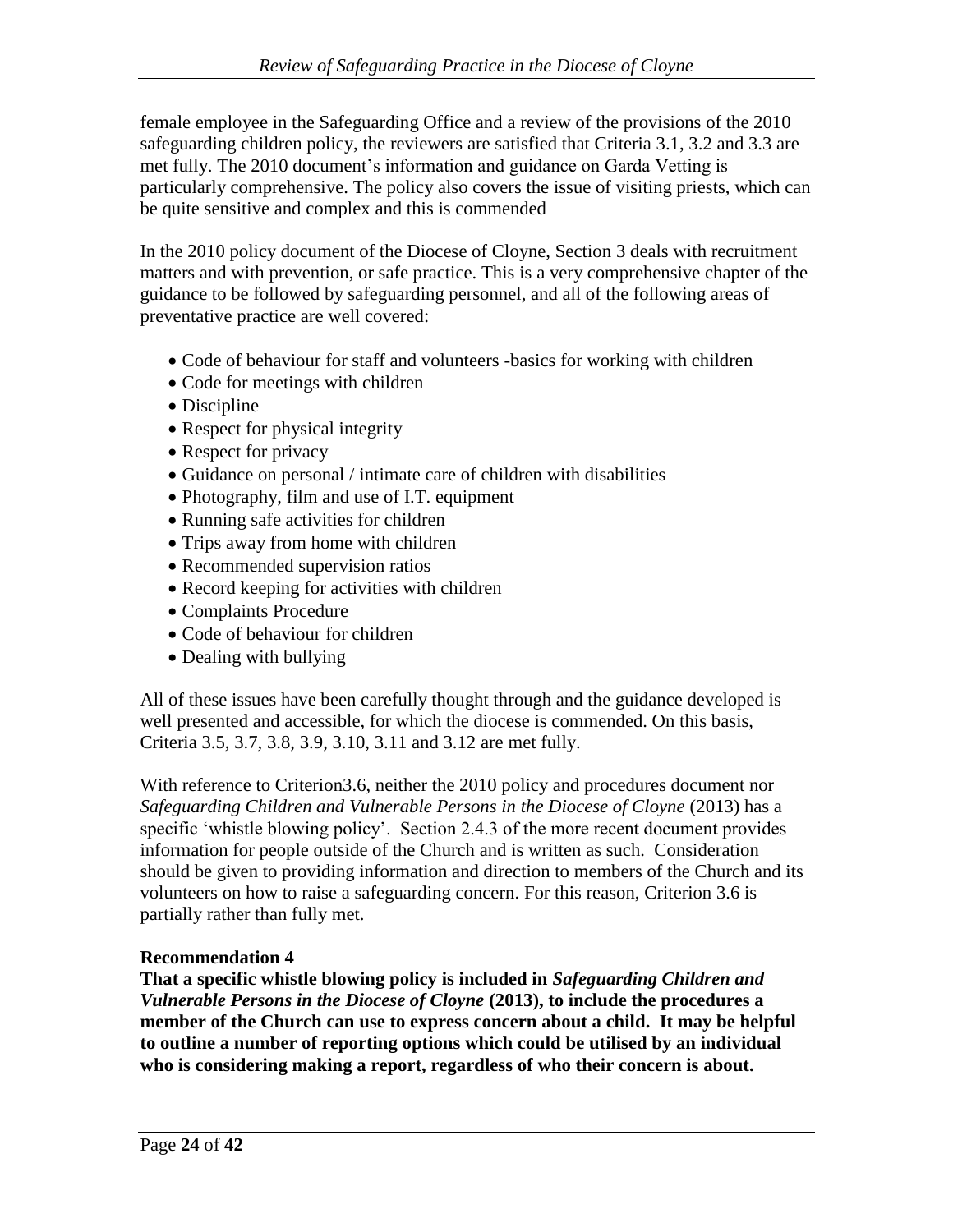The reviewers commend the Diocese of Cloyne and particularly the CDSCC, in their success in involving people from the 46 parishes within the diocese in the development, maintenance and oversight of a safeguarding approach across the diocese. It is now planned that each parish in the diocese will have its own Safeguarding Committee and this development is referenced in Section 3.5.4 of *Safeguarding Children and Vulnerable Persons in the Diocese of Cloyne* (2013). It is envisaged that these committees will be comprised of parishioners who are in safeguarding roles, including training and that they will include and support the parish priest in his local safeguarding leadership responsibilities. It is hoped that monitoring of compliance with diocesan safeguarding policies and procedures will be strengthened through this initiative.

The meeting with the Safeguarding Committee involved detailed presentations to the reviewers by each committee member in which they in turn described their particular role and interests. The chairperson stated on behalf of the committee that the three areas of focus they have adopted are recruitment, Training and the provision of a safe environment for children involved in Church activities. After the publication of the Cloyne Report the committee members met with all of the priests of the diocese at deanery meetings and they have worked on implementing some of the ideas that were shared at these meetings.

All members of the group have been involved in pairs who have so far visited 28 parishes in the diocese to bring the safeguarding message and to support local safeguarding activities. The members have also been involved in the planning and running of two diocesan safeguarding conferences, one in 2011 and another in 2013. These events were very well attended and gave an opportunity to let Parish Safeguarding Representatives meet with others in the same or different safeguarding roles in the diocese. The 2013 event gave Bishop Crean the opportunity to appreciate and applaud the assembled diocesan safeguarding personnel. Many of the presentations at these events have been made by members of the Safeguarding Committee.

A priest member of the Safeguarding Committee has undertaken the role of being the bridge between the diocesan administration, the priests of the diocese and the Safeguarding Committee. He is a long serving diocesan priest and has an awareness of the challenges facing the priests, especially post the Cloyne Report. He and CDSCC colleagues have access to a weekly slot on local radio and use this to promote the safeguarding message. A second priest member has taken responsibility for the development of a safeguarding Newsletter, which was an excellently produced, widely distributed and informative document. He is also an accredited trainer. Lay members of the committee have taken responsibility to research the issues of cyber bullying, elder abuse and child neglect, and are bringing the information they have analysed to the wider safeguarding community within the diocese. Another committee member has taken particular responsibility for the parish audit exercise and has ensured that the information returned is scrutinised, collated and written up. The committee has developed a *modus operandi* that allows for good cooperative endeavour combined with an individual freedom to develop relevant interests.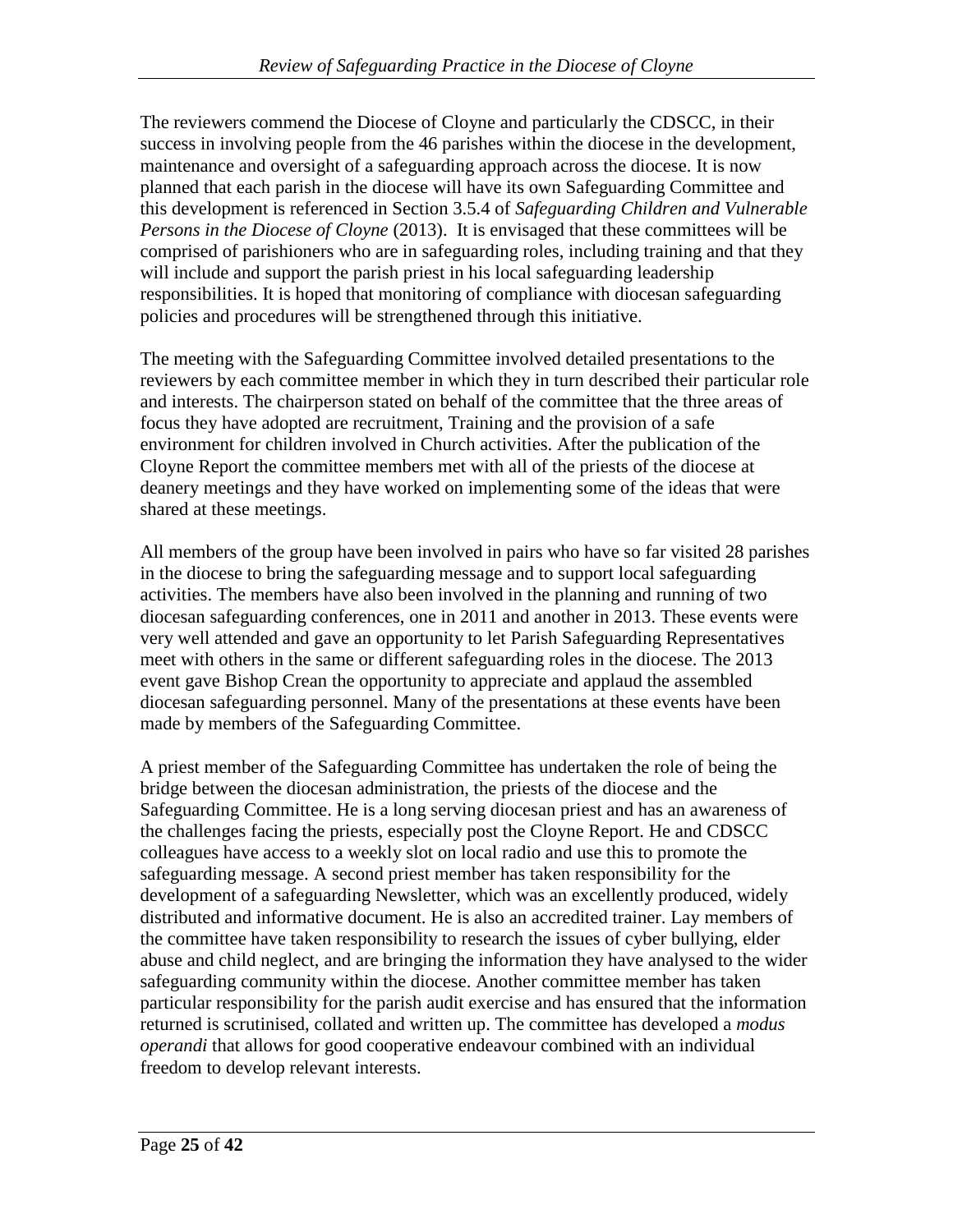One concern that the reviewers had following their meeting with the Safeguarding Committee is that the very ambition of the members to make a difference could lead to them spreading themselves too thinly and to an inadvertent dilution of their primary operations. For instance, individual committee members have developed their interests in the needs of elderly persons, vulnerable adults and child homelessness, and consider that the Church should be active in helping in these areas. Perhaps Bishop Crean might consider whether the Diocese of Cloyne will need a separate safeguarding committee for vulnerable adults at some future time, and whether the diocese might need to develop more pastoral services for a variety of individuals and groups.

The reviewers met with four Parish Safeguarding Representatives who were chosen from various different deanery areas of the diocese. All of these lay people were knowledgeable about their roles and responsibilities. They are clearly motivated and committed to what they are doing within their individual parishes. They were very complimentary about the leadership of Bishop Crean and for the support that they receive from the Training Coordinator. They described the parish meetings that the Safeguarding Committee members have facilitated and addressed as being very important and effective, and they welcome the diocesan plans to develop Safeguarding Committees at parish level. It will be essential that the role and function of these local committees are well defined and do not in any way conflict with or dilute the remit of the diocesan Safeguarding Committee.

The reviewers have a small degree of unease about the development of 46 separate parish safeguarding committees, simply on the basis that they will require something of the order of 250 or more members across the diocese. However, the NBSCCCI is not prescriptive in such matters and can only wish the Diocese of Cloyne every success in this venture. The reviewers do however acknowledge the geographical challenges of the shape and size of the diocese and can see the benefit of the devolution of responsibility in an area that has no natural centre. The chairperson of the Safeguarding Committee said that the existence of these local committees will be important in "winning the hearts and minds" of parishioners for good child safeguarding in their area.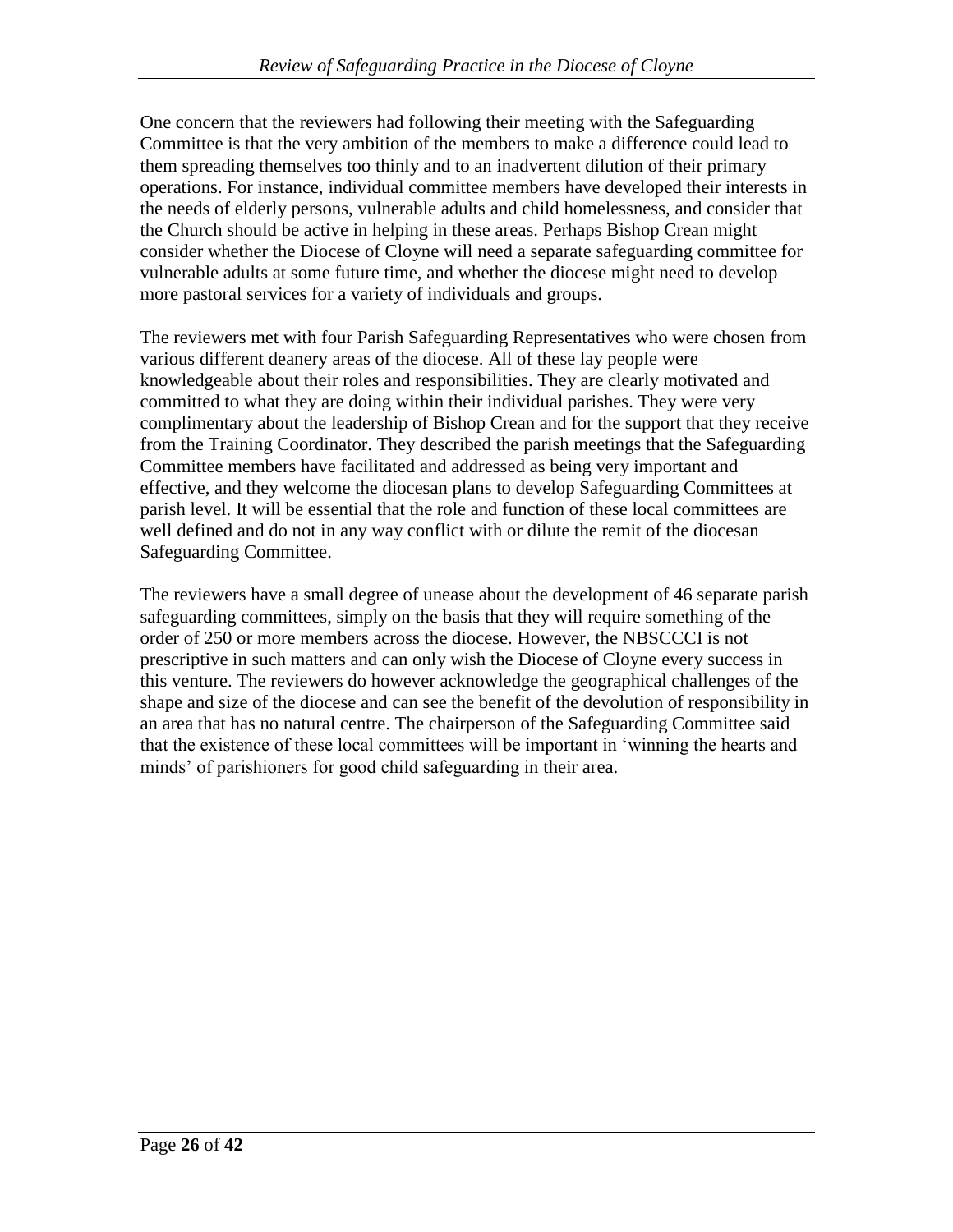## **Standard 4**

## **Training and Education**

*All Church personnel should be offered training in child protection to maintain high standards and good practice.*

| Criteria      |                                                                                                                                                                                                              |                                             |
|---------------|--------------------------------------------------------------------------------------------------------------------------------------------------------------------------------------------------------------|---------------------------------------------|
| <b>Number</b> | <b>Criterion</b>                                                                                                                                                                                             | Met fully or<br>Met partially or<br>Not met |
| 4.1           | All Church personnel who work with children are<br>inducted into the Church's policy and procedures on<br>child protection when they begin working within<br>Church organisations.                           | Met fully                                   |
| 4.2           | Identified Church personnel are provided with<br>appropriate training for keeping children safe with<br>regular opportunities to update their skills and<br>knowledge.                                       | Met fully                                   |
| 4.3           | Training is provided to those with additional<br>responsibilities such as recruiting and selecting staff,<br>dealing with complaints, disciplinary processes,<br>managing risk, acting as designated person. | Met partially                               |
| 4.4           | Training programmes are approved by National<br>Board for Safeguarding Children and updated in line<br>with current legislation, guidance and best practice.                                                 | Met fully                                   |

The Diocese of Cloyne has four trainers, one of whom takes responsibility for coordinating the training programme for the diocese. The safeguarding children policy of 2010, as well as the draft *Safeguarding Children and Vulnerable Persons in the Diocese of Cloyne* (2013), has well considered provisions regarding child safeguarding training. There is a commitment to providing all newly recruited safeguarding personnel with induction training for their responsibilities, whatever their role; this includes diocesan priests. The way that the Safeguarding Committee is ensuring that the new diocesan policy and procedures are familiar to all safeguarding personnel across the diocese before they are officially launched gives the reviewers confidence that the importance of training is well understood in the Diocese of Cloyne.

To validate the value of training and to acknowledge the significance of their efforts, Bishop Crean presented a cohort of newly trained volunteers with training certificates at an event in July of 2013. This ceremony, while not costly, was of real worth, and the good will that it will have instilled is priceless.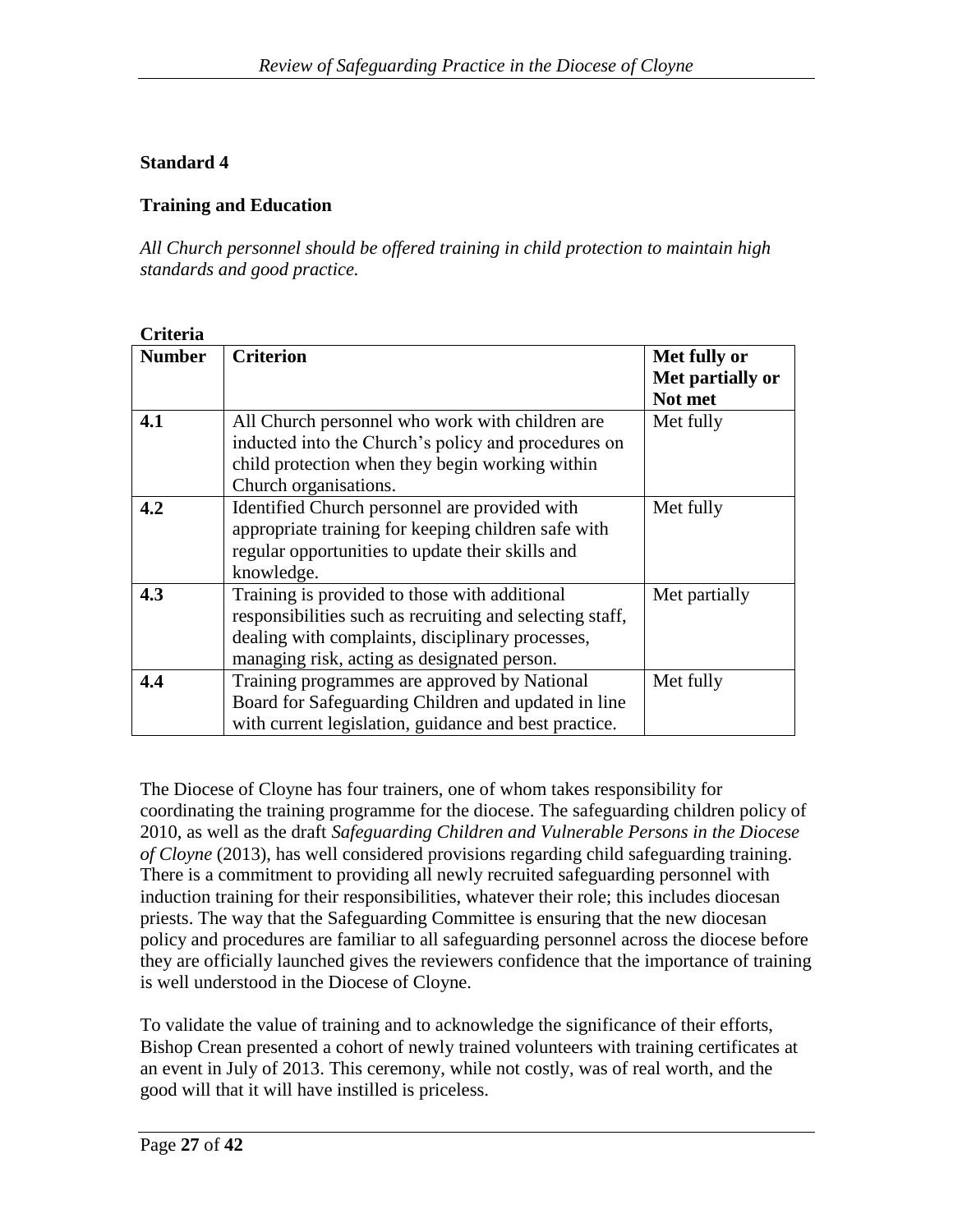Having initially provided the HSE promoted *Keeping Safe* training to priests and safeguarding volunteers, the Diocese of Cloyne is now signed up to delivering NBSCCCI accredited training to those who are being trained. In 2012, two trainers completed the *Training for Trainers* course offered by the NBSCCCI, as a result of which the diocese now has four safeguarding personnel who have completed this course and who are available to facilitate training within the parishes of the diocese.

According to the *Annual Report of the Cloyne Diocese Safeguarding Children Committee*, 2012, the CDSCC

*…delivered training to all priests available for ministry; to relevant parish safeguarding representatives, and facilitated the Garda vetting obligations of Church personnel, staff and volunteers.* 

The same report confirms that the diocese has achieved full implementation of safeguarding policies, including the training of all individuals who have contact with children through their diocesan activities. This training achievement is commended.

The two safeguarding conferences that have been run in the diocese in the last three years are another example of the awareness that key safeguarding personnel and Bishop Crean have about the benefits of refreshing people's knowledge and skills from time to time. The reviewers noted the willingness of the CDSCC to be robust in their approach to planning and providing ongoing training to meet the changing and challenging demands of child safeguarding in the Diocese of Cloyne.

On the basis of what was evidenced to the reviewers, Criteria 4.1, 4.2 and 4.4 are met fully.

In order for Criterion 4.3 to be met fully, the Diocese of Cloyne will need to conduct a training needs analysis and skills audit for all safeguarding personnel, including the bishop, the DLP and D/DLP, members of the Safeguarding Committee and members of the newly forming parish Safeguarding Committee. This exercise will provide Bishop Crean and his safeguarding staff with the information that is required to identify and provide for the discrete training needs of people who hold additional safeguarding responsibilities in the diocese.

## **Recommendation 5**

**That Bishop Crean arranges for a Training Needs and Analysis and Skills Audit to be conducted in the diocese to identify the training requirements of all safeguarding personnel, on the basis of which a Diocesan Training Plan can be developed and implemented.**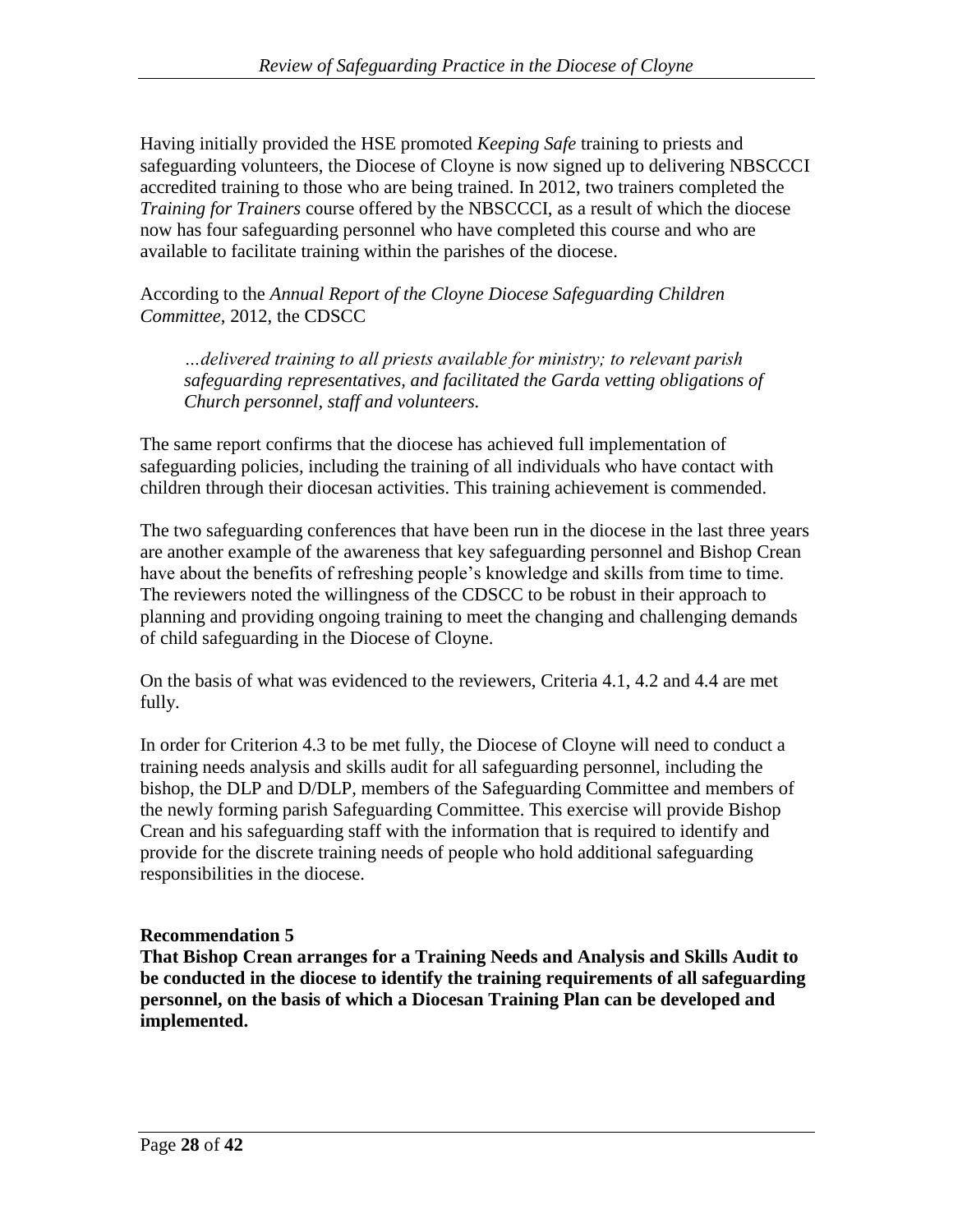## **Standard 5**

**Criteria**

## **Communicating the Church's Safeguarding Message**

*This standard requires that the Church's safeguarding policies and procedures be successfully communicated to Church personnel and parishioners (including children). This can be achieved through the prominent display of the Church policy, making children aware of their right to speak out and knowing who to speak to, having the Designated Person's contact details clearly visible, ensuring Church personnel have access to contact details for child protection services, having good working relationships with statutory child protection agencies and developing a communication plan which reflects the Church's commitment to transparency.*

| <b>Number</b> | <b>Criterion</b>                                                                                                                                                                                                                             | Met fully or     |
|---------------|----------------------------------------------------------------------------------------------------------------------------------------------------------------------------------------------------------------------------------------------|------------------|
|               |                                                                                                                                                                                                                                              | Met partially or |
|               |                                                                                                                                                                                                                                              | Not met          |
| 5.1           | The child protection policy is openly displayed and<br>available to everyone.                                                                                                                                                                | Met fully        |
| 5.2           | Children are made aware of their right to be safe<br>from abuse and who to speak to if they have<br>concerns.                                                                                                                                | Met partially    |
| 5.3           | Everyone in Church organisations knows who the<br>designated person is and how to contact them.                                                                                                                                              | Met fully        |
| 5.4           | Church personnel are provided with contact details of<br>local child protection services, such as Health and<br>Social Care Trusts / Health Service Executive, PSNI,<br>An Garda Síochána, telephone helplines and the<br>designated person. | Met fully        |
| 5.5           | Church organisations establish links with statutory<br>child protection agencies to develop good working<br>relationships in order to keep children safe.                                                                                    | Met fully        |
| 5.6           | Church organisations at diocesan and religious order<br>level have an established communications policy<br>which reflects a commitment to transparency and<br>openness.                                                                      | Met partially    |

The parish Safeguarding Representatives who met the reviewers confirmed that the required safeguarding children policy statements and contact details are prominently displayed in poster format in all churches across the diocese. The diocesan *Safeguarding Children Cloyne* website is easily accessed by link from the Diocese of Cloyne website home page or directly through the web address [http://www.safeguardingchildrencloyne.ie](http://www.safeguardingchildrencloyne.ie/)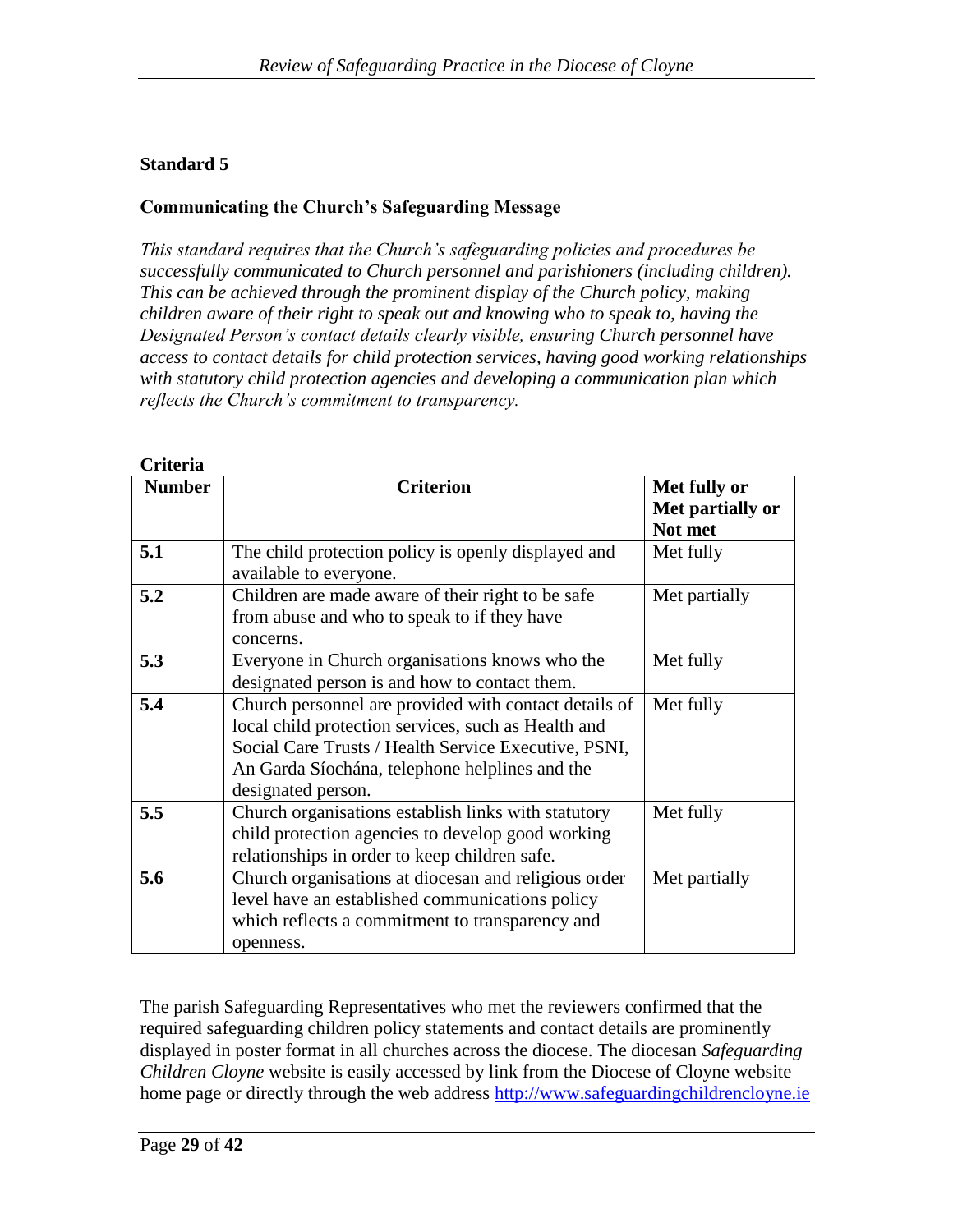and child safeguarding information, including the *Safeguarding Children Policy* 2010 can be accessed on this website.

The *Safeguarding Children Policy* (2010) contains contact details of the DLP and D/DLP, along with contact details for Health Service Executive Offices and An Garda Síochána. These details are also displayed in the parishes. The DLP and D/DLP also have a mobile phone which is shared, and so can be reached 'out of hours' by safeguarding personnel who may need to report a concern or seek advice.

As mentioned earlier in this report, the Cloyne Diocesan Safeguarding Children Committee (CDSCC) takes responsibility for the overall communication of the child safeguarding efforts of the Diocese of Cloyne. This committee organises the visits to parishes, and at the time of the review, 28 of the 46 parishes had held information and consultation sessions with members of the committee. Members of the committee take overall charge for the production of a safeguarding newsletter, and this task will be rotated among members in turn. So far two high quality, attractive and informative editions of the *Safeguarding Children Newsletter* have been published, one in Spring 2012 and the second in Summer 2013. These were distributed in every parish in the diocese and are also available on the *Safeguarding Children Cloyne* website. The reviewers acknowledge the communications initiatives that have been taken by the CDSCC and would encourage this group to develop further information leaflets and other printed materials, including ones that could be read by children, of sufficient quality for distribution to church congregations and at parish based activities and schools.

## **Recommendation 6**

**That the CDSCC should consider the production of further printed child safeguarding information materials, including some that would be particularly developed for and by children and young people, for general circulation within the diocese.**

The Safeguarding Children Committee oversees what is posted on the dedicated Safeguarding Children website and generates much of what goes on the site. The Bishop of Cloyne placed a message on this website in advance of the reviewers arriving in the diocese to undertake the fieldwork for this review. This announcement of the review was also an invitation to anyone who had a concern about a child safeguarding matter in the diocese to make contact with An Garda Síochána, the HSE or the diocesan DLP.

While the *Safeguarding Children Policy*, 2010 is a comprehensive document that will soon be replaced by an updated and enhanced document, neither has been prepared for use by children and young people. The reviewers are satisfied that everyone who is involved in safeguarding in the Diocese of Cloyne is committed to protecting children from abuse, but the reviewers were not provided with evidence that children who are involved in Church activities are as a matter of course made aware of their right to be safe from abuse and are informed of who to speak to if they have concerns. For this reason Criterion 5.2 is deemed to be met partially.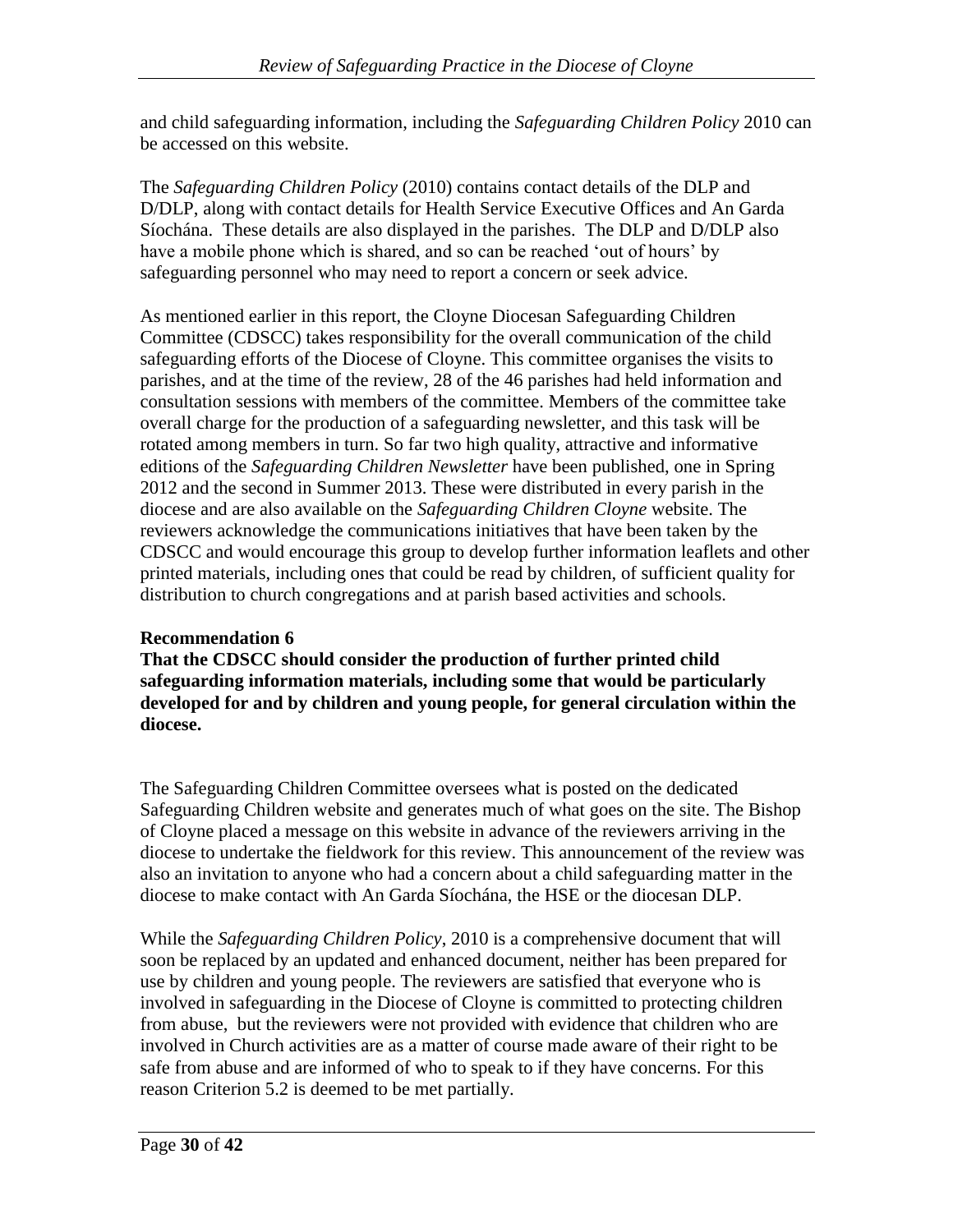The *Safeguarding Children Policy*, 2010 contains a short statement of the diocesan Communications Policy at Section 5.5, but this does not contain sufficient details about goals and methodologies to constitute "…an established communications policy which reflects a commitment to transparency and openness'; and for this reason, the reviewers believe that Criterion 5.6 is met partially rather than fully.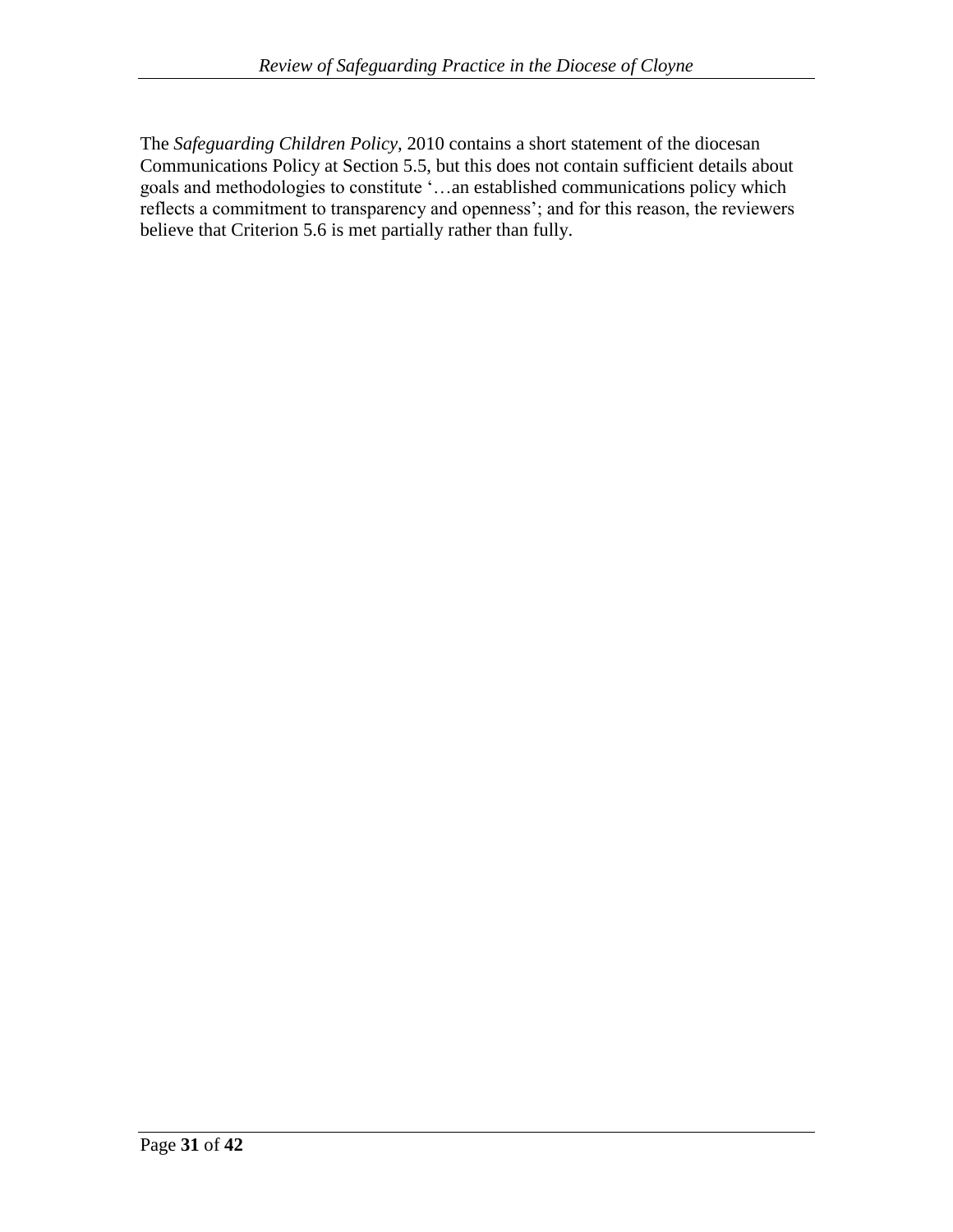## **Standard 6**

#### **Access to Advice and Support**

*Those who have suffered child abuse should receive a compassionate and just response and should be offered appropriate pastoral care to rebuild their lives.*

*Those who have harmed others should be helped to face up to the reality of abuse, as well as being assisted in healing.*

#### **Criteria**

| <b>Number</b> | <b>Criterion</b>                                                                                                                                                                                                                | Met fully or<br>Met partially or<br>Not met |
|---------------|---------------------------------------------------------------------------------------------------------------------------------------------------------------------------------------------------------------------------------|---------------------------------------------|
| 6.1           | Church personnel with special responsibilities for<br>keeping children safe have access to specialist                                                                                                                           | Met fully                                   |
|               | advice, support and information on child protection.                                                                                                                                                                            |                                             |
| 6.2           | Contacts are established at a national and/ or local<br>level with the relevant child protection/welfare<br>agencies and helplines that can provide information,<br>support and assistance to children and Church<br>personnel. | Met fully                                   |
| 6.3           | There is guidance on how to respond to and support a<br>child who is suspected to have been abused whether<br>that abuse is by someone within the Church or in the<br>community, including family members or peers.             | Met fully                                   |
| 6.4           | Information is provided to those who have<br>experienced abuse on how to seek support.                                                                                                                                          | Met fully                                   |
| 6.5           | Appropriate support is provided to those who have<br>perpetrated abuse to help them to face up to the<br>reality of abuse as well as to promote healing in a<br>manner which does not compromise children's<br>safety.          | Met partially                               |

Under this standard the reviewers evaluate the quality of the diocese"s outreach and support to complainants and victims of clerical child sexual abuse. The standard also deals with the adequacy of the diocesan response to the needs of the respondent priests who have been accused or suspected of abusing a child / children. These two responsibilities are examined in the wider context of child protection and therapeutic services.

The Designated Liaison Person is a child protection specialist who has worked in statutory child protection within the health services. His professional contacts provide him, and through him his diocesan safeguarding colleagues, including Bishop Crean with access to appropriate services for both complainants and respondent priests.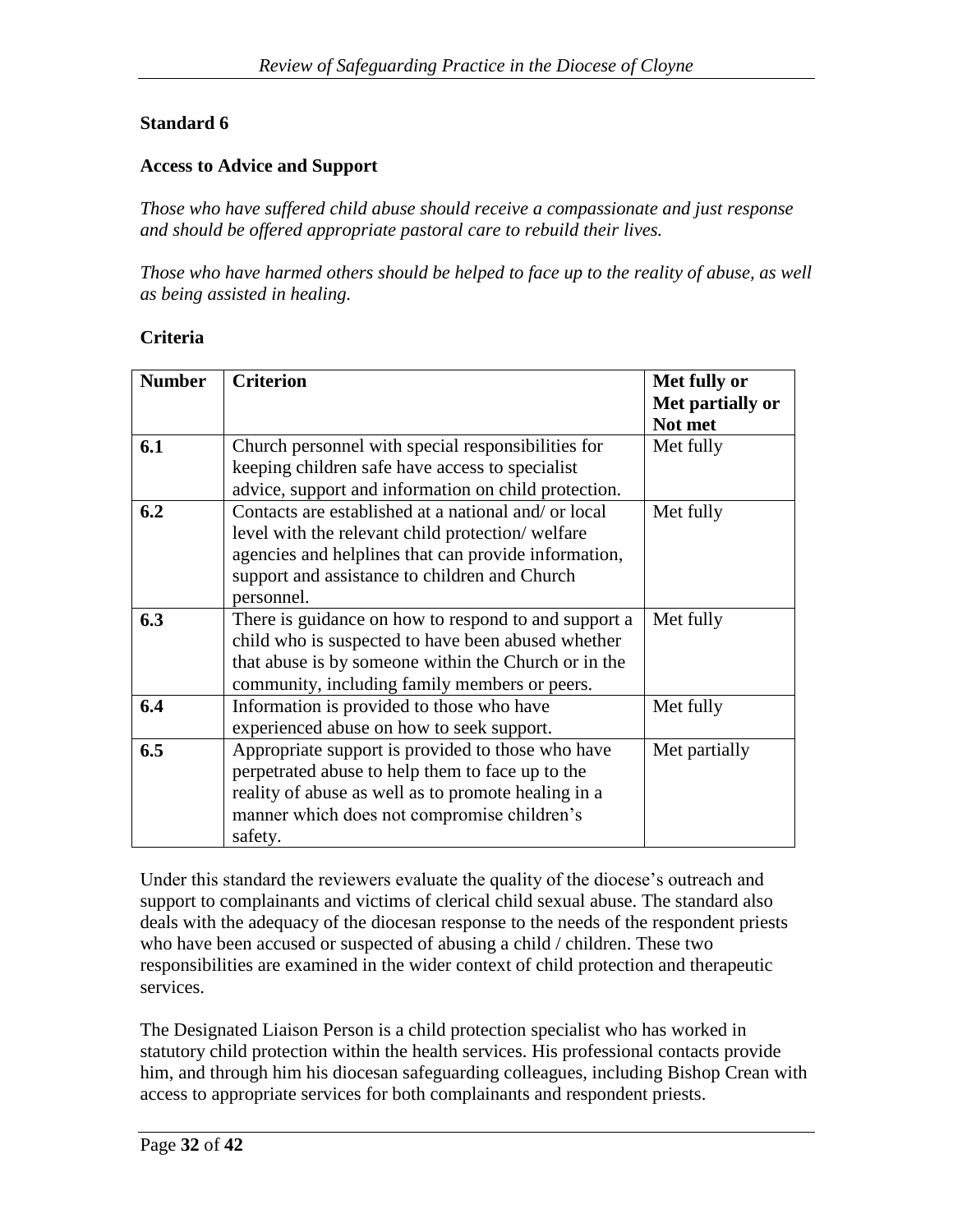In the course of their fieldwork, the reviewers made contact with senior representatives from An Garda Síochána and Health Services Executive. In their interviews, both representatives spoke of the positive and efficient working relationship they had developed with the diocese. An Garda Síochána and the HSE were confident that reporting could now take place in a prompt and transparent manner and the diocese had a greater understanding of the role each agency played in the protection of children. Cloyne Diocese safeguarding personnel also make good use of the advice and guidance available from the NBSCCCI and take part in the National Case Management Reference Group to which it can present cases for consideration and recommendations for action.

The *Safeguarding Children Policy* 2010 is clear about this standard, and relevant information and guidance is contained in Section 2.5, Section 6 and Section 8 of that document. The first of these is a detailed guidance on how to respond to and support children who share information about a safeguarding concern. All of Section 6 covers access to advice and support, including dedicated supports for complainants and peer support for respondent priests. Section 8 describes the roles and responsibilities of all of the diocesan safeguarding personnel and of the NBSCCCI.

It has already been noted that the diocesan victim support service has developed in a somewhat ad hoc manner and this needs concerted attention from Bishop Crean and diocesan safeguarding personnel. The reviewers met with one of the two victim support persons, a religious sister within the diocese, (the other person was abroad at the time of the fieldwork visit and therefore unavailable). The religious sister interviewed knew the woman she was supporting prior to her disclosure of childhood sexual abuse and so she continued to help her through what she described as a very difficult time. The diocese requested that she continue to offer support in a formal capacity, which she has done, but her role, activities, and the support available to her have not changed in any obvious way. The diocese needs to move towards the recruitment and training of two suitable people – a woman and a man - who can be formally assigned this complainant / victim support role.

In Paragraph 1.21 of the Cloyne Report, the Diocese of Cloyne was criticised for not appointing support people to victims of sexual abuse. Paragraph 1.26 of that report states:

*Given the diocese's knowledge of clerical child sexual abuse and its effects on complainants it was wrong of the diocese not to put in place a proper support system for complainants. <sup>8</sup>*

While all victims of abuse within the Diocese of Cloyne are offered counselling through *Towards Healing*, the requirements of each victim are different, as is the support they require. The availability of trained support persons who could advocate for them and help them communicate their needs and experiences could assist in their healing; and it could also provide the bishop with an increased understanding of the predicaments of victims of clerical child sexual abuse in his diocese. Recommendation 3 above deals with this issue.

<sup>&</sup>lt;sup>8</sup> Report by Commission of Investigation into Catholic Diocese of Cloyne, p.8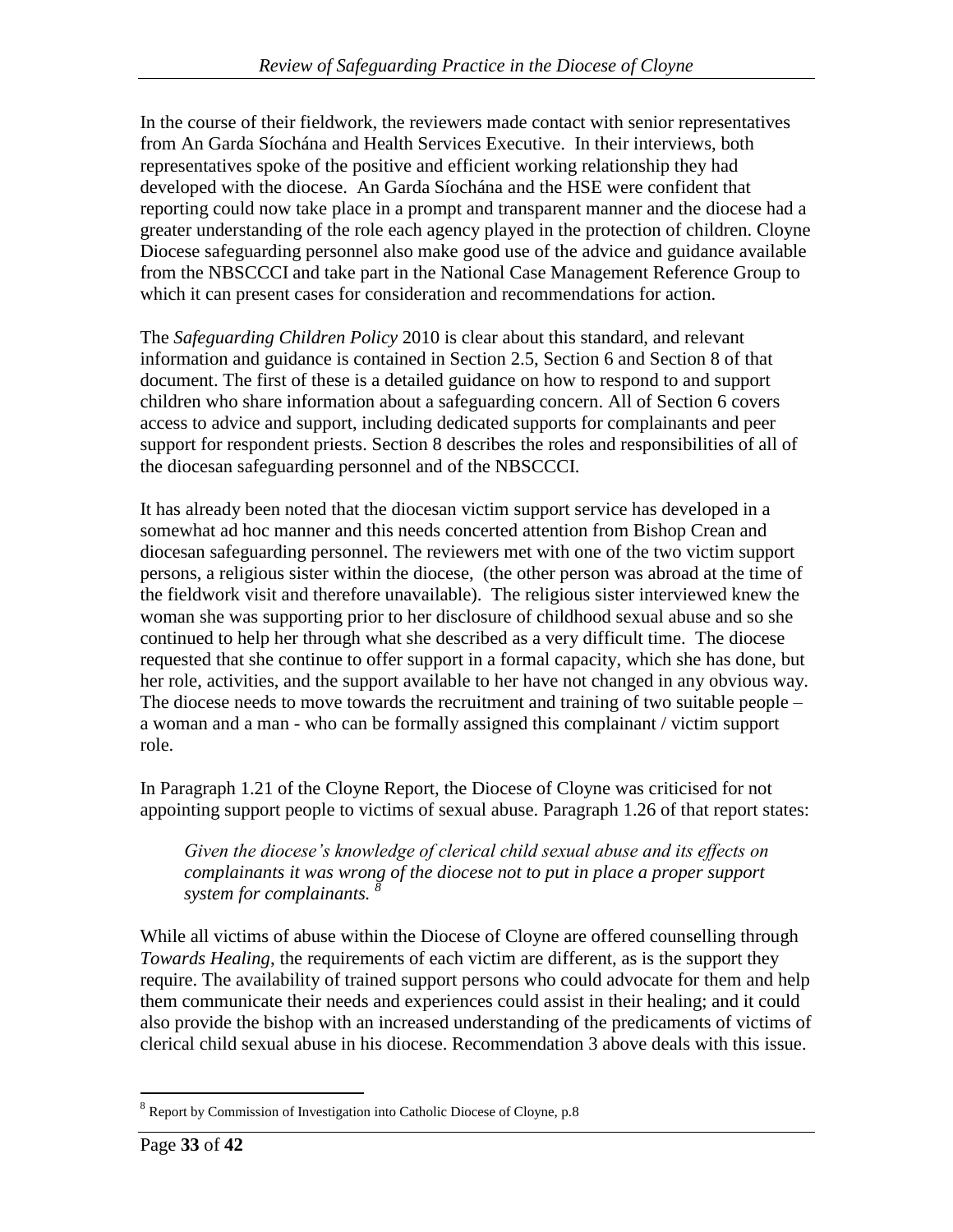#### **Recommendation 7 That Bishop Crean should request the CDSCC to consider and put in place practical and emotional support for the current and future victim support persons.**

As mentioned previously, the diocese has a dedicated and easily accessible safeguarding website on which a great deal of well-presented information is available for anyone who wants to find out about safeguarding contacts and support services. Other diocesan safeguarding communications initiatives have been described under Standard 5 above.

On the basis of evidence, Criteria 6.1, 6.2, 6.3 and 6.4 are considered by the reviewers to have been met fully.

Criterion 6.5 is met partially in the opinion of the reviewers to indicate that there are further developments required in this area of practice. The reviewers had the opportunity to speak with the previous Designated Liaison Person for the Diocese of Cloyne, who is also a priest of the diocese. He described how the diocese had engaged an independent forensic services and training agency, prior to the publication of the *Cloyne Report*, to assist the diocese to put in place adequate and robust safeguarding systems and practices. The training provided to the peer Priest Advisors prepared them to take on more of a supervisory and monitoring role than one of fellowship and the provision of emotional and practical support. There remains some confusion of roles and responsibilities within the diocese as a result, and some decisions and actions are required to separate out priest peer support from risk management roles. Bishop Crean and the DLP are aware of this and are working to remediate the situation.

Since the appointment of the current DLP, a risk management system has been developed, which is reflected in the case files. This positive development needs to be continued to the point where a clear system of risk assessment and risk management plans, with assigned responsibilities to named safeguarding personnel has been achieved.

## **Recommendation 8**

## **That Bishop Crean engages with the diocesan DLP and D/DLP in planning a suitable risk assessment and risk management protocol for respondent priests in the Diocese of Cloyne.**

It is noted that two Canonical Trials have been initiated involving priests of the Diocese of Cloyne, the outcomes of which will dictate further decisions and actions regarding each respondent priest involved.

The reviewers have suggested to Bishop Crean that he would consider meeting with the previous DLP to hear from him about his experiences in that role and his ideas about case management practices.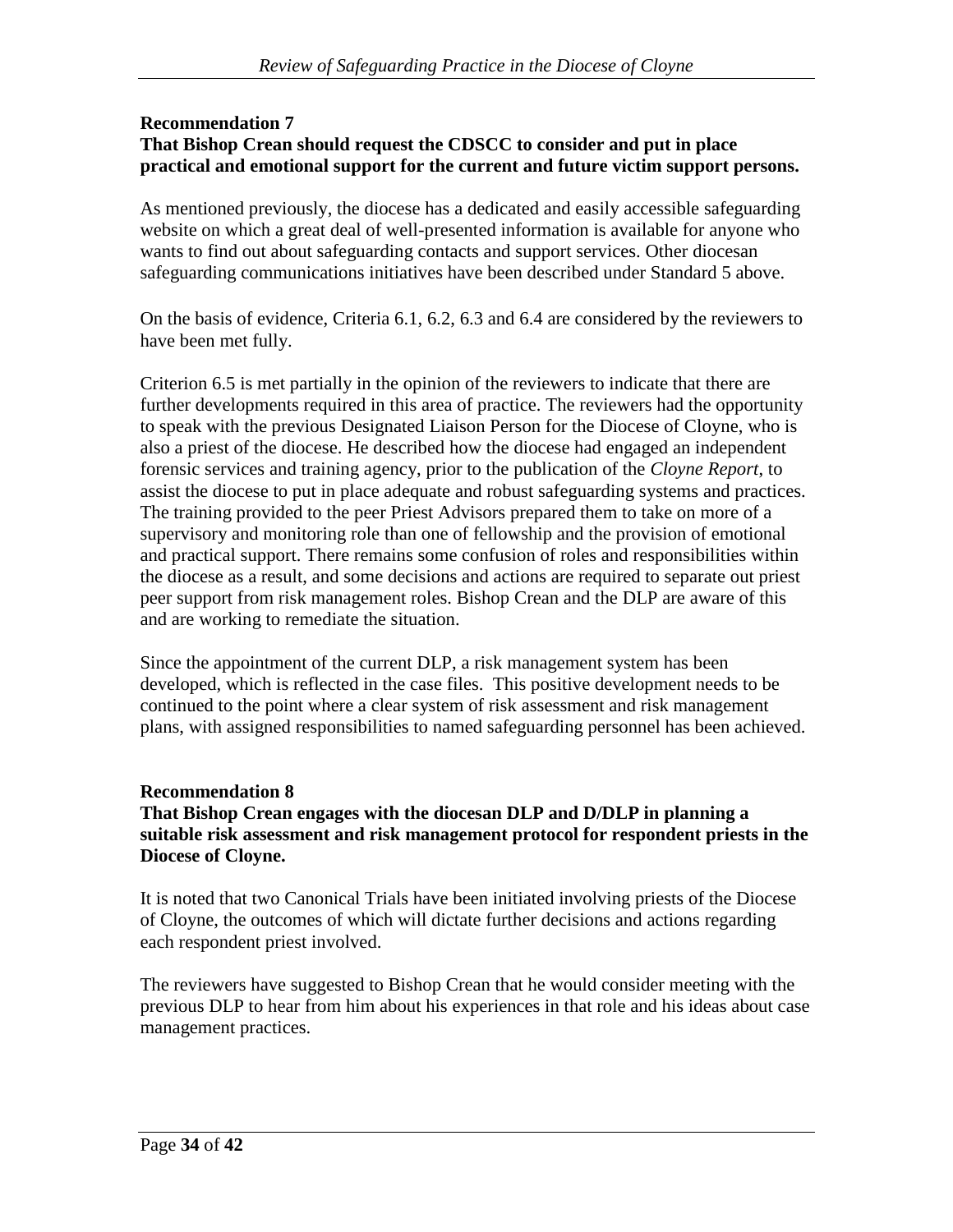## **Standard 7**

## *Implementing and Monitoring Standards*

*Standard 7 outlines the need to develop a plan of action, which monitors the effectiveness of the steps being taken to keep children safe. This is achieved through making a written plan, having the human and financial resources available, monitoring compliance and ensuring all allegations and suspicions are recorded and stored securely.*

| Criteria |  |
|----------|--|
|          |  |

| <b>Number</b> | <b>Criterion</b>                                      | Met fully or     |
|---------------|-------------------------------------------------------|------------------|
|               |                                                       | Met partially or |
|               |                                                       | Not met          |
|               |                                                       |                  |
| 7.1           | There is a written plan showing what steps will be    | Met Partially    |
|               | taken to keep children safe, who is responsible for   |                  |
|               | implementing these measures and when these will be    |                  |
|               | completed.                                            |                  |
| 7.2           | The human or financial resources necessary for        | Met fully        |
|               | implementing the plan are made available.             |                  |
| 7.3           | Arrangements are in place to monitor compliance       | Met fully        |
|               | with child protection policies and procedures.        |                  |
| 7.4           | Processes are in place to ask parishioners (children  | Met fully        |
|               | and parents/carers) about their views on policies and |                  |
|               | practices for keeping children safe.                  |                  |
| 7.5           | All incidents, allegations/suspicions of abuse are    | Met fully        |
|               | recorded and stored securely.                         |                  |

The CDSCC play a pivotal role in the implementation of safeguarding actions required under the various national standards and in the monitoring and audit of these actions against these standards. Since 2009, annual audits of compliance with the standards at parish level have been conducted by the committee and the results obtained have been analysed and written up in report form for the bishop and others with a safeguarding role in the diocese. This work is of a very detailed nature, and the current Parish Audit seeks 80 separate pieces of information, which results in 3,680 responses to be codified when the audit forms are returned. To encourage parishes to keep working to the point at which they meet the requirements of the standards and the diocesan policy, *Certificates of Compliance* are issued to successful parishes by the committee. These are now perceived as worth having, and this imaginative initiative is commended.

The CDSCC makes annual returns to the NBSCCCI based on the audit exercise and it also produces its own annual reports based on the committee"s work for the previous year. These annual reports for 2010, 2011 and 2012 are available on the diocesan *Safeguarding Children* website and provide excellent information and a good level of accountability and transparency regarding the safeguarding work within the diocese. The 2013 annual report is imminent. Criterion 7.3 is fully met.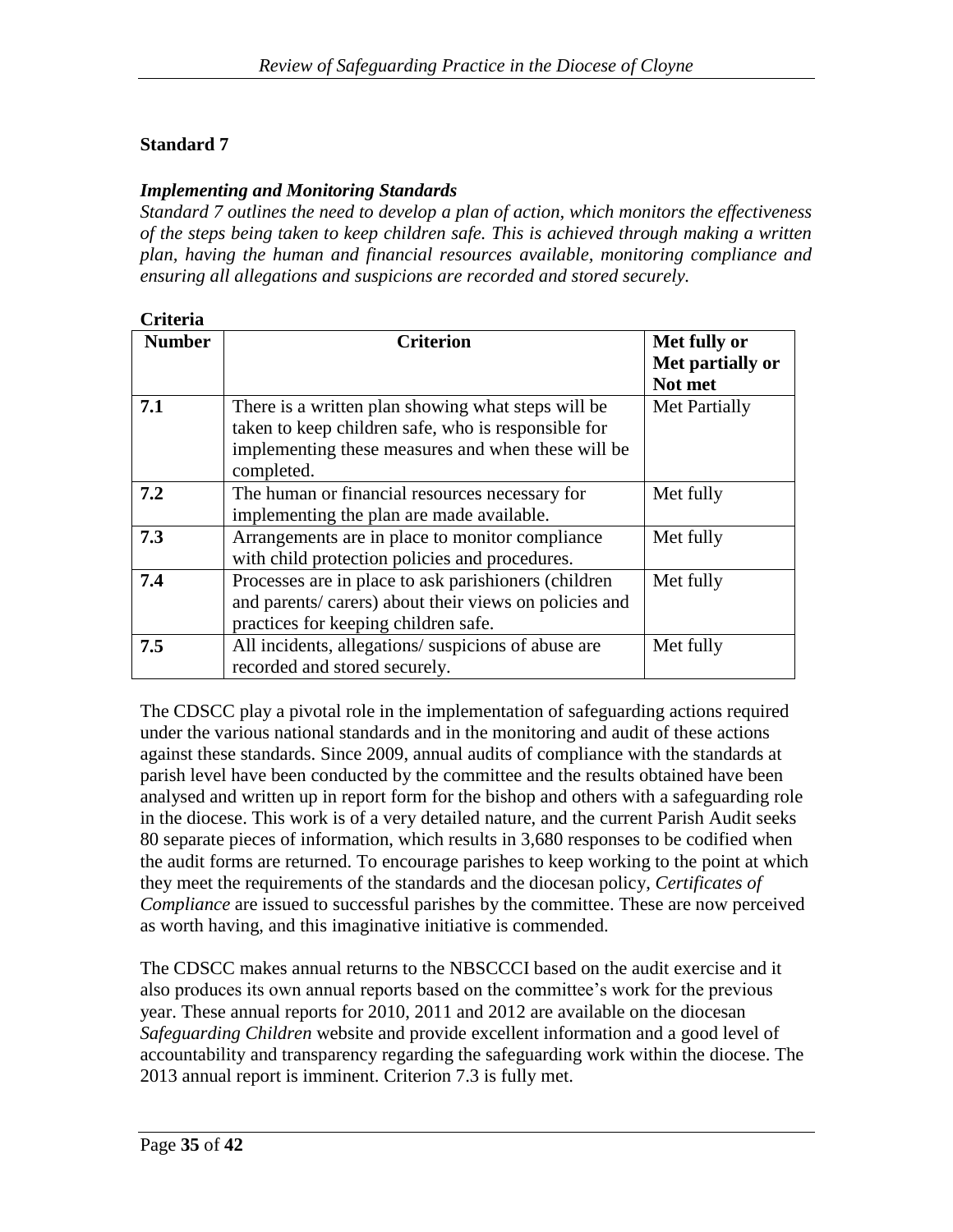The Diocese of Cloyne now needs to utilise the detailed information it has available to it from its own CDSCC, from the *Cloyne Report*, from the HSE Audit and from this review to generate an overarching child safeguarding plan for the diocese. While it is clear that all safeguarding personnel are focused and committed and that targets are being set for their work, this needs to be guided by a well considered and costed written child safeguarding plan. This does not need to be a long document, but it does need to be agreed, signed off by Bishop Crean and published by the diocese. In the absence of this document, but acknowledging that activities are being guided by identified priorities, Criterion 7.1 is met partially rather than fully.

Bishop Crean has made it clear that the development of excellent child safeguarding systems and practices is a key priority of his episcopate. He has made a commitment that all resources required to achieve this will be made available. In discussions with the safeguarding personnel in the diocese it was clear to the reviewers that child safeguarding initiatives are adequately resourced. Criterion 7.2 is therefore met fully.

The ongoing parish meetings being facilitated by the CDSCC members provide an excellent opportunity for consultation at a local level. The person responsible for the overall coordination of safeguarding training has consulted with children and young people about the design of the safeguarding children diocesan webpage, and this is commended. This commitment to consultation provides evidence to support Criterion 7.4 being judged to be met fully. The reviewers spoke with the CDSCC members about developing further consultation with children and young people.

The case management files maintained by the Diocese of Cloyne are well kept and are safely stored. Sections 2.9, (Record keeping and storage of information), and 8.2.2 – (Diocesan Designated Officer) of the *Safeguarding Children Policy* 2010 set out the procedures to be followed in file recording and storage, and the reviewers saw the secure archive in which the case management files are kept. On this basis Criterion 7.5 is met fully.

The Diocese of Cloyne is one of only three dioceses on the island of Ireland that has had the experience of being subjected to close examination by a statutory commission of investigation. It was clear to the reviewers that this process had been painful for all involved; but it was also discernable that Bishop Crean and all of the diocesan safeguarding staff have unambiguously dedicated themselves to ensuring that the commissions and omissions of the past that led to children suffering damage at the hands of priests within the diocese will not be repeated. In the estimation of the reviewers, the Diocese of Cloyne is making excellent progress towards this objective.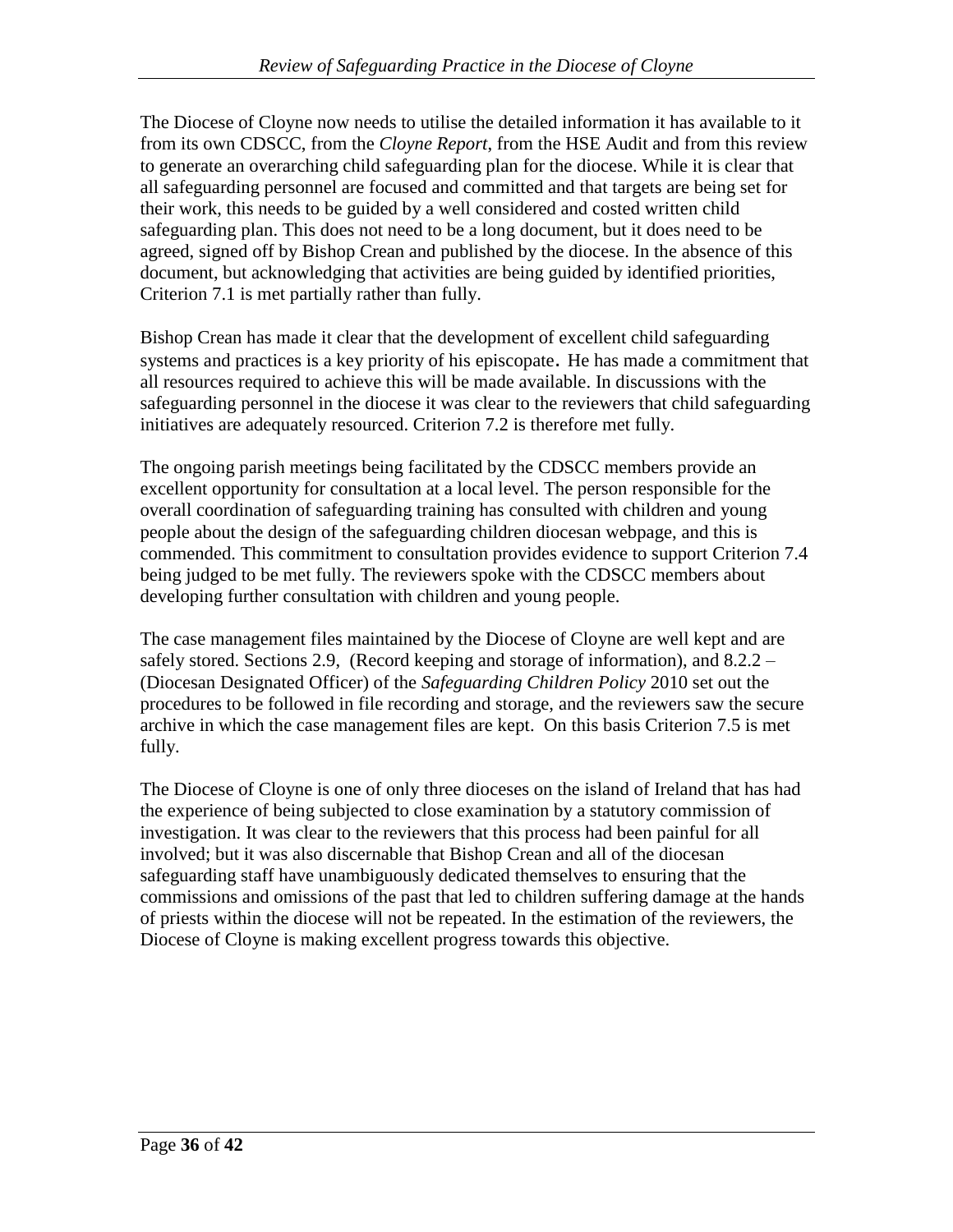## **Recommendations**

#### **Recommendation 1**

**That Bishop Crean ensures that when the** *Safeguarding Children and Vulnerable Persons in the Diocese of Cloyne* **policy and procedures is published in 2014, all priests and all other personnel involved in diocesan and parish activities that involve children in any way sign and return to the Safeguarding Office a declaration that they have received, read and will abide with the requirements of that document. In addition Bishop Crean must ensure that appropriate training and induction is provided to those in safeguarding roles on the new policy document.**

#### **Recommendation 2**

**That the Designated Person ensures that a narrative account of the response given by the respondent priest is recorded on each case management file.** 

#### **Recommendation 3**

**That Bishop Crean should ensure that an appropriate and deliberate response to victims is established, including recruiting and training at least two lay people, a woman and a man, to act in a victim support role.** 

#### **Recommendation 4**

**That a specific whistle blowing policy is included in** *Safeguarding Children and Vulnerable Persons in the Diocese of Cloyne* **(2013), to include the procedures a member of the Church can use to express concern about a child. It may be helpful to outline a number of reporting options which could be utilised by an individual who is considering making a report, regardless of who their concern is about.** 

#### **Recommendation 5**

**That Bishop Crean arranges for a Training Needs and Analysis and Skills Audit to be conducted in the diocese to identify the training requirements of all safeguarding personnel, on the basis of which a Diocesan Training Plan can be developed and implemented.**

#### **Recommendation 6**

**That the CDSCC should consider the production of further printed child safeguarding information materials, including some that would be particularly developed for and by children and young people, for general circulation within the diocese.**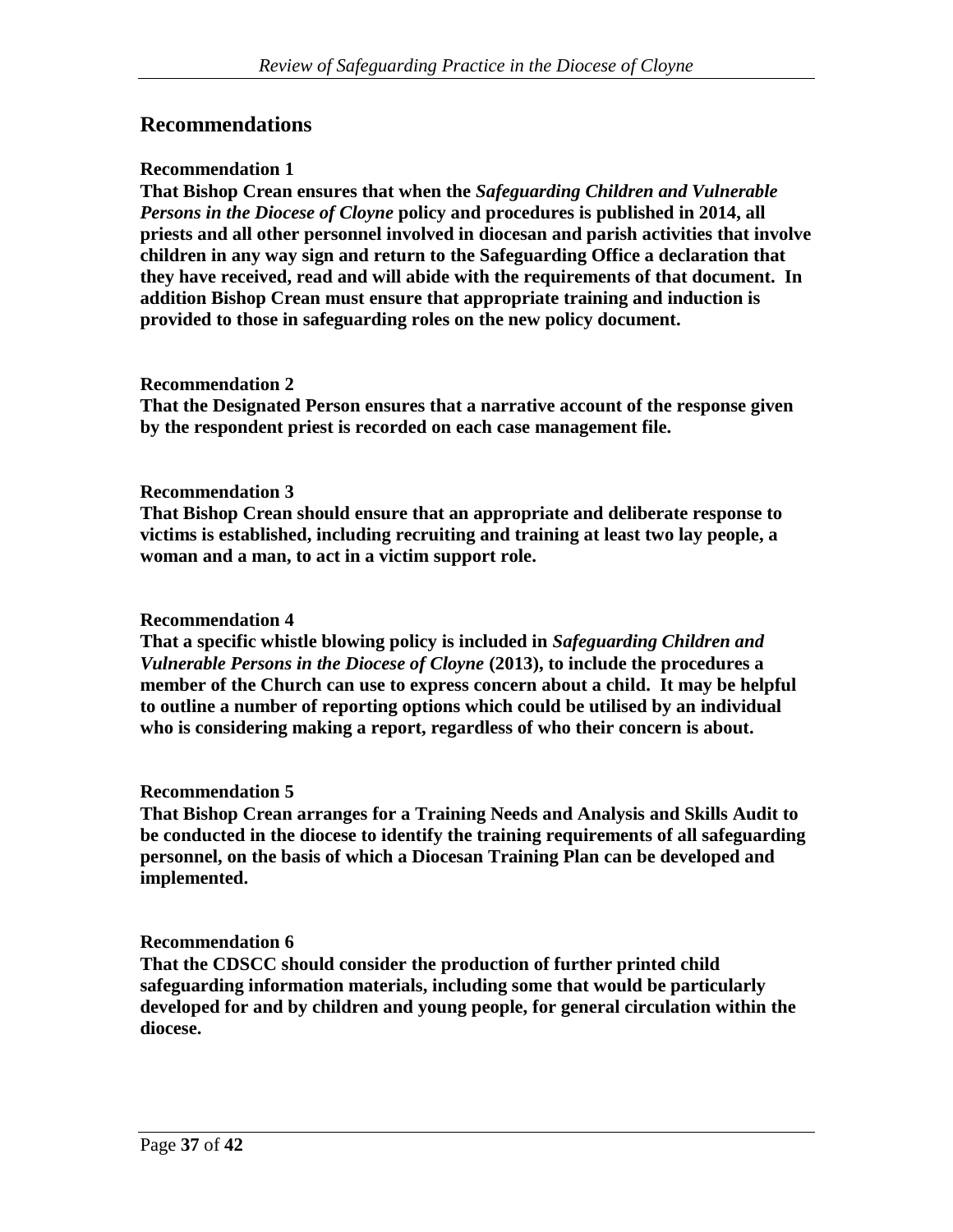#### **Recommendation 7 That Bishop Crean should request the CDSCC to consider and put in place practical and emotional support for the current and future victim support persons.**

**Recommendation 8** 

**That Bishop Crean engages with the diocesan DLP and D/DLP in planning a suitable risk assessment and risk management protocol for respondent priests in the Diocese of Cloyne.**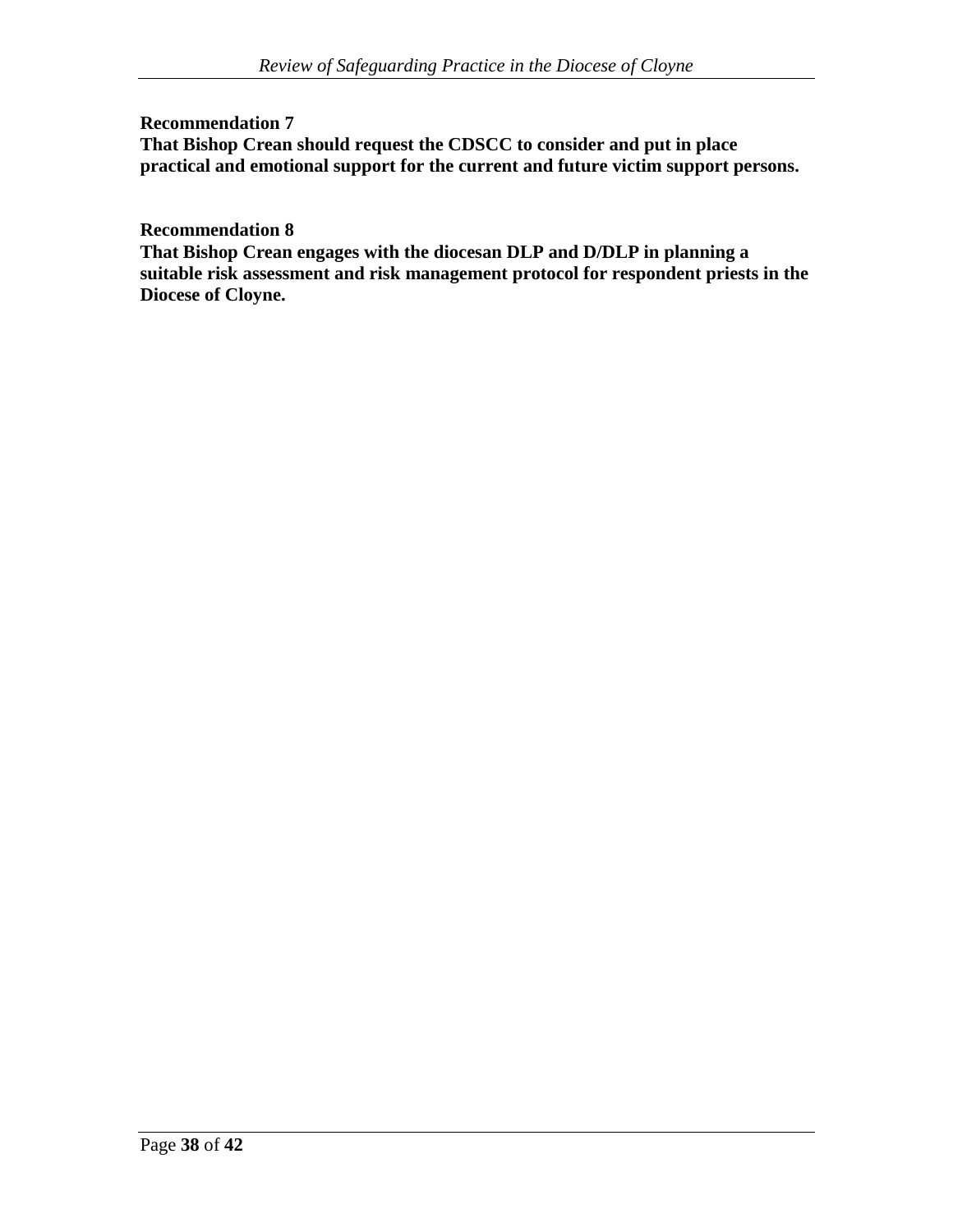## **Review of Safeguarding in the Catholic Church in Ireland**

#### **Terms of Reference (which should be read in conjunction with the accompanying Notes)**

- 1. To ascertain the full extent of all complaints or allegations, knowledge, suspicions or concerns of child sexual abuse, made to the Church Authority (Diocese/religious congregation/missionary society) by individuals or by the Civil Authorities in the period  $1<sup>st</sup>$  January 1975 up to the date of the review, against Catholic clergy and/or religious still living and who are ministering/or who once ministered under the aegis of the Church Authority, and examine/review and report on the nature of the response on the part of the Church Authority.
- 2. If deemed relevant, select a random sample of complaints or allegations, knowledge, suspicions or concerns of child sexual abuse, made to the Church Authority by individuals or by the Civil Authorities in the period 1st January 1975 to the date of the review, against Catholic clergy and/or religious now deceased and who ministered under the aegis of the Church Authority.
- 3. Examine/review and report on the nature of the response on the part of the Church Authority.
- 4. To ascertain all of the cases during the relevant period in which the Church Authority
	- knew of child sexual abuse involving Catholic clergy and/or religious still living and including those clergy and/or religious visiting, studying and/or retired;
	- had strong and clear suspicion of child sexual abuse; or
	- had reasonable concern;
	- and examine/review and report on the nature of the response on the part of the Church Authority.

As well as examine

- Communication by the Church Authority with the Civil Authorities;
- Current risks and their management.

.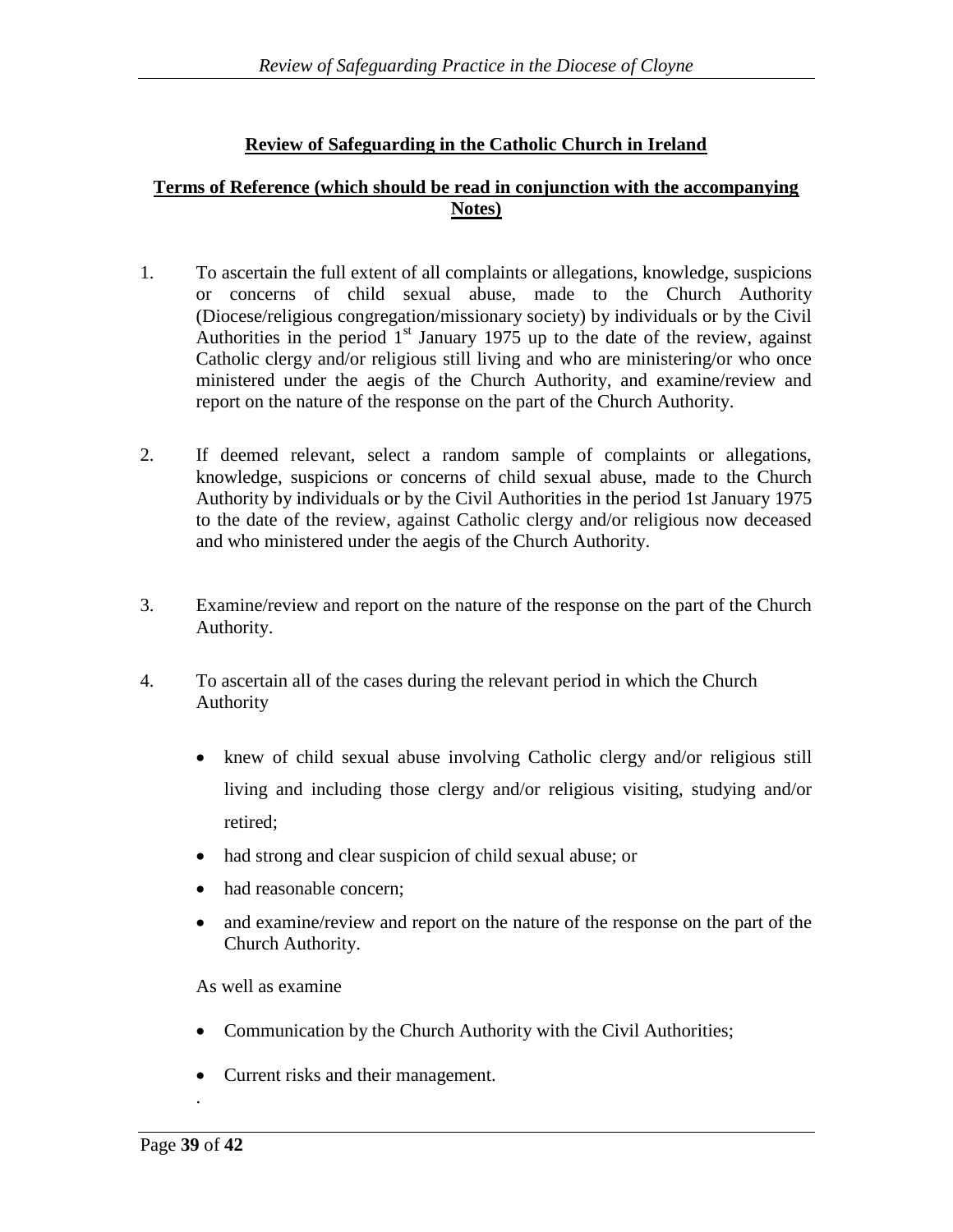- 5. To consider and report on the implementation of the 7 Safeguarding Standards set out in *Safeguarding Children: Standards and Guidance Document for the Catholic Church in Ireland* (2009), including the following:
	- a) A review of the current child safeguarding policies and guidance materials in use by the Church Authority and an evaluation of their application;
	- b) How the Church Authority creates and maintains safe environments.
	- c) How victims are responded to by the Church Authority
	- d) What training is taking place within the Church Authority
	- e) How advice and support is accessed by the Church Authority in relation to victim support and assessment and management of accused respondents.
	- f) What systems are in place for monitoring practice and reporting back to the Church Authority.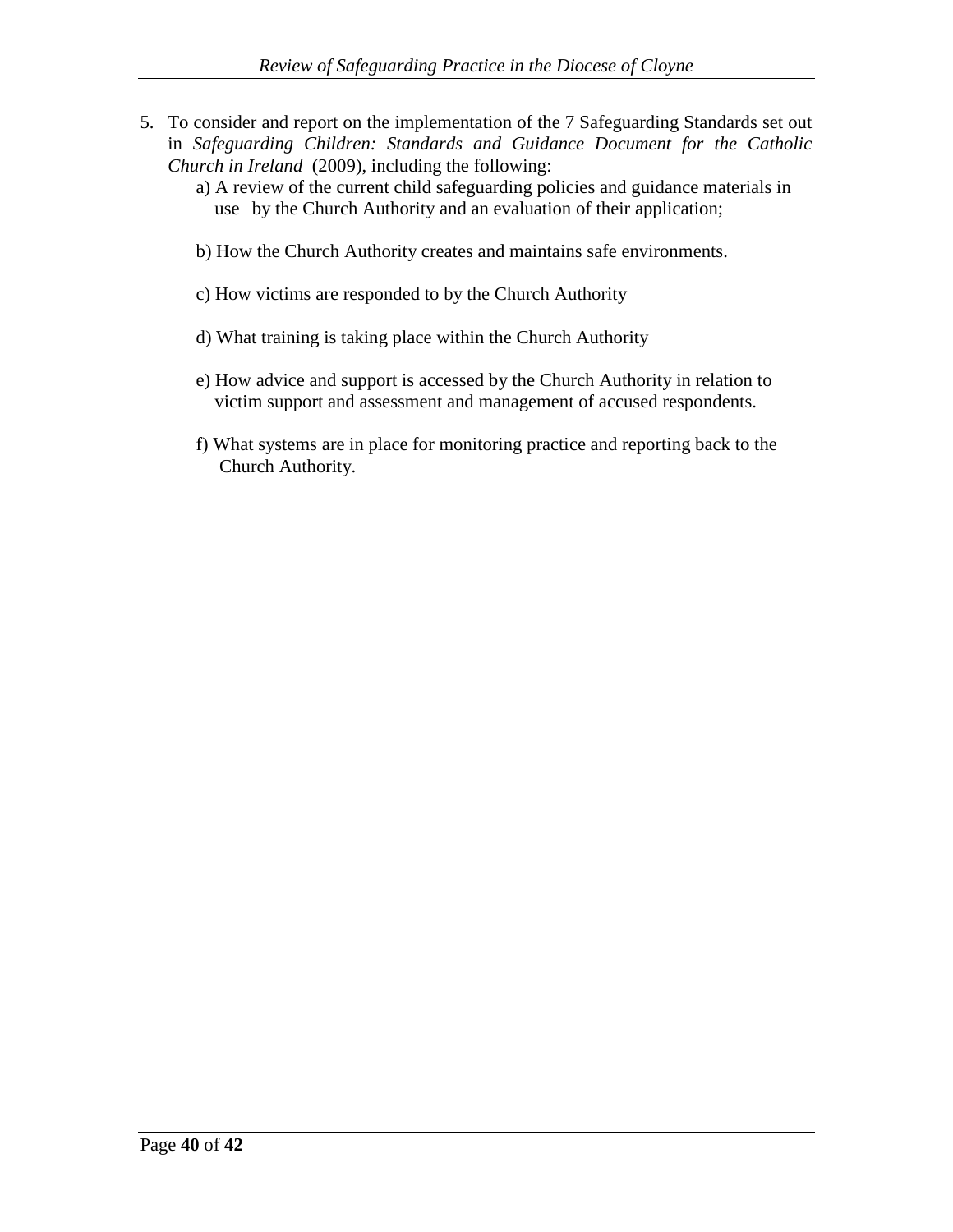## **Accompanying Notes**

## *Note 1***: Definition of Child Sexual Abuse:**

The definition of child sexual abuse is in accordance with the definition adopted by the Ferns Report (and the Commission of Investigation Report into the Catholic Archdiocese of Dublin). The following is the relevant extract from the Ferns Report:

"While definitions of child sexual abuse vary according to context, probably the most useful definition and broadest for the purposes of this Report was that which was adopted by the Law Reform Commission in 1990<sup>9</sup> and later developed in Children First, National Guidelines for the Protection and Welfare of Children (Department of Health and Children, 1999) which state that "child sexual abuse occurs when a child is used by another person for his or her gratification or sexual arousal or that of others". Examples of child sexual abuse include the following:

- exposure of the sexual organs or any sexual act intentionally performed in the presence of a child;
- intentional touching or molesting of the body of a child whether by person or object for the purpose of sexual arousal or gratification;
- masturbation in the presence of the child or the involvement of the child in an act of masturbation;
- sexual intercourse with the child whether oral, vaginal or anal;
- sexual exploitation of a child which includes inciting, encouraging, propositioning, requiring or permitting a child to solicit for, or to engage in prostitution or other sexual acts. Sexual exploitation also occurs when a child is involved in exhibition, modelling or posing for the purpose of sexual arousal, gratification or sexual act, including its recording (on film, video tape, or other media) or the manipulation for those purposes of the image by computer or other means. It may also include showing sexually explicit material to children which is often a feature of the 'grooming' process by perpetrators of abuse."

<sup>&</sup>lt;sup>9</sup> This definition was originally proposed by the Western Australia Task Force on Child Sexual Abuse, 1987 and is adopted by the Law Reform Commission (1990) *Report on Child Sexual Abuse*, p. 8.